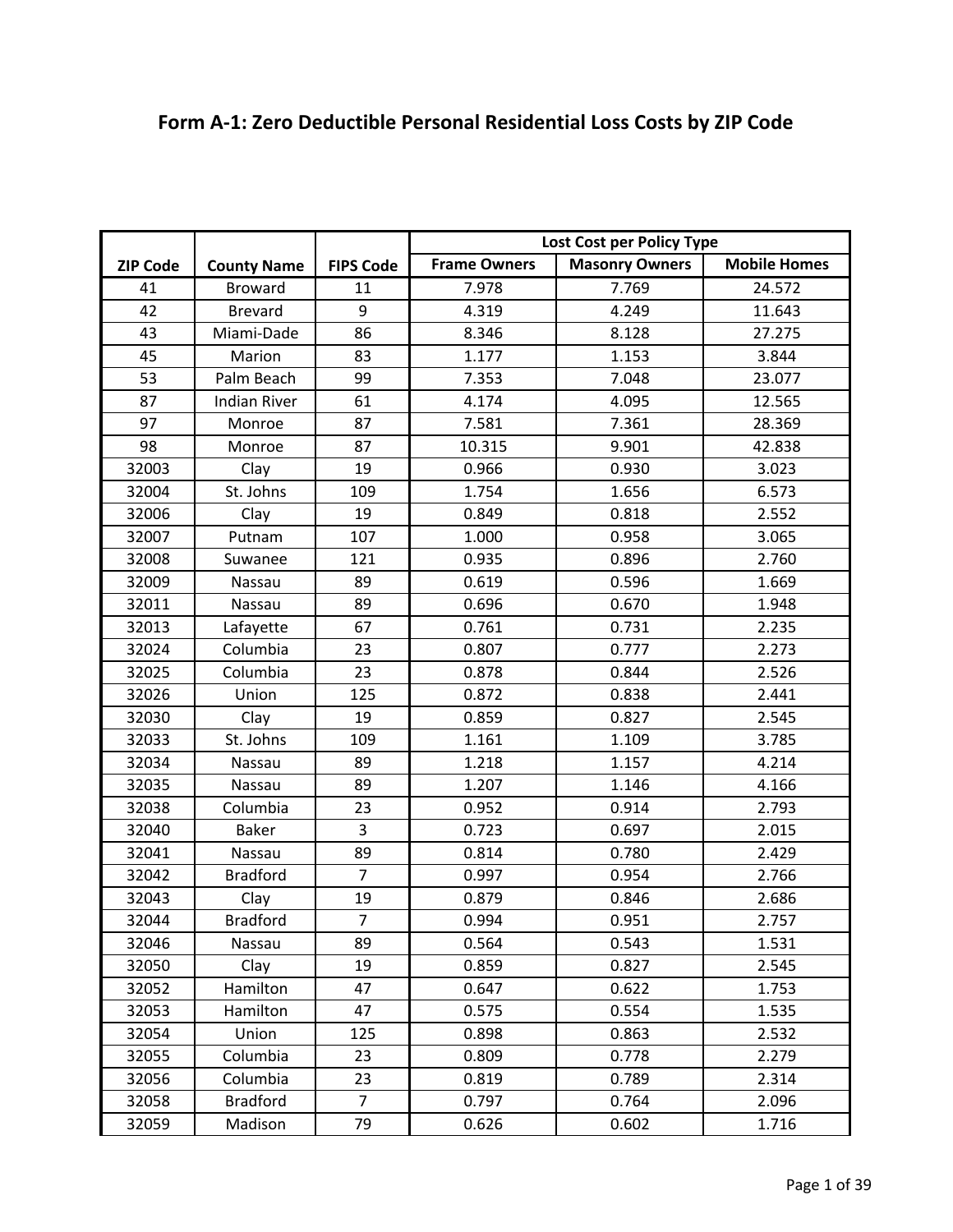|                 |                    |                  | Lost Cost per Policy Type |                       |                     |
|-----------------|--------------------|------------------|---------------------------|-----------------------|---------------------|
|                 |                    |                  | <b>Frame Owners</b>       | <b>Masonry Owners</b> | <b>Mobile Homes</b> |
| <b>ZIP Code</b> | <b>County Name</b> | <b>FIPS Code</b> |                           |                       |                     |
| 32060           | Suwanee            | 121              | 0.669                     | 0.643                 | 1.831               |
| 32061           | Columbia           | 23               | 0.688                     | 0.663                 | 1.826               |
| 32062           | Suwanee            | 121              | 0.818                     | 0.787                 | 2.337               |
| 32063           | <b>Baker</b>       | 3                | 0.738                     | 0.711                 | 2.057               |
| 32064           | Suwanee            | 121              | 0.767                     | 0.738                 | 2.165               |
| 32065           | Clay               | 19               | 0.806                     | 0.778                 | 2.378               |
| 32066           | Lafayette          | 67               | 0.838                     | 0.804                 | 2.467               |
| 32067           | Clay               | 19               | 0.849                     | 0.818                 | 2.552               |
| 32068           | Clay               | 19               | 0.847                     | 0.818                 | 2.507               |
| 32071           | Suwanee            | 121              | 0.846                     | 0.812                 | 2.422               |
| 32072           | <b>Baker</b>       | 3                | 0.699                     | 0.675                 | 1.914               |
| 32073           | Clay               | 19               | 0.848                     | 0.817                 | 2.545               |
| 32079           | Clay               | 19               | 0.898                     | 0.865                 | 2.743               |
| 32080           | St. Johns          | 109              | 2.490                     | 2.324                 | 9.700               |
| 32081           | St. Johns          | 109              | 0.993                     | 0.951                 | 3.055               |
| 32082           | St. Johns          | 109              | 1.760                     | 1.661                 | 6.581               |
| 32083           | Union              | 125              | 1.004                     | 0.962                 | 2.949               |
| 32084           | St. Johns          | 109              | 1.577                     | 1.496                 | 5.957               |
| 32085           | St. Johns          | 109              | 1.599                     | 1.516                 | 6.056               |
| 32086           | St. Johns          | 109              | 1.499                     | 1.424                 | 5.642               |
| 32087           | <b>Baker</b>       | 3                | 0.658                     | 0.634                 | 1.791               |
| 32091           | <b>Bradford</b>    | $\overline{7}$   | 0.915                     | 0.876                 | 2.513               |
| 32092           | St. Johns          | 109              | 1.002                     | 0.960                 | 3.067               |
| 32094           | Suwanee            | 121              | 0.760                     | 0.730                 | 2.101               |
| 32095           | St. Johns          | 109              | 1.455                     | 1.383                 | 5.385               |
| 32096           | Hamilton           | 47               | 0.562                     | 0.542                 | 1.451               |
| 32097           | Nassau             | 89               | 0.820                     | 0.787                 | 2.466               |
| 32099           | Duval              | 31               | 0.829                     | 0.790                 | 2.305               |
| 32102           | Lake               | 69               | 2.053                     | 2.024                 | 5.210               |
| 32105           | Volusia            | 127              | 1.901                     | 1.871                 | 5.061               |
| 32110           | Flagler            | 35               | 2.075                     | 2.045                 | 5.525               |
| 32111           | Marion             | 83               | 1.478                     | 1.446                 | 5.084               |
| 32112           | Putnam             | 107              | 1.331                     | 1.271                 | 4.518               |
| 32113           | Marion             | 83               | 1.625                     | 1.589                 | 6.033               |
| 32114           | Volusia            | 127              | 2.906                     | 2.862                 | 10.683              |
| 32115           | Volusia            | 127              | 2.893                     | 2.850                 | 10.691              |
| 32116           | Volusia            | 127              | 4.848                     | 4.711                 | 20.634              |
| 32117           | Volusia            | 127              | 2.880                     | 2.836                 | 10.699              |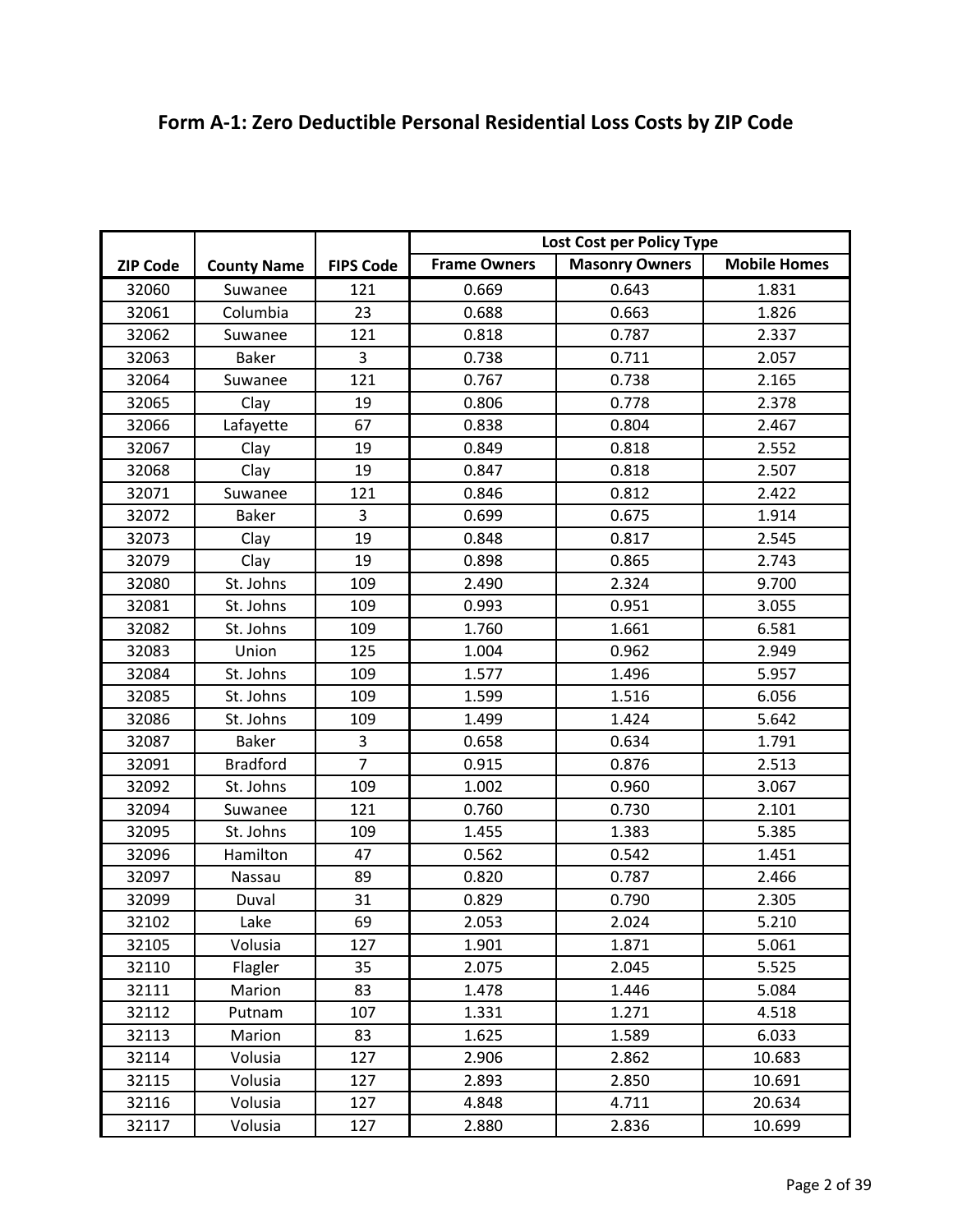|                 |                    |                  | Lost Cost per Policy Type |                       |                     |
|-----------------|--------------------|------------------|---------------------------|-----------------------|---------------------|
|                 |                    |                  | <b>Frame Owners</b>       | <b>Masonry Owners</b> | <b>Mobile Homes</b> |
| <b>ZIP Code</b> | <b>County Name</b> | <b>FIPS Code</b> |                           |                       |                     |
| 32118           | Volusia            | 127              | 4.841                     | 4.698                 | 20.473              |
| 32119           | Volusia            | 127              | 2.912                     | 2.868                 | 10.756              |
| 32120           | Volusia            | 127              | 2.899                     | 2.856                 | 10.643              |
| 32121           | Volusia            | 127              | 2.913                     | 2.869                 | 10.796              |
| 32122           | Volusia            | 127              | 2.898                     | 2.855                 | 10.618              |
| 32123           | Volusia            | 127              | 2.907                     | 2.864                 | 10.729              |
| 32124           | Volusia            | 127              | 2.111                     | 2.085                 | 6.412               |
| 32125           | Volusia            | 127              | 2.876                     | 2.831                 | 10.725              |
| 32126           | Volusia            | 127              | 4.819                     | 4.676                 | 20.350              |
| 32127           | Volusia            | 127              | 3.045                     | 2.997                 | 11.359              |
| 32128           | Volusia            | 127              | 2.374                     | 2.344                 | 7.536               |
| 32129           | Volusia            | 127              | 2.565                     | 2.530                 | 8.789               |
| 32130           | Volusia            | 127              | 2.015                     | 1.984                 | 5.365               |
| 32131           | Putnam             | 107              | 1.264                     | 1.209                 | 4.186               |
| 32132           | Volusia            | 127              | 3.013                     | 2.968                 | 11.019              |
| 32133           | Marion             | 83               | 1.612                     | 1.576                 | 5.739               |
| 32134           | Marion             | 83               | 1.280                     | 1.253                 | 4.421               |
| 32135           | Flagler            | 35               | 4.899                     | 4.681                 | 17.480              |
| 32136           | Flagler            | 35               | 4.892                     | 4.677                 | 17.501              |
| 32137           | Flagler            | 35               | 2.837                     | 2.779                 | 9.091               |
| 32138           | Putnam             | 107              | 1.100                     | 1.053                 | 3.361               |
| 32139           | Putnam             | 107              | 1.198                     | 1.146                 | 3.792               |
| 32140           | Putnam             | 107              | 0.987                     | 0.946                 | 2.926               |
| 32141           | Volusia            | 127              | 2.800                     | 2.761                 | 9.823               |
| 32142           | Flagler            | 35               | 4.899                     | 4.681                 | 17.480              |
| 32143           | Flagler            | 35               | 4.899                     | 4.681                 | 18.199              |
| 32145           | St. Johns          | 109              | 1.201                     | 1.148                 | 3.973               |
| 32147           | Putnam             | 107              | 1.135                     | 1.087                 | 3.578               |
| 32148           | Putnam             | 107              | 1.131                     | 1.083                 | 3.531               |
| 32149           | Putnam             | 107              | 1.141                     | 1.093                 | 3.569               |
| 32157           | Putnam             | 107              | 1.152                     | 1.102                 | 3.717               |
| 32158           | Lake               | 69               | 2.271                     | 2.238                 | 5.621               |
| 32159           | Lake               | 69               | 2.253                     | 2.222                 | 5.588               |
| 32160           | Clay               | 19               | 1.016                     | 0.977                 | 3.167               |
| 32162           | Sumter             | 119              | 2.560                     | 2.513                 | 6.019               |
| 32163           | Sumter             | 119              | 3.452                     | 3.383                 | 9.557               |
| 32164           | Flagler            | 35               | 2.336                     | 2.300                 | 6.804               |
| 32168           | Volusia            | 127              | 2.704                     | 2.668                 | 9.284               |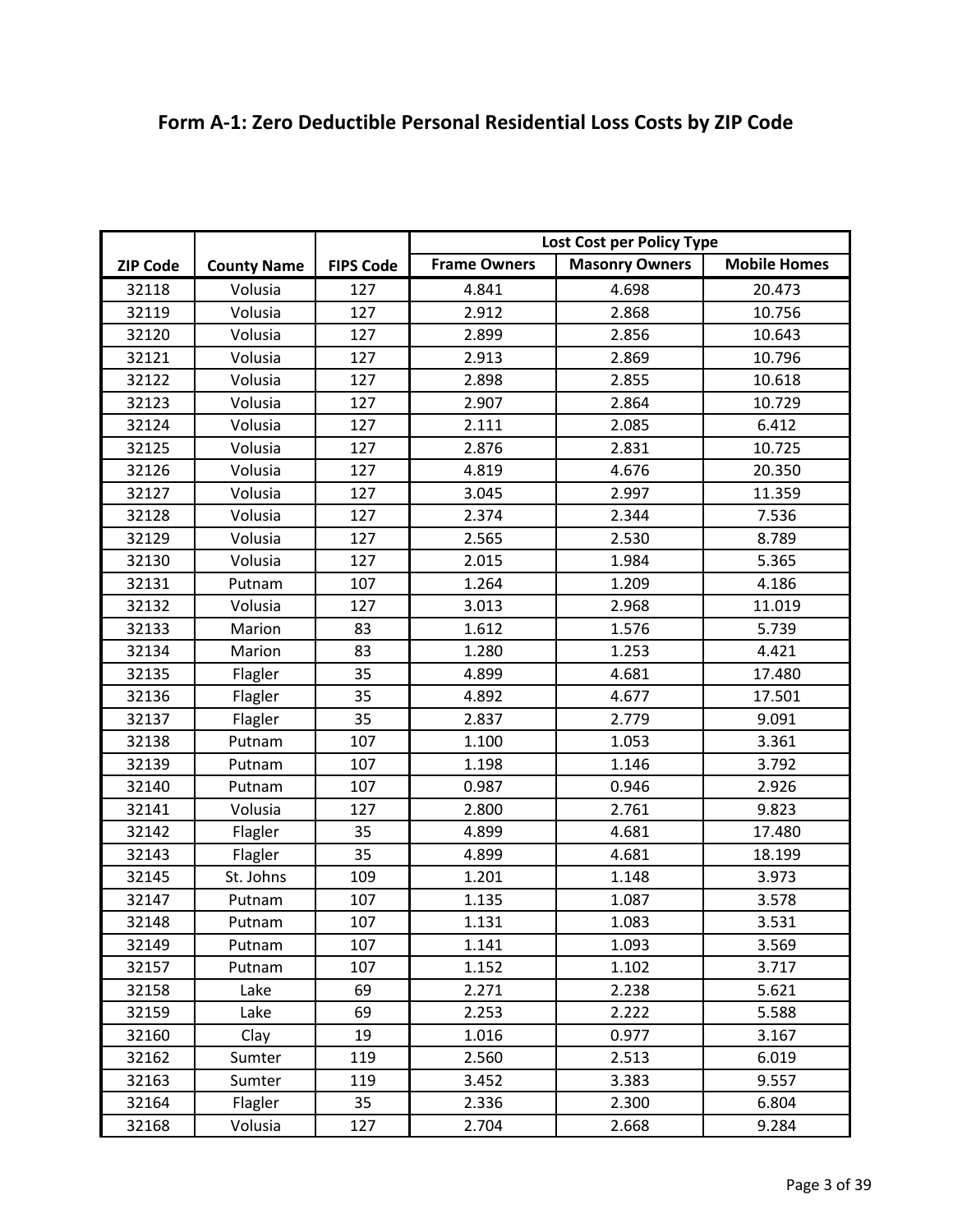|                 |                    |                  | Lost Cost per Policy Type |                       |                     |
|-----------------|--------------------|------------------|---------------------------|-----------------------|---------------------|
| <b>ZIP Code</b> | <b>County Name</b> | <b>FIPS Code</b> | <b>Frame Owners</b>       | <b>Masonry Owners</b> | <b>Mobile Homes</b> |
| 32169           | Volusia            | 127              | 4.904                     | 4.768                 | 20.880              |
| 32170           | Volusia            | 127              | 4.858                     | 4.723                 | 20.704              |
| 32173           | Volusia            | 127              | 2.620                     | 2.583                 | 9.310               |
| 32174           | Volusia            | 127              | 2.605                     | 2.566                 | 9.363               |
| 32175           | Volusia            | 127              | 2.630                     | 2.594                 | 9.285               |
| 32176           | Volusia            | 127              | 4.669                     | 4.515                 | 19.533              |
| 32177           | Putnam             | 107              | 1.062                     | 1.017                 | 3.311               |
| 32178           | Putnam             | 107              | 1.062                     | 1.018                 | 3.317               |
| 32179           | Marion             | 83               | 1.582                     | 1.546                 | 5.634               |
| 32180           | Volusia            | 127              | 1.875                     | 1.846                 | 4.979               |
| 32181           | Putnam             | 107              | 1.149                     | 1.100                 | 3.700               |
| 32182           | Marion             | 83               | 1.233                     | 1.207                 | 4.210               |
| 32183           | Marion             | 83               | 1.606                     | 1.570                 | 5.727               |
| 32185           | Putnam             | 107              | 1.095                     | 1.048                 | 3.351               |
| 32187           | Putnam             | 107              | 1.104                     | 1.057                 | 3.532               |
| 32189           | Putnam             | 107              | 1.128                     | 1.081                 | 3.605               |
| 32190           | Volusia            | 127              | 2.139                     | 2.104                 | 6.108               |
| 32192           | Marion             | 83               | 1.573                     | 1.538                 | 5.760               |
| 32193           | Putnam             | 107              | 1.127                     | 1.078                 | 3.563               |
| 32195           | Marion             | 83               | 1.657                     | 1.620                 | 6.009               |
| 32198           | Volusia            | 127              | 2.902                     | 2.858                 | 10.689              |
| 32201           | Duval              | 31               | 0.799                     | 0.763                 | 2.202               |
| 32202           | Duval              | 31               | 0.798                     | 0.760                 | 2.201               |
| 32203           | Duval              | 31               | 0.702                     | 0.670                 | 1.885               |
| 32204           | Duval              | 31               | 0.876                     | 0.835                 | 2.438               |
| 32205           | Duval              | 31               | 0.750                     | 0.716                 | 2.013               |
| 32206           | Duval              | 31               | 0.728                     | 0.695                 | 1.975               |
| 32207           | Duval              | 31               | 0.822                     | 0.783                 | 2.285               |
| 32208           | Duval              | 31               | 0.758                     | 0.723                 | 2.087               |
| 32209           | Duval              | 31               | 0.692                     | 0.661                 | 1.850               |
| 32210           | Duval              | 31               | 0.815                     | 0.778                 | 2.246               |
| 32211           | Duval              | 31               | 0.832                     | 0.792                 | 2.335               |
| 32212           | Duval              | 31               | 0.747                     | 0.715                 | 1.941               |
| 32214           | Duval              | 31               | 1.476                     | 1.385                 | 4.915               |
| 32216           | Duval              | 31               | 0.819                     | 0.781                 | 2.282               |
| 32217           | Duval              | 31               | 0.819                     | 0.782                 | 2.260               |
| 32218           | Duval              | 31               | 0.775                     | 0.740                 | 2.156               |
| 32219           | Duval              | 31               | 0.720                     | 0.689                 | 1.936               |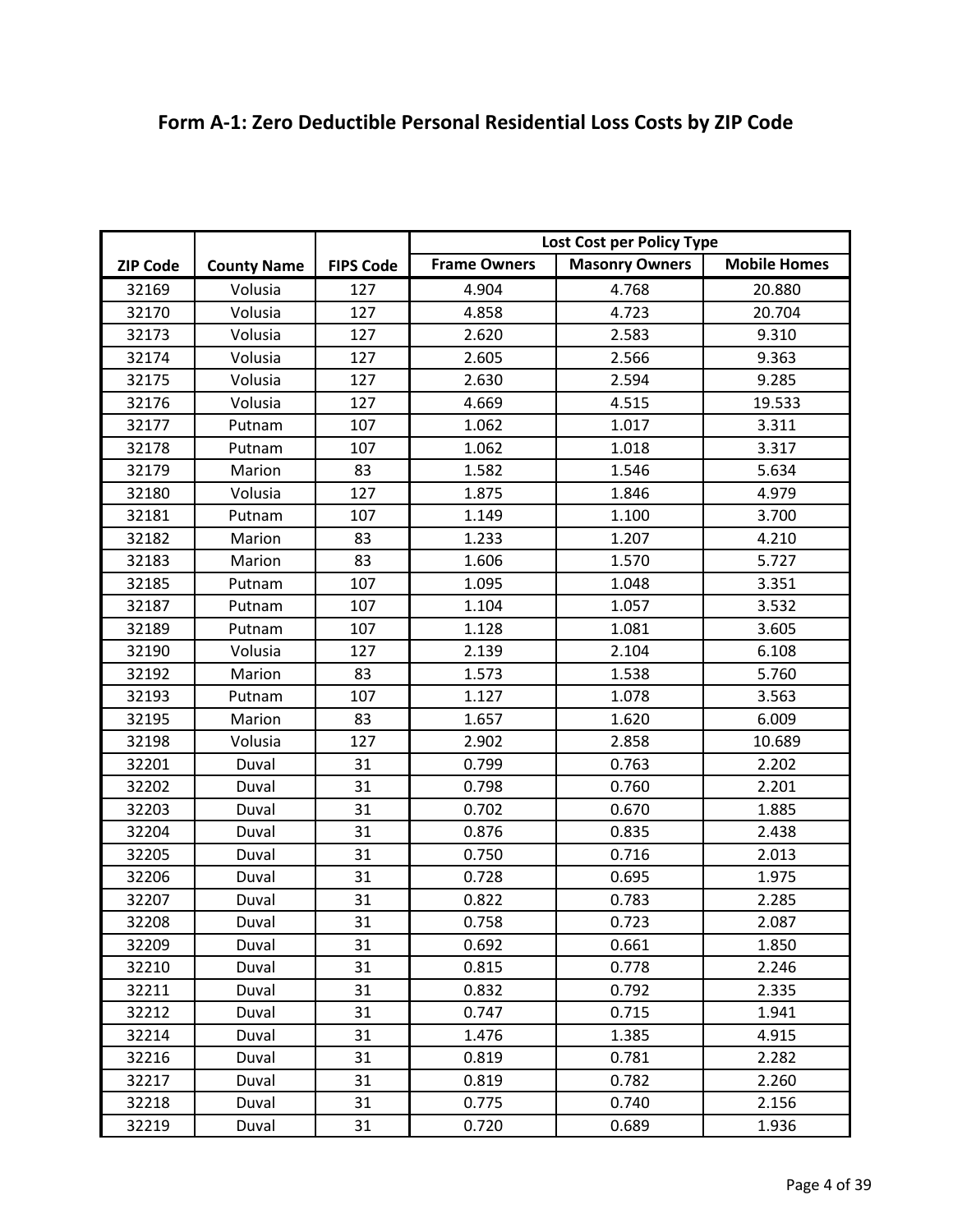|                 |                    |                  |                     | Lost Cost per Policy Type | <b>Mobile Homes</b> |
|-----------------|--------------------|------------------|---------------------|---------------------------|---------------------|
| <b>ZIP Code</b> | <b>County Name</b> | <b>FIPS Code</b> | <b>Frame Owners</b> | <b>Masonry Owners</b>     |                     |
| 32220           | Duval              | 31               | 0.834               | 0.795                     | 2.308               |
| 32221           | Duval              | 31               | 0.786               | 0.751                     | 2.144               |
| 32222           | Duval              | 31               | 0.819               | 0.782                     | 2.222               |
| 32223           | Duval              | 31               | 0.899               | 0.857                     | 2.521               |
| 32224           | Duval              | 31               | 0.994               | 0.943                     | 3.128               |
| 32225           | Duval              | 31               | 0.963               | 0.914                     | 2.971               |
| 32226           | Duval              | 31               | 0.888               | 0.845                     | 2.686               |
| 32227           | Duval              | 31               | 1.700               | 1.532                     | 6.049               |
| 32228           | Duval              | 31               | 1.698               | 1.529                     | 6.018               |
| 32229           | Duval              | 31               | 0.758               | 0.723                     | 2.106               |
| 32231           | Duval              | 31               | 0.822               | 0.783                     | 2.285               |
| 32232           | Duval              | 31               | 0.702               | 0.670                     | 1.885               |
| 32233           | Duval              | 31               | 1.542               | 1.411                     | 5.506               |
| 32234           | Duval              | 31               | 0.750               | 0.716                     | 1.960               |
| 32235           | Duval              | 31               | 0.726               | 0.693                     | 1.983               |
| 32236           | Duval              | 31               | 0.748               | 0.714                     | 1.999               |
| 32237           | Duval              | 31               | 0.833               | 0.795                     | 2.319               |
| 32238           | Duval              | 31               | 0.828               | 0.790                     | 2.272               |
| 32239           | Duval              | 31               | 0.825               | 0.786                     | 2.320               |
| 32240           | Duval              | 31               | 1.552               | 1.420                     | 5.594               |
| 32241           | Duval              | 31               | 0.895               | 0.852                     | 2.504               |
| 32244           | Duval              | 31               | 0.836               | 0.797                     | 2.288               |
| 32245           | Duval              | 31               | 0.821               | 0.784                     | 2.296               |
| 32246           | Duval              | 31               | 0.860               | 0.819                     | 2.519               |
| 32247           | Duval              | 31               | 0.822               | 0.783                     | 2.285               |
| 32250           | Duval              | 31               | 1.555               | 1.422                     | 5.579               |
| 32254           | Duval              | 31               | 0.787               | 0.751                     | 2.146               |
| 32255           | Duval              | 31               | 0.816               | 0.778                     | 2.278               |
| 32256           | Duval              | 31               | 0.838               | 0.800                     | 2.392               |
| 32257           | Duval              | 31               | 0.837               | 0.798                     | 2.336               |
| 32258           | Duval              | 31               | 0.877               | 0.836                     | 2.473               |
| 32259           | St. Johns          | 109              | 0.865               | 0.831                     | 2.532               |
| 32260           | St. Johns          | 109              | 0.858               | 0.823                     | 2.507               |
| 32266           | Duval              | 31               | 1.799               | 1.625                     | 6.475               |
| 32277           | Duval              | 31               | 0.823               | 0.783                     | 2.348               |
| 32301           | Leon               | 73               | 0.834               | 0.799                     | 2.434               |
| 32302           | Leon               | 73               | 0.827               | 0.793                     | 2.386               |

32303 Leon 73 0.841 0.806 2.433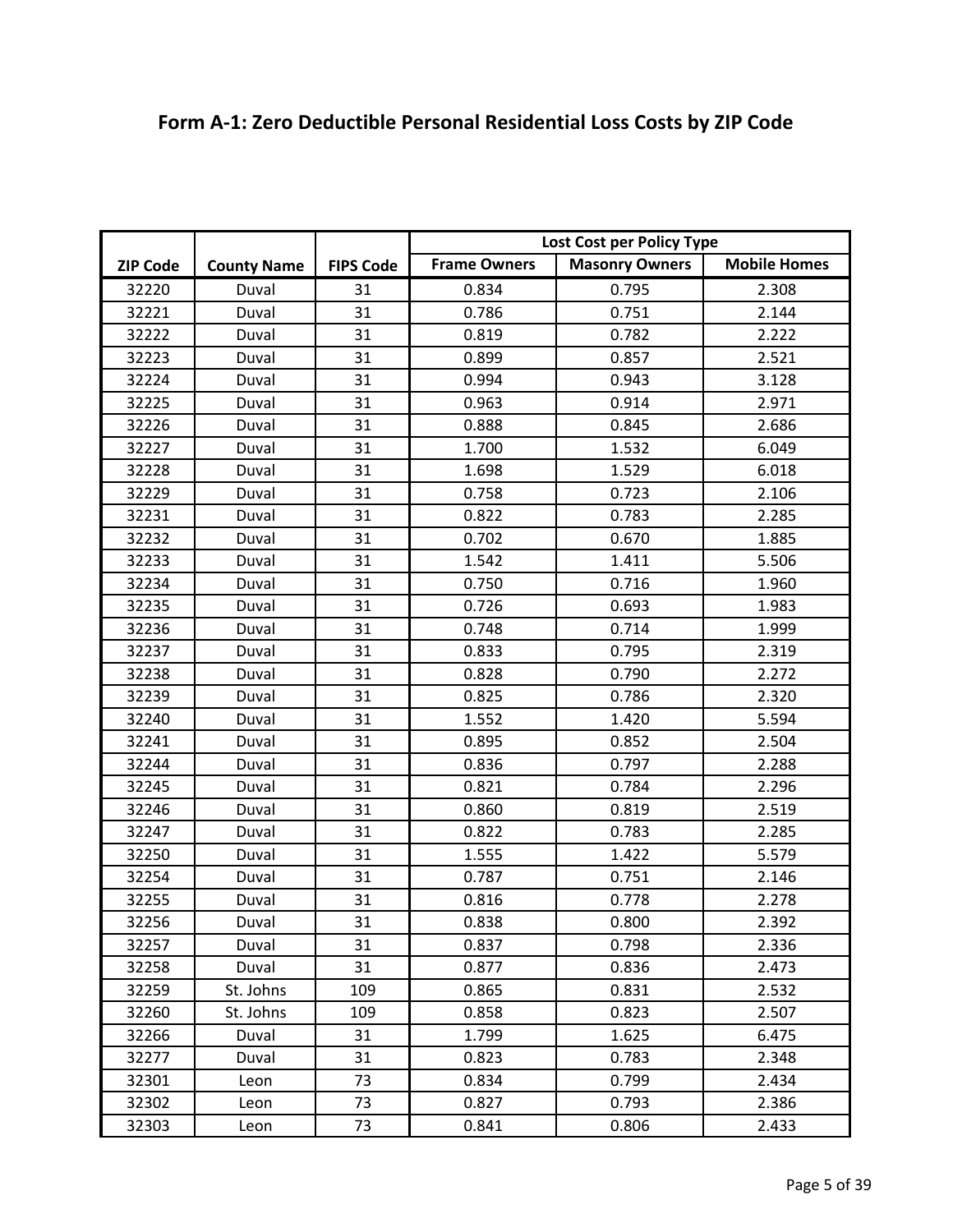|                 |                    |                  | Lost Cost per Policy Type |                       |                     |
|-----------------|--------------------|------------------|---------------------------|-----------------------|---------------------|
|                 |                    |                  | <b>Frame Owners</b>       | <b>Masonry Owners</b> | <b>Mobile Homes</b> |
| <b>ZIP Code</b> | <b>County Name</b> | <b>FIPS Code</b> |                           |                       |                     |
| 32304           | Leon               | 73               | 0.834                     | 0.799                 | 2.403               |
| 32305           | Leon               | 73               | 0.813                     | 0.780                 | 2.343               |
| 32306           | Leon               | 73               | 0.948                     | 0.907                 | 2.840               |
| 32307           | Leon               | 73               | 1.029                     | 0.985                 | 3.155               |
| 32308           | Leon               | 73               | 0.788                     | 0.756                 | 2.254               |
| 32309           | Leon               | 73               | 0.781                     | 0.749                 | 2.239               |
| 32310           | Leon               | 73               | 0.898                     | 0.861                 | 2.642               |
| 32311           | Leon               | 73               | 0.799                     | 0.767                 | 2.313               |
| 32312           | Leon               | 73               | 0.781                     | 0.750                 | 2.229               |
| 32313           | Leon               | 73               | 0.827                     | 0.793                 | 2.386               |
| 32314           | Leon               | 73               | 0.850                     | 0.815                 | 2.496               |
| 32315           | Leon               | 73               | 0.836                     | 0.802                 | 2.425               |
| 32316           | Leon               | 73               | 0.838                     | 0.804                 | 2.412               |
| 32317           | Leon               | 73               | 0.821                     | 0.788                 | 2.402               |
| 32318           | Leon               | 73               | 0.795                     | 0.764                 | 2.276               |
| 32320           | Franklin           | 37               | 2.872                     | 2.695                 | 11.174              |
| 32321           | Liberty            | 77               | 1.099                     | 1.055                 | 3.308               |
| 32322           | Franklin           | 37               | 2.723                     | 2.548                 | 10.218              |
| 32323           | Franklin           | 37               | 2.638                     | 2.472                 | 9.863               |
| 32324           | Gadsen             | 39               | 0.756                     | 0.727                 | 2.018               |
| 32326           | Wakulla            | 129              | 0.956                     | 0.916                 | 2.846               |
| 32327           | Wakulla            | 129              | 0.915                     | 0.878                 | 2.757               |
| 32328           | Franklin           | 37               | 3.446                     | 3.206                 | 13.241              |
| 32329           | Franklin           | 37               | 2.839                     | 2.665                 | 11.020              |
| 32330           | Gadsen             | 39               | 0.926                     | 0.889                 | 2.607               |
| 32331           | Madison            | 79               | 0.656                     | 0.630                 | 1.843               |
| 32332           | Gadsen             | 39               | 0.813                     | 0.782                 | 2.238               |
| 32333           | Gadsen             | 39               | 0.744                     | 0.715                 | 2.053               |
| 32334           | Liberty            | 77               | 1.113                     | 1.067                 | 3.408               |
| 32335           | Gulf               | 45               | 1.551                     | 1.482                 | 5.319               |
| 32336           | Jefferson          | 65               | 0.600                     | 0.578                 | 1.686               |
| 32337           | Jefferson          | 65               | 0.727                     | 0.699                 | 2.080               |
| 32340           | Madison            | 79               | 0.645                     | 0.620                 | 1.785               |
| 32341           | Madison            | 79               | 0.645                     | 0.620                 | 1.785               |
| 32343           | Gadsen             | 39               | 0.717                     | 0.690                 | 1.955               |
| 32344           | Jefferson          | 65               | 0.673                     | 0.647                 | 1.889               |
| 32345           | Jefferson          | 65               | 0.656                     | 0.630                 | 1.835               |
| 32346           | Wakulla            | 129              | 2.159                     | 2.034                 | 8.196               |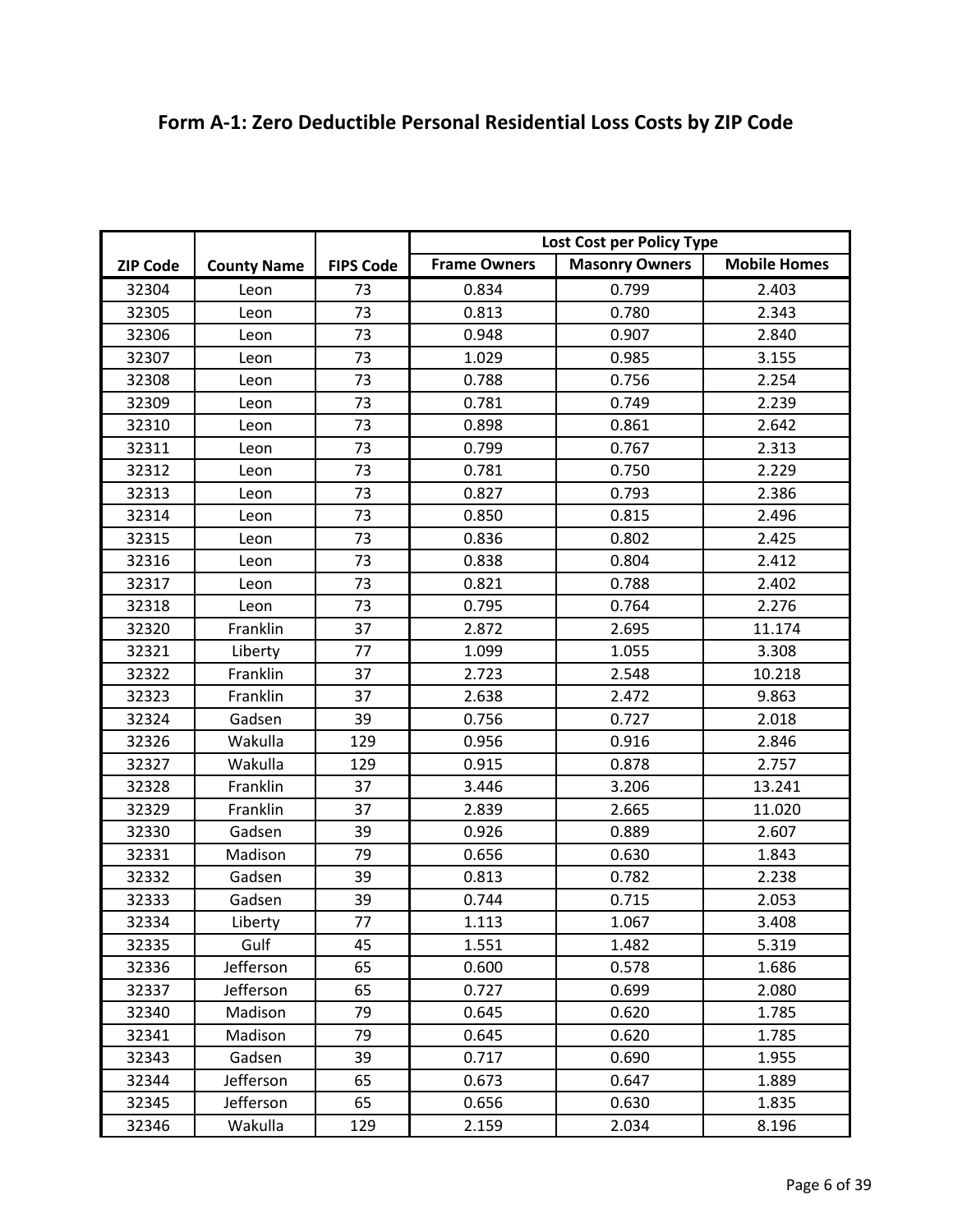|                 |                    |                  | Lost Cost per Policy Type |                       |                     |
|-----------------|--------------------|------------------|---------------------------|-----------------------|---------------------|
| <b>ZIP Code</b> | <b>County Name</b> | <b>FIPS Code</b> | <b>Frame Owners</b>       | <b>Masonry Owners</b> | <b>Mobile Homes</b> |
| 32347           |                    | 123              | 0.796                     | 0.765                 | 2.440               |
|                 | Taylor             | 123              | 0.814                     | 0.781                 |                     |
| 32348           | Taylor             |                  |                           |                       | 2.513               |
| 32350           | Madison            | 79               | 0.534                     | 0.514                 | 1.400               |
| 32351           | Gadsen             | 39               | 0.861                     | 0.828                 | 2.420               |
| 32352           | Gadsen             | 39               | 0.736                     | 0.708                 | 1.988               |
| 32353           | Gadsen             | 39               | 0.851                     | 0.817                 | 2.405               |
| 32355           | Wakulla            | 129              | 1.322                     | 1.263                 | 4.359               |
| 32356           | Taylor             | 123              | 1.092                     | 1.046                 | 3.597               |
| 32357           | Taylor             | 123              | 0.739                     | 0.709                 | 2.143               |
| 32358           | Wakulla            | 129              | 1.107                     | 1.060                 | 3.551               |
| 32359           | Taylor             | 123              | 1.351                     | 1.290                 | 4.680               |
| 32360           | Liberty            | 77               | 1.143                     | 1.094                 | 3.436               |
| 32361           | Jefferson          | 65               | 0.768                     | 0.736                 | 2.237               |
| 32362           | Leon               | 73               | 0.829                     | 0.795                 | 2.417               |
| 32395           | Leon               | 73               | 0.834                     | 0.800                 | 2.433               |
| 32399           | Leon               | 73               | 0.997                     | 0.954                 | 3.035               |
| 32401           | Bay                | 5                | 2.644                     | 2.495                 | 10.548              |
| 32402           | Bay                | 5                | 2.621                     | 2.472                 | 10.408              |
| 32403           | Bay                | $\overline{5}$   | 3.306                     | 3.073                 | 12.975              |
| 32404           | Bay                | 5                | 2.146                     | 2.036                 | 8.109               |
| 32405           | Bay                | 5                | 2.380                     | 2.253                 | 9.294               |
| 32406           | Bay                | 5                | 2.409                     | 2.279                 | 9.419               |
| 32407           | Bay                | 5                | 3.719                     | 3.450                 | 15.075              |
| 32408           | Bay                | 5                | 4.150                     | 3.815                 | 16.251              |
| 32409           | Bay                | 5                | 2.153                     | 2.042                 | 8.299               |
| 32410           | Bay                | 5                | 2.644                     | 2.495                 | 10.548              |
| 32411           | Bay                | 5                | 4.036                     | 3.717                 | 15.861              |
| 32412           | Bay                | 5                | 2.621                     | 2.472                 | 10.408              |
| 32413           | Bay                | 5                | 5.334                     | 4.809                 | 19.422              |
| 32417           | Bay                | $\overline{5}$   | 3.731                     | 3.461                 | 15.164              |
| 32420           | Jackson            | 63               | 1.389                     | 1.328                 | 4.455               |
|                 |                    | 13               |                           |                       |                     |
| 32421           | Calhoun            |                  | 1.290                     | 1.234                 | 3.936               |
| 32422           | Walton             | 131              | 1.798                     | 1.711                 | 6.622               |
| 32423           | Jackson            | 63               | 0.930                     | 0.892                 | 2.654               |
| 32424           | Calhoun            | 13               | 1.145                     | 1.097                 | 3.465               |
| 32425           | Holmes             | 59               | 1.470                     | 1.402                 | 4.929               |
| 32426           | Jackson            | 63               | 1.435                     | 1.370                 | 4.805               |
| 32427           | Washington         | 133              | 1.470                     | 1.402                 | 4.921               |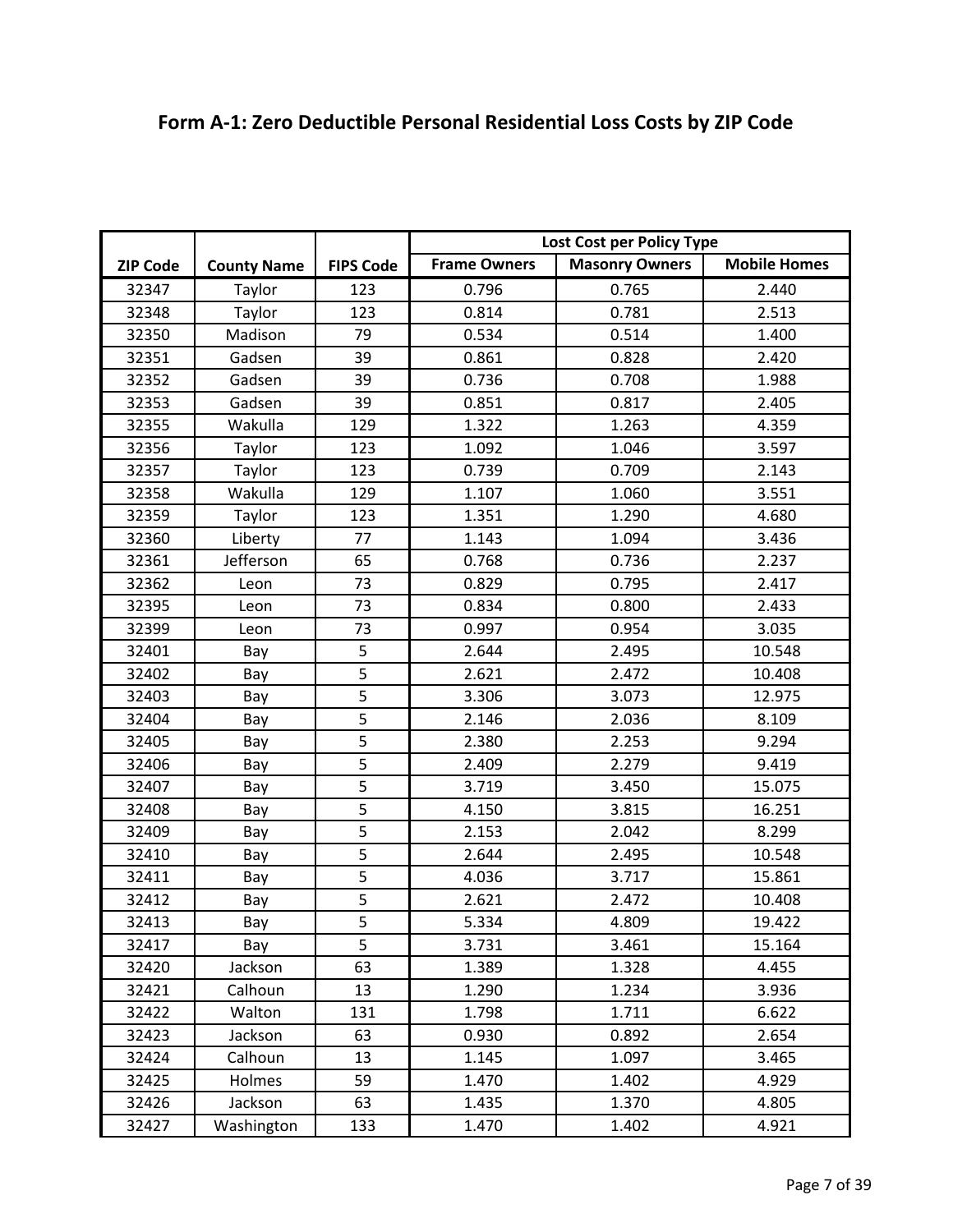| <b>Frame Owners</b><br><b>Masonry Owners</b><br><b>Mobile Homes</b><br><b>FIPS Code</b><br><b>ZIP Code</b><br><b>County Name</b><br>1.344<br>32428<br>Washington<br>133<br>1.409<br>4.626<br>Calhoun<br>32430<br>13<br>1.243<br>1.190<br>3.771<br>63<br>1.263<br>Jackson<br>1.208<br>3.962<br>32431<br>32432<br>63<br>Jackson<br>1.091<br>1.046<br>3.206<br>32433<br>131<br>1.767<br>Walton<br>1.856<br>6.911<br>131<br>1.949<br>32434<br>Walton<br>1.853<br>7.375<br>32435<br>Walton<br>131<br>1.690<br>1.611<br>6.387<br>1.552<br>1.481<br>32437<br>Washington<br>133<br>5.484<br>5<br>32438<br>1.519<br>1.448<br>4.877<br>Bay<br>2.756<br>Walton<br>131<br>2.598<br>11.695<br>32439<br>32440<br>63<br>1.349<br>1.287<br>4.396<br>Jackson<br>3.091<br>32442<br>Jackson<br>63<br>1.060<br>1.016<br>32443<br>63<br>0.977<br>0.936<br>2.807<br>Jackson<br>5<br>2.120<br>32444<br>2.014<br>8.056<br>Bay<br>63<br>32445<br>Jackson<br>1.079<br>1.033<br>3.217<br>32446<br>63<br>1.029<br>Jackson<br>0.985<br>2.993<br>63<br>1.027<br>0.983<br>2.976<br>32447<br>Jackson<br>63<br>1.073<br>1.028<br>3.161<br>32448<br>Jackson<br>32449<br>Calhoun<br>13<br>1.268<br>1.214<br>3.975<br>59<br>1.265<br>32452<br>Holmes<br>1.209<br>4.065<br>Walton<br>131<br>32455<br>1.786<br>1.699<br>6.829<br>Gulf<br>2.488<br>2.350<br>32456<br>45<br>9.323<br>32457<br>Gulf<br>45<br>2.488<br>2.350<br>9.323<br>Walton<br>131<br>3.846<br>32459<br>4.155<br>17.251<br>1.071<br>32460<br>Jackson<br>63<br>1.025<br>3.159<br>5<br>5.391<br>32461<br>4.858<br>19.604<br>Bay<br>1.566<br>Washington<br>133<br>5.556<br>32462<br>1.495<br>1.519<br>5.108<br>32463<br>Washington<br>133<br>1.449<br>59<br>5.296<br>32464<br>1.527<br>1.456<br>Holmes<br>Gulf<br>32465<br>45<br>1.566<br>1.495<br>5.234<br>5<br>1.750<br>6.610<br>32466<br>1.839<br>Bay<br>Escambia<br>33<br>32501<br>3.595<br>3.341<br>14.785<br>32502<br>Escambia<br>33<br>4.844<br>4.424<br>19.248<br>32503<br>Escambia<br>33<br>3.698<br>3.438<br>15.501<br>32504<br>Escambia<br>3.275<br>33<br>3.065<br>13.790<br>33<br>2.925<br>32505<br>Escambia<br>3.123<br>12.897<br>32506<br>Escambia<br>33<br>3.405<br>3.179<br>14.210 |       |          |    | Lost Cost per Policy Type |       |        |
|---------------------------------------------------------------------------------------------------------------------------------------------------------------------------------------------------------------------------------------------------------------------------------------------------------------------------------------------------------------------------------------------------------------------------------------------------------------------------------------------------------------------------------------------------------------------------------------------------------------------------------------------------------------------------------------------------------------------------------------------------------------------------------------------------------------------------------------------------------------------------------------------------------------------------------------------------------------------------------------------------------------------------------------------------------------------------------------------------------------------------------------------------------------------------------------------------------------------------------------------------------------------------------------------------------------------------------------------------------------------------------------------------------------------------------------------------------------------------------------------------------------------------------------------------------------------------------------------------------------------------------------------------------------------------------------------------------------------------------------------------------------------------------------------------------------------------------------------------------------------------------------------------------------------------------------------------------------------------------------------------------------------------------------------------------------------------------------------------------------------------------------------------------------------------|-------|----------|----|---------------------------|-------|--------|
|                                                                                                                                                                                                                                                                                                                                                                                                                                                                                                                                                                                                                                                                                                                                                                                                                                                                                                                                                                                                                                                                                                                                                                                                                                                                                                                                                                                                                                                                                                                                                                                                                                                                                                                                                                                                                                                                                                                                                                                                                                                                                                                                                                           |       |          |    |                           |       |        |
|                                                                                                                                                                                                                                                                                                                                                                                                                                                                                                                                                                                                                                                                                                                                                                                                                                                                                                                                                                                                                                                                                                                                                                                                                                                                                                                                                                                                                                                                                                                                                                                                                                                                                                                                                                                                                                                                                                                                                                                                                                                                                                                                                                           |       |          |    |                           |       |        |
|                                                                                                                                                                                                                                                                                                                                                                                                                                                                                                                                                                                                                                                                                                                                                                                                                                                                                                                                                                                                                                                                                                                                                                                                                                                                                                                                                                                                                                                                                                                                                                                                                                                                                                                                                                                                                                                                                                                                                                                                                                                                                                                                                                           |       |          |    |                           |       |        |
|                                                                                                                                                                                                                                                                                                                                                                                                                                                                                                                                                                                                                                                                                                                                                                                                                                                                                                                                                                                                                                                                                                                                                                                                                                                                                                                                                                                                                                                                                                                                                                                                                                                                                                                                                                                                                                                                                                                                                                                                                                                                                                                                                                           |       |          |    |                           |       |        |
|                                                                                                                                                                                                                                                                                                                                                                                                                                                                                                                                                                                                                                                                                                                                                                                                                                                                                                                                                                                                                                                                                                                                                                                                                                                                                                                                                                                                                                                                                                                                                                                                                                                                                                                                                                                                                                                                                                                                                                                                                                                                                                                                                                           |       |          |    |                           |       |        |
|                                                                                                                                                                                                                                                                                                                                                                                                                                                                                                                                                                                                                                                                                                                                                                                                                                                                                                                                                                                                                                                                                                                                                                                                                                                                                                                                                                                                                                                                                                                                                                                                                                                                                                                                                                                                                                                                                                                                                                                                                                                                                                                                                                           |       |          |    |                           |       |        |
|                                                                                                                                                                                                                                                                                                                                                                                                                                                                                                                                                                                                                                                                                                                                                                                                                                                                                                                                                                                                                                                                                                                                                                                                                                                                                                                                                                                                                                                                                                                                                                                                                                                                                                                                                                                                                                                                                                                                                                                                                                                                                                                                                                           |       |          |    |                           |       |        |
|                                                                                                                                                                                                                                                                                                                                                                                                                                                                                                                                                                                                                                                                                                                                                                                                                                                                                                                                                                                                                                                                                                                                                                                                                                                                                                                                                                                                                                                                                                                                                                                                                                                                                                                                                                                                                                                                                                                                                                                                                                                                                                                                                                           |       |          |    |                           |       |        |
|                                                                                                                                                                                                                                                                                                                                                                                                                                                                                                                                                                                                                                                                                                                                                                                                                                                                                                                                                                                                                                                                                                                                                                                                                                                                                                                                                                                                                                                                                                                                                                                                                                                                                                                                                                                                                                                                                                                                                                                                                                                                                                                                                                           |       |          |    |                           |       |        |
|                                                                                                                                                                                                                                                                                                                                                                                                                                                                                                                                                                                                                                                                                                                                                                                                                                                                                                                                                                                                                                                                                                                                                                                                                                                                                                                                                                                                                                                                                                                                                                                                                                                                                                                                                                                                                                                                                                                                                                                                                                                                                                                                                                           |       |          |    |                           |       |        |
|                                                                                                                                                                                                                                                                                                                                                                                                                                                                                                                                                                                                                                                                                                                                                                                                                                                                                                                                                                                                                                                                                                                                                                                                                                                                                                                                                                                                                                                                                                                                                                                                                                                                                                                                                                                                                                                                                                                                                                                                                                                                                                                                                                           |       |          |    |                           |       |        |
|                                                                                                                                                                                                                                                                                                                                                                                                                                                                                                                                                                                                                                                                                                                                                                                                                                                                                                                                                                                                                                                                                                                                                                                                                                                                                                                                                                                                                                                                                                                                                                                                                                                                                                                                                                                                                                                                                                                                                                                                                                                                                                                                                                           |       |          |    |                           |       |        |
|                                                                                                                                                                                                                                                                                                                                                                                                                                                                                                                                                                                                                                                                                                                                                                                                                                                                                                                                                                                                                                                                                                                                                                                                                                                                                                                                                                                                                                                                                                                                                                                                                                                                                                                                                                                                                                                                                                                                                                                                                                                                                                                                                                           |       |          |    |                           |       |        |
|                                                                                                                                                                                                                                                                                                                                                                                                                                                                                                                                                                                                                                                                                                                                                                                                                                                                                                                                                                                                                                                                                                                                                                                                                                                                                                                                                                                                                                                                                                                                                                                                                                                                                                                                                                                                                                                                                                                                                                                                                                                                                                                                                                           |       |          |    |                           |       |        |
|                                                                                                                                                                                                                                                                                                                                                                                                                                                                                                                                                                                                                                                                                                                                                                                                                                                                                                                                                                                                                                                                                                                                                                                                                                                                                                                                                                                                                                                                                                                                                                                                                                                                                                                                                                                                                                                                                                                                                                                                                                                                                                                                                                           |       |          |    |                           |       |        |
|                                                                                                                                                                                                                                                                                                                                                                                                                                                                                                                                                                                                                                                                                                                                                                                                                                                                                                                                                                                                                                                                                                                                                                                                                                                                                                                                                                                                                                                                                                                                                                                                                                                                                                                                                                                                                                                                                                                                                                                                                                                                                                                                                                           |       |          |    |                           |       |        |
|                                                                                                                                                                                                                                                                                                                                                                                                                                                                                                                                                                                                                                                                                                                                                                                                                                                                                                                                                                                                                                                                                                                                                                                                                                                                                                                                                                                                                                                                                                                                                                                                                                                                                                                                                                                                                                                                                                                                                                                                                                                                                                                                                                           |       |          |    |                           |       |        |
|                                                                                                                                                                                                                                                                                                                                                                                                                                                                                                                                                                                                                                                                                                                                                                                                                                                                                                                                                                                                                                                                                                                                                                                                                                                                                                                                                                                                                                                                                                                                                                                                                                                                                                                                                                                                                                                                                                                                                                                                                                                                                                                                                                           |       |          |    |                           |       |        |
|                                                                                                                                                                                                                                                                                                                                                                                                                                                                                                                                                                                                                                                                                                                                                                                                                                                                                                                                                                                                                                                                                                                                                                                                                                                                                                                                                                                                                                                                                                                                                                                                                                                                                                                                                                                                                                                                                                                                                                                                                                                                                                                                                                           |       |          |    |                           |       |        |
|                                                                                                                                                                                                                                                                                                                                                                                                                                                                                                                                                                                                                                                                                                                                                                                                                                                                                                                                                                                                                                                                                                                                                                                                                                                                                                                                                                                                                                                                                                                                                                                                                                                                                                                                                                                                                                                                                                                                                                                                                                                                                                                                                                           |       |          |    |                           |       |        |
|                                                                                                                                                                                                                                                                                                                                                                                                                                                                                                                                                                                                                                                                                                                                                                                                                                                                                                                                                                                                                                                                                                                                                                                                                                                                                                                                                                                                                                                                                                                                                                                                                                                                                                                                                                                                                                                                                                                                                                                                                                                                                                                                                                           |       |          |    |                           |       |        |
|                                                                                                                                                                                                                                                                                                                                                                                                                                                                                                                                                                                                                                                                                                                                                                                                                                                                                                                                                                                                                                                                                                                                                                                                                                                                                                                                                                                                                                                                                                                                                                                                                                                                                                                                                                                                                                                                                                                                                                                                                                                                                                                                                                           |       |          |    |                           |       |        |
|                                                                                                                                                                                                                                                                                                                                                                                                                                                                                                                                                                                                                                                                                                                                                                                                                                                                                                                                                                                                                                                                                                                                                                                                                                                                                                                                                                                                                                                                                                                                                                                                                                                                                                                                                                                                                                                                                                                                                                                                                                                                                                                                                                           |       |          |    |                           |       |        |
|                                                                                                                                                                                                                                                                                                                                                                                                                                                                                                                                                                                                                                                                                                                                                                                                                                                                                                                                                                                                                                                                                                                                                                                                                                                                                                                                                                                                                                                                                                                                                                                                                                                                                                                                                                                                                                                                                                                                                                                                                                                                                                                                                                           |       |          |    |                           |       |        |
|                                                                                                                                                                                                                                                                                                                                                                                                                                                                                                                                                                                                                                                                                                                                                                                                                                                                                                                                                                                                                                                                                                                                                                                                                                                                                                                                                                                                                                                                                                                                                                                                                                                                                                                                                                                                                                                                                                                                                                                                                                                                                                                                                                           |       |          |    |                           |       |        |
|                                                                                                                                                                                                                                                                                                                                                                                                                                                                                                                                                                                                                                                                                                                                                                                                                                                                                                                                                                                                                                                                                                                                                                                                                                                                                                                                                                                                                                                                                                                                                                                                                                                                                                                                                                                                                                                                                                                                                                                                                                                                                                                                                                           |       |          |    |                           |       |        |
|                                                                                                                                                                                                                                                                                                                                                                                                                                                                                                                                                                                                                                                                                                                                                                                                                                                                                                                                                                                                                                                                                                                                                                                                                                                                                                                                                                                                                                                                                                                                                                                                                                                                                                                                                                                                                                                                                                                                                                                                                                                                                                                                                                           |       |          |    |                           |       |        |
|                                                                                                                                                                                                                                                                                                                                                                                                                                                                                                                                                                                                                                                                                                                                                                                                                                                                                                                                                                                                                                                                                                                                                                                                                                                                                                                                                                                                                                                                                                                                                                                                                                                                                                                                                                                                                                                                                                                                                                                                                                                                                                                                                                           |       |          |    |                           |       |        |
|                                                                                                                                                                                                                                                                                                                                                                                                                                                                                                                                                                                                                                                                                                                                                                                                                                                                                                                                                                                                                                                                                                                                                                                                                                                                                                                                                                                                                                                                                                                                                                                                                                                                                                                                                                                                                                                                                                                                                                                                                                                                                                                                                                           |       |          |    |                           |       |        |
|                                                                                                                                                                                                                                                                                                                                                                                                                                                                                                                                                                                                                                                                                                                                                                                                                                                                                                                                                                                                                                                                                                                                                                                                                                                                                                                                                                                                                                                                                                                                                                                                                                                                                                                                                                                                                                                                                                                                                                                                                                                                                                                                                                           |       |          |    |                           |       |        |
|                                                                                                                                                                                                                                                                                                                                                                                                                                                                                                                                                                                                                                                                                                                                                                                                                                                                                                                                                                                                                                                                                                                                                                                                                                                                                                                                                                                                                                                                                                                                                                                                                                                                                                                                                                                                                                                                                                                                                                                                                                                                                                                                                                           |       |          |    |                           |       |        |
|                                                                                                                                                                                                                                                                                                                                                                                                                                                                                                                                                                                                                                                                                                                                                                                                                                                                                                                                                                                                                                                                                                                                                                                                                                                                                                                                                                                                                                                                                                                                                                                                                                                                                                                                                                                                                                                                                                                                                                                                                                                                                                                                                                           |       |          |    |                           |       |        |
|                                                                                                                                                                                                                                                                                                                                                                                                                                                                                                                                                                                                                                                                                                                                                                                                                                                                                                                                                                                                                                                                                                                                                                                                                                                                                                                                                                                                                                                                                                                                                                                                                                                                                                                                                                                                                                                                                                                                                                                                                                                                                                                                                                           |       |          |    |                           |       |        |
|                                                                                                                                                                                                                                                                                                                                                                                                                                                                                                                                                                                                                                                                                                                                                                                                                                                                                                                                                                                                                                                                                                                                                                                                                                                                                                                                                                                                                                                                                                                                                                                                                                                                                                                                                                                                                                                                                                                                                                                                                                                                                                                                                                           |       |          |    |                           |       |        |
|                                                                                                                                                                                                                                                                                                                                                                                                                                                                                                                                                                                                                                                                                                                                                                                                                                                                                                                                                                                                                                                                                                                                                                                                                                                                                                                                                                                                                                                                                                                                                                                                                                                                                                                                                                                                                                                                                                                                                                                                                                                                                                                                                                           |       |          |    |                           |       |        |
|                                                                                                                                                                                                                                                                                                                                                                                                                                                                                                                                                                                                                                                                                                                                                                                                                                                                                                                                                                                                                                                                                                                                                                                                                                                                                                                                                                                                                                                                                                                                                                                                                                                                                                                                                                                                                                                                                                                                                                                                                                                                                                                                                                           |       |          |    |                           |       |        |
|                                                                                                                                                                                                                                                                                                                                                                                                                                                                                                                                                                                                                                                                                                                                                                                                                                                                                                                                                                                                                                                                                                                                                                                                                                                                                                                                                                                                                                                                                                                                                                                                                                                                                                                                                                                                                                                                                                                                                                                                                                                                                                                                                                           |       |          |    |                           |       |        |
|                                                                                                                                                                                                                                                                                                                                                                                                                                                                                                                                                                                                                                                                                                                                                                                                                                                                                                                                                                                                                                                                                                                                                                                                                                                                                                                                                                                                                                                                                                                                                                                                                                                                                                                                                                                                                                                                                                                                                                                                                                                                                                                                                                           |       |          |    |                           |       |        |
|                                                                                                                                                                                                                                                                                                                                                                                                                                                                                                                                                                                                                                                                                                                                                                                                                                                                                                                                                                                                                                                                                                                                                                                                                                                                                                                                                                                                                                                                                                                                                                                                                                                                                                                                                                                                                                                                                                                                                                                                                                                                                                                                                                           | 32507 | Escambia | 33 | 5.093                     | 4.639 | 20.124 |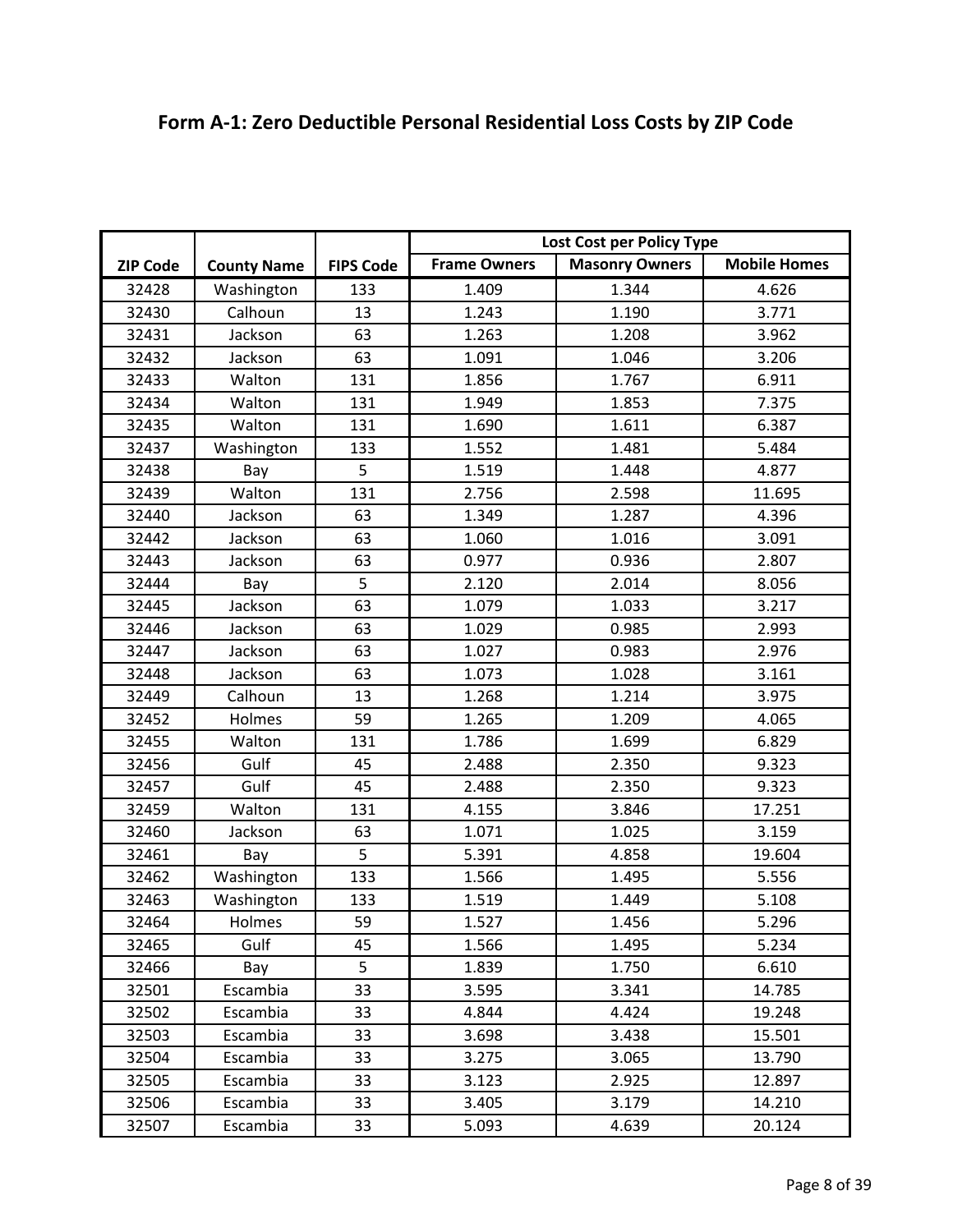|                 |                    |                  | Lost Cost per Policy Type |                       |                     |
|-----------------|--------------------|------------------|---------------------------|-----------------------|---------------------|
| <b>ZIP Code</b> | <b>County Name</b> | <b>FIPS Code</b> | <b>Frame Owners</b>       | <b>Masonry Owners</b> | <b>Mobile Homes</b> |
| 32508           | Escambia           | 33               | 5.309                     | 4.822                 | 20.668              |
| 32509           | Escambia           | 33               | 4.230                     | 3.919                 | 18.099              |
| 32511           | Escambia           | 33               | 3.536                     | 3.292                 | 14.584              |
| 32512           | Escambia           | 33               | 5.055                     | 4.606                 | 19.965              |
| 32513           | Escambia           | 33               | 3.710                     | 3.449                 | 15.563              |
| 32514           | Escambia           | 33               | 2.730                     | 2.573                 | 11.271              |
| 32516           | Escambia           | 33               | 3.391                     | 3.166                 | 14.136              |
| 32520           | Escambia           | 33               | 4.835                     | 4.417                 | 19.271              |
| 32521           | Escambia           | 33               | 5.114                     | 4.658                 | 20.205              |
| 32522           | Escambia           | 33               | 4.837                     | 4.417                 | 19.259              |
| 32523           | Escambia           | 33               | 3.561                     | 3.311                 | 14.674              |
| 32524           | Escambia           | 33               | 3.561                     | 3.311                 | 14.674              |
| 32526           | Escambia           | 33               | 2.833                     | 2.667                 | 11.767              |
| 32530           | Santa Rosa         | 113              | 2.337                     | 2.218                 | 9.688               |
| 32531           | Okaloosa           | 91               | 1.932                     | 1.838                 | 7.324               |
| 32533           | Escambia           | 33               | 2.371                     | 2.243                 | 9.541               |
| 32534           | Escambia           | 33               | 2.724                     | 2.569                 | 11.317              |
| 32535           | Escambia           | 33               | 1.816                     | 1.723                 | 7.040               |
| 32536           | Okaloosa           | 91               | 1.920                     | 1.828                 | 7.619               |
| 32537           | Okaloosa           | 91               | 1.912                     | 1.820                 | 7.584               |
| 32538           | Walton             | 131              | 1.628                     | 1.550                 | 5.933               |
| 32539           | Okaloosa           | 91               | 1.977                     | 1.880                 | 7.535               |
| 32540           | Okaloosa           | 91               | 5.367                     | 4.909                 | 21.806              |
| 32541           | Okaloosa           | 91               | 5.360                     | 4.902                 | 21.743              |
| 32542           | Okaloosa           | 91               | 3.504                     | 3.279                 | 15.197              |
| 32544           | Okaloosa           | 91               | 5.215                     | 4.770                 | 21.228              |
| 32547           | Okaloosa           | 91               | 3.665                     | 3.425                 | 16.011              |
| 32548           | Okaloosa           | 91               | 5.081                     | 4.672                 | 21.333              |
| 32549           | Okaloosa           | 91               | 5.060                     | 4.654                 | 21.280              |
| 32550           | Walton             | 131              | 5.609                     | 5.112                 | 22.273              |
| 32559           | Escambia           | 33               | 4.230                     | 3.919                 | 18.099              |
| 32560           | Escambia           | 33               | 2.368                     | 2.240                 | 9.520               |
| 32561           | Santa Rosa         | 113              | 7.029                     | 6.340                 | 27.059              |
| 32562           | Santa Rosa         | 113              | 7.038                     | 6.344                 | 26.942              |
| 32563           | Santa Rosa         | 113              | 5.671                     | 5.181                 | 23.188              |
| 32564           | Okaloosa           | 91               | 1.754                     | 1.671                 | 6.641               |
| 32565           | Santa Rosa         | 113              | 2.343                     | 2.220                 | 10.123              |
| 32566           | Santa Rosa         | 113              | 4.458                     | 4.124                 | 18.908              |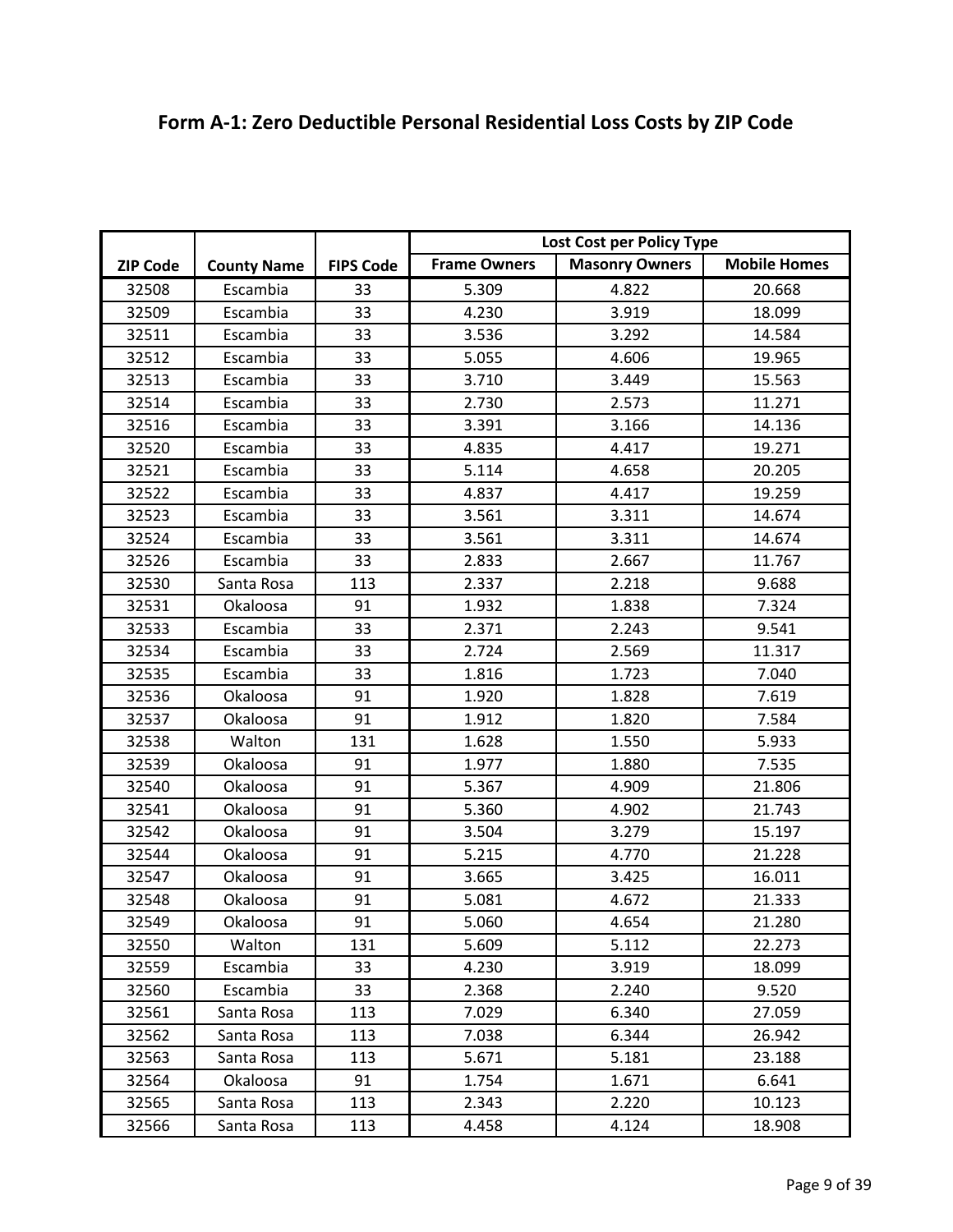|                 |                    |                  | Lost Cost per Policy Type |                       |                     |
|-----------------|--------------------|------------------|---------------------------|-----------------------|---------------------|
| <b>ZIP Code</b> |                    | <b>FIPS Code</b> | <b>Frame Owners</b>       | <b>Masonry Owners</b> | <b>Mobile Homes</b> |
|                 | <b>County Name</b> |                  |                           |                       |                     |
| 32567           | Walton             | 131              | 1.691                     | 1.611                 | 6.233               |
| 32568           | Escambia           | 33               | 1.949                     | 1.847                 | 7.696               |
| 32569           | Okaloosa           | 91               | 5.336                     | 4.873                 | 21.535              |
| 32570           | Santa Rosa         | 113              | 2.081                     | 1.978                 | 8.340               |
| 32571           | Santa Rosa         | 113              | 2.295                     | 2.177                 | 9.579               |
| 32572           | Santa Rosa         | 113              | 2.123                     | 2.016                 | 8.521               |
| 32577           | Escambia           | 33               | 2.218                     | 2.099                 | 8.924               |
| 32578           | Okaloosa           | 91               | 2.906                     | 2.739                 | 12.422              |
| 32579           | Okaloosa           | 91               | 4.168                     | 3.860                 | 17.596              |
| 32580           | Okaloosa           | 91               | 3.254                     | 3.058                 | 14.316              |
| 32583           | Santa Rosa         | 113              | 2.362                     | 2.241                 | 9.816               |
| 32588           | Okaloosa           | 91               | 2.838                     | 2.677                 | 12.134              |
| 32591           | Escambia           | 33               | 3.561                     | 3.311                 | 14.674              |
| 32601           | Alachua            | $\mathbf{1}$     | 1.047                     | 1.004                 | 3.139               |
| 32602           | Alachua            | $\mathbf{1}$     | 1.044                     | 1.002                 | 3.130               |
| 32603           | Alachua            | $\mathbf{1}$     | 1.082                     | 1.038                 | 3.259               |
| 32604           | Alachua            | $\mathbf{1}$     | 1.079                     | 1.035                 | 3.249               |
| 32605           | Alachua            | $\mathbf{1}$     | 1.032                     | 0.989                 | 3.068               |
| 32606           | Alachua            | $\mathbf{1}$     | 1.010                     | 0.970                 | 2.980               |
| 32607           | Alachua            | $\mathbf{1}$     | 0.994                     | 0.955                 | 2.917               |
| 32608           | Alachua            | $\mathbf{1}$     | 1.039                     | 0.996                 | 3.100               |
| 32609           | Alachua            | $\mathbf{1}$     | 1.001                     | 0.961                 | 2.924               |
| 32610           | Alachua            | $\mathbf{1}$     | 1.213                     | 1.162                 | 3.790               |
| 32611           | Alachua            | $\mathbf{1}$     | 1.216                     | 1.163                 | 3.797               |
| 32612           | Alachua            | $\mathbf{1}$     | 1.086                     | 1.042                 | 3.268               |
| 32614           | Alachua            | $\mathbf{1}$     | 1.035                     | 0.992                 | 3.084               |
| 32615           | Alachua            | $\mathbf{1}$     | 1.007                     | 0.967                 | 2.982               |
| 32616           | Alachua            | $\mathbf{1}$     | 1.005                     | 0.965                 | 2.972               |
| 32617           | Marion             | 83               | 1.576                     | 1.541                 | 5.790               |
| 32618           | Alachua            | $\mathbf{1}$     | 1.178                     | 1.129                 | 3.648               |
| 32619           | Gilchrist          | 41               | 1.013                     | 0.971                 | 3.045               |
| 32621           | Levy               | 75               | 1.379                     | 1.317                 | 4.456               |
| 32622           | <b>Bradford</b>    | $\overline{7}$   | 1.241                     | 1.185                 | 3.702               |
| 32625           | Levy               | 75               | 2.712                     | 2.537                 | 10.634              |
| 32626           | Levy               | 75               | 1.109                     | 1.063                 | 3.509               |
| 32627           | Alachua            | $\mathbf{1}$     | 1.036                     | 0.994                 | 3.096               |
| 32628           | <b>Dixie</b>       | 29               | 1.093                     | 1.046                 | 3.407               |
| 32631           | Alachua            | $\mathbf{1}$     | 1.030                     | 0.989                 | 3.092               |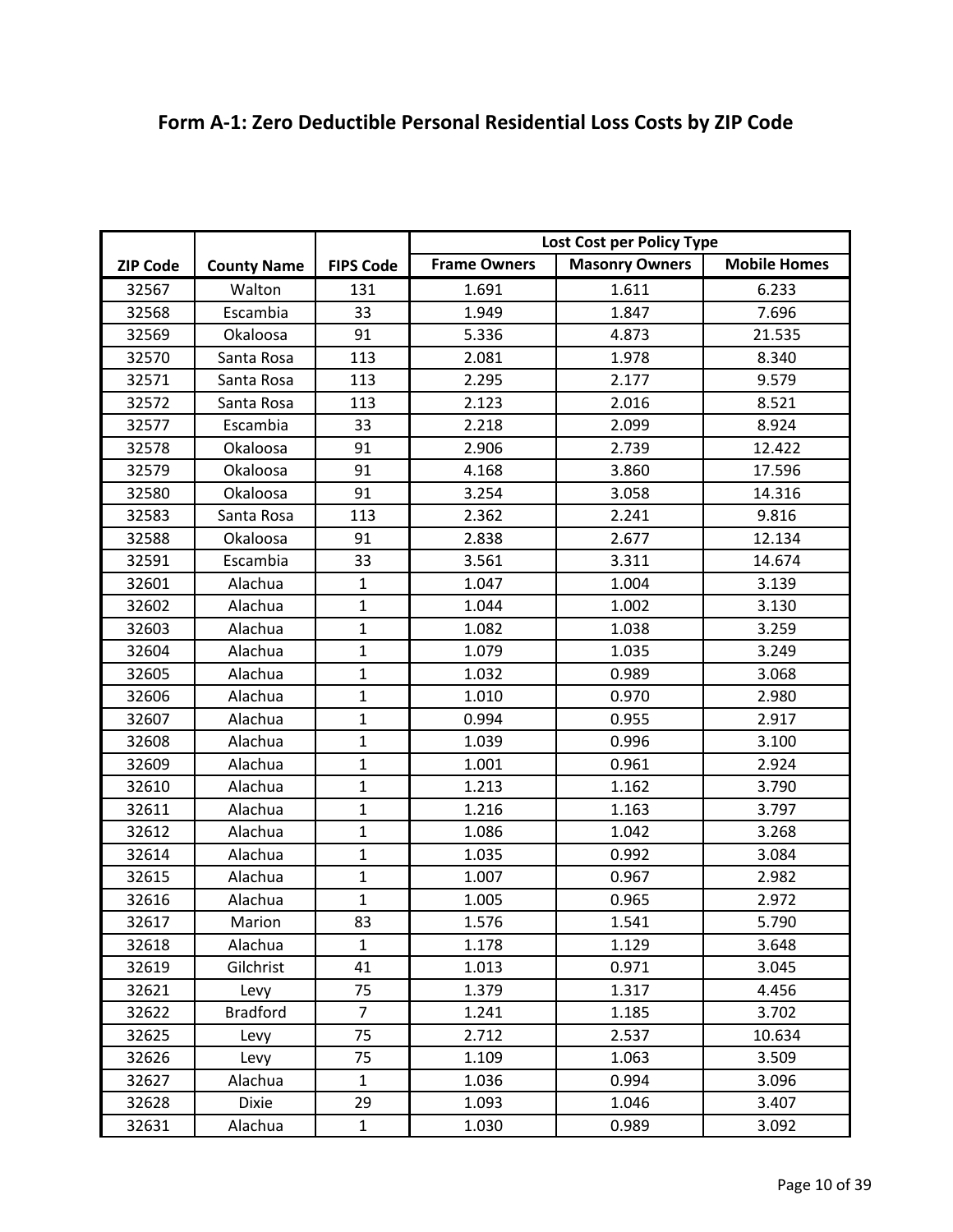| Form A-1: Zero Deductible Personal Residential Loss Costs by ZIP Code |
|-----------------------------------------------------------------------|
|                                                                       |

|                 |                    |                  | Lost Cost per Policy Type |                       |                     |
|-----------------|--------------------|------------------|---------------------------|-----------------------|---------------------|
| <b>ZIP Code</b> | <b>County Name</b> | <b>FIPS Code</b> | <b>Frame Owners</b>       | <b>Masonry Owners</b> | <b>Mobile Homes</b> |
| 32633           | Alachua            | $\mathbf{1}$     | 1.182                     | 1.133                 | 3.653               |
| 32634           | Marion             | 83               | 1.541                     | 1.507                 | 5.605               |
| 32635           | Alachua            | $\mathbf{1}$     | 1.039                     | 0.997                 | 3.098               |
| 32639           | Levy               | 75               | 1.417                     | 1.353                 | 4.625               |
| 32640           | Alachua            | $\mathbf{1}$     | 1.109                     | 1.063                 | 3.413               |
| 32641           | Alachua            | $\mathbf{1}$     | 0.958                     | 0.920                 | 2.772               |
| 32643           | Alachua            | $\mathbf{1}$     | 0.985                     | 0.946                 | 2.903               |
| 32644           | Levy               | 75               | 1.133                     | 1.083                 | 3.486               |
| 32648           | <b>Dixie</b>       | 29               | 2.482                     | 2.323                 | 9.519               |
| 32653           | Alachua            | $\mathbf{1}$     | 0.953                     | 0.915                 | 2.733               |
| 32654           | Alachua            | $\mathbf{1}$     | 1.184                     | 1.134                 | 3.667               |
| 32655           | Alachua            | $\mathbf{1}$     | 0.982                     | 0.942                 | 2.889               |
| 32656           | Clay               | 19               | 1.007                     | 0.967                 | 3.129               |
| 32658           | Alachua            | $\mathbf{1}$     | 0.967                     | 0.928                 | 2.814               |
| 32662           | Alachua            | $\mathbf{1}$     | 1.160                     | 1.112                 | 3.587               |
| 32663           | Marion             | 83               | 1.548                     | 1.514                 | 5.628               |
| 32664           | Marion             | 83               | 1.395                     | 1.365                 | 4.884               |
| 32666           | Putnam             | 107              | 1.096                     | 1.051                 | 3.325               |
| 32667           | Alachua            | $\mathbf{1}$     | 1.197                     | 1.146                 | 3.735               |
| 32668           | Levy               | 75               | 1.585                     | 1.511                 | 5.342               |
| 32669           | Alachua            | $\mathbf{1}$     | 1.094                     | 1.048                 | 3.336               |
| 32680           | <b>Dixie</b>       | 29               | 1.157                     | 1.108                 | 3.752               |
| 32681           | Marion             | 83               | 1.398                     | 1.368                 | 4.908               |
| 32683           | Levy               | 75               | 1.395                     | 1.332                 | 4.540               |
| 32686           | Marion             | 83               | 1.519                     | 1.485                 | 5.479               |
| 32692           | <b>Dixie</b>       | 29               | 1.273                     | 1.217                 | 4.232               |
| 32693           | Gilchrist          | 41               | 1.203                     | 1.151                 | 3.783               |
| 32694           | Alachua            | $\mathbf{1}$     | 0.993                     | 0.952                 | 2.935               |
| 32696           | Levy               | 75               | 1.350                     | 1.290                 | 4.313               |
| 32697           | Union              | 125              | 0.944                     | 0.907                 | 2.689               |
| 32701           | Seminole           | 117              | 3.026                     | 2.972                 | 6.205               |
| 32702           | Lake               | 69               | 1.767                     | 1.744                 | 4.040               |
| 32703           | Orange             | 95               | 2.516                     | 2.470                 | 6.256               |
| 32704           | Orange             | 95               | 2.477                     | 2.431                 | 6.118               |
| 32706           | Volusia            | 127              | 2.187                     | 2.152                 | 5.814               |
| 32707           | Seminole           | 117              | 3.139                     | 3.083                 | 6.538               |
| 32708           | Seminole           | 117              | 3.025                     | 2.973                 | 6.222               |
| 32709           | Orange             | 95               | 2.729                     | 2.678                 | 7.110               |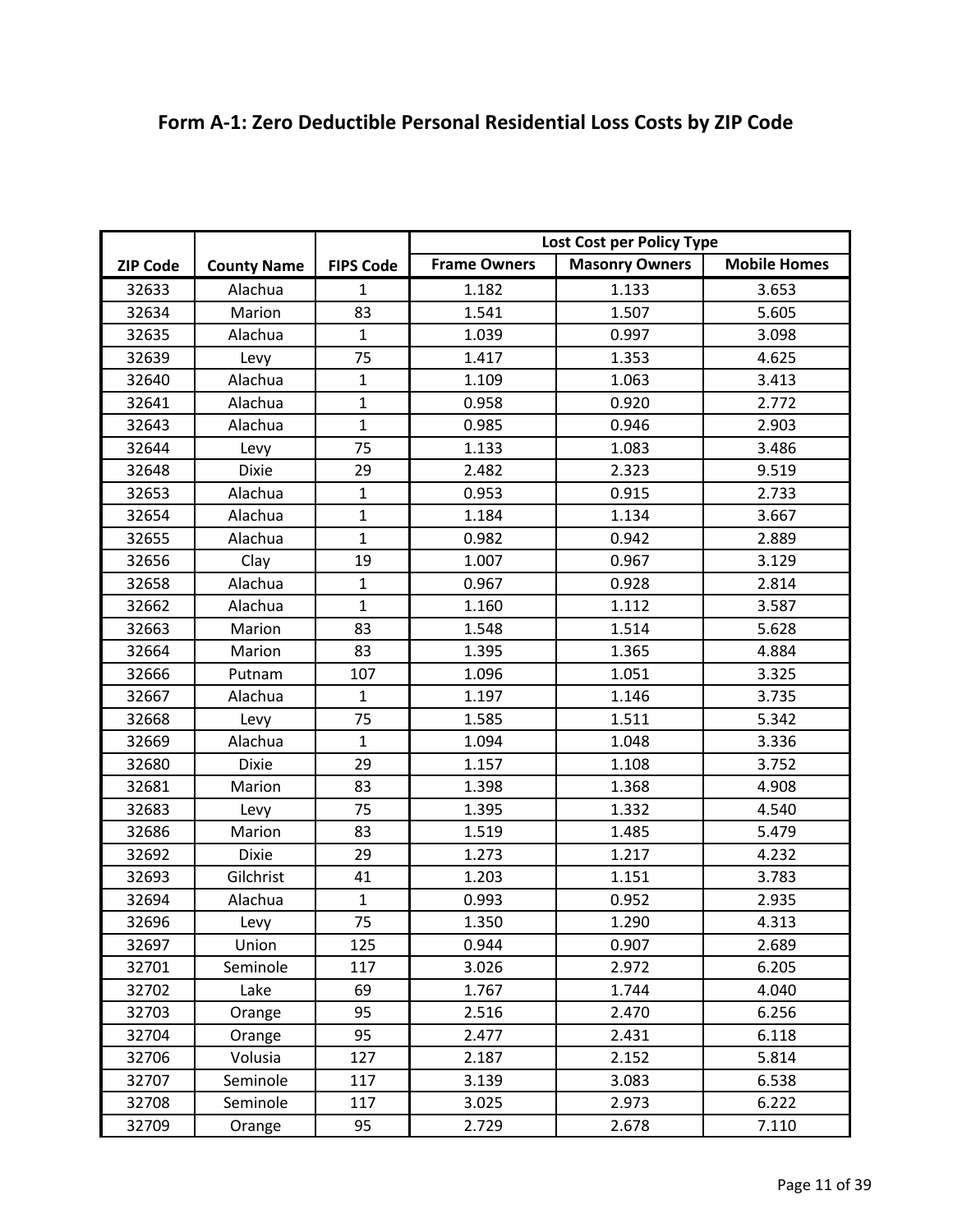| <b>Mobile Homes</b><br><b>Frame Owners</b><br><b>Masonry Owners</b><br><b>ZIP Code</b><br><b>County Name</b><br><b>FIPS Code</b><br>32710<br>95<br>2.470<br>6.086<br>2.425<br>Orange<br>95<br>32712<br>2.464<br>2.419<br>6.073<br>Orange<br>127<br>32713<br>Volusia<br>2.230<br>2.195<br>5.854<br>32714<br>Seminole<br>117<br>2.961<br>2.909<br>6.008<br>32715<br>Seminole<br>117<br>2.968<br>2.915<br>6.037<br>32716<br>117<br>2.915<br>Seminole<br>2.968<br>6.037<br>32718<br>Seminole<br>117<br>3.013<br>2.960<br>6.181<br>Seminole<br>117<br>3.013<br>6.181<br>32719<br>2.960<br>32720<br>Volusia<br>127<br>2.019<br>1.987<br>5.261<br>32721<br>Volusia<br>127<br>2.021<br>1.989<br>5.275<br>32722<br>2.021<br>5.275<br>Volusia<br>127<br>1.989<br>32723<br>127<br>2.021<br>5.275<br>1.989<br>Volusia<br>32724<br>127<br>2.023<br>1.991<br>5.294<br>Volusia<br>32725<br>Volusia<br>127<br>2.085<br>2.052<br>5.337<br>Lake<br>69<br>32726<br>2.398<br>2.364<br>6.043<br>69<br>32727<br>Lake<br>2.392<br>2.359<br>6.028<br>32728<br>Volusia<br>127<br>2.089<br>2.057<br>5.342<br>32730<br>117<br>2.873<br>2.822<br>5.774<br>Seminole<br>3.215<br>32732<br>Seminole<br>117<br>3.158<br>6.871<br>95<br>32733<br>2.520<br>2.474<br>6.219<br>Orange<br>69<br>32735<br>Lake<br>2.506<br>2.470<br>6.491<br>69<br>32736<br>Lake<br>2.504<br>2.467<br>6.482<br>32738<br>Volusia<br>127<br>2.191<br>2.157<br>5.752<br>32739<br>127<br>2.173<br>5.718<br>Volusia<br>2.139<br>127<br>2.175<br>2.141<br>32744<br>Volusia<br>5.805<br>3.070<br>32745<br>Seminole<br>117<br>3.016<br>6.387<br>Seminole<br>117<br>3.086<br>6.425<br>32746<br>3.031<br>2.970<br>32747<br>Seminole<br>117<br>2.918<br>6.145<br>32750<br>Seminole<br>117<br>3.085<br>3.030<br>6.398<br>32751<br>95<br>2.587<br>2.539<br>6.451<br>Orange<br>32752<br>Seminole<br>117<br>3.120<br>3.066<br>6.533<br>2.230<br>2.195<br>32753<br>Volusia<br>127<br>5.850<br>9<br>3.221<br>32754<br><b>Brevard</b><br>3.185<br>7.926<br>32756<br>Lake<br>69<br>2.388<br>2.353<br>5.962<br>69<br>2.388<br>2.353<br>32757<br>Lake<br>5.962<br>32759<br>127<br>3.086<br>11.216<br>Volusia<br>3.040<br>3.019<br>6.208<br>32762<br>Seminole<br>117<br>2.966 |  | Lost Cost per Policy Type |  |  |
|---------------------------------------------------------------------------------------------------------------------------------------------------------------------------------------------------------------------------------------------------------------------------------------------------------------------------------------------------------------------------------------------------------------------------------------------------------------------------------------------------------------------------------------------------------------------------------------------------------------------------------------------------------------------------------------------------------------------------------------------------------------------------------------------------------------------------------------------------------------------------------------------------------------------------------------------------------------------------------------------------------------------------------------------------------------------------------------------------------------------------------------------------------------------------------------------------------------------------------------------------------------------------------------------------------------------------------------------------------------------------------------------------------------------------------------------------------------------------------------------------------------------------------------------------------------------------------------------------------------------------------------------------------------------------------------------------------------------------------------------------------------------------------------------------------------------------------------------------------------------------------------------------------------------------------------------------------------------------------------------------------------------------------------------------------------------------------------------------------------------------------------------------------------------------------------------------|--|---------------------------|--|--|
|                                                                                                                                                                                                                                                                                                                                                                                                                                                                                                                                                                                                                                                                                                                                                                                                                                                                                                                                                                                                                                                                                                                                                                                                                                                                                                                                                                                                                                                                                                                                                                                                                                                                                                                                                                                                                                                                                                                                                                                                                                                                                                                                                                                                   |  |                           |  |  |
|                                                                                                                                                                                                                                                                                                                                                                                                                                                                                                                                                                                                                                                                                                                                                                                                                                                                                                                                                                                                                                                                                                                                                                                                                                                                                                                                                                                                                                                                                                                                                                                                                                                                                                                                                                                                                                                                                                                                                                                                                                                                                                                                                                                                   |  |                           |  |  |
|                                                                                                                                                                                                                                                                                                                                                                                                                                                                                                                                                                                                                                                                                                                                                                                                                                                                                                                                                                                                                                                                                                                                                                                                                                                                                                                                                                                                                                                                                                                                                                                                                                                                                                                                                                                                                                                                                                                                                                                                                                                                                                                                                                                                   |  |                           |  |  |
|                                                                                                                                                                                                                                                                                                                                                                                                                                                                                                                                                                                                                                                                                                                                                                                                                                                                                                                                                                                                                                                                                                                                                                                                                                                                                                                                                                                                                                                                                                                                                                                                                                                                                                                                                                                                                                                                                                                                                                                                                                                                                                                                                                                                   |  |                           |  |  |
|                                                                                                                                                                                                                                                                                                                                                                                                                                                                                                                                                                                                                                                                                                                                                                                                                                                                                                                                                                                                                                                                                                                                                                                                                                                                                                                                                                                                                                                                                                                                                                                                                                                                                                                                                                                                                                                                                                                                                                                                                                                                                                                                                                                                   |  |                           |  |  |
|                                                                                                                                                                                                                                                                                                                                                                                                                                                                                                                                                                                                                                                                                                                                                                                                                                                                                                                                                                                                                                                                                                                                                                                                                                                                                                                                                                                                                                                                                                                                                                                                                                                                                                                                                                                                                                                                                                                                                                                                                                                                                                                                                                                                   |  |                           |  |  |
|                                                                                                                                                                                                                                                                                                                                                                                                                                                                                                                                                                                                                                                                                                                                                                                                                                                                                                                                                                                                                                                                                                                                                                                                                                                                                                                                                                                                                                                                                                                                                                                                                                                                                                                                                                                                                                                                                                                                                                                                                                                                                                                                                                                                   |  |                           |  |  |
|                                                                                                                                                                                                                                                                                                                                                                                                                                                                                                                                                                                                                                                                                                                                                                                                                                                                                                                                                                                                                                                                                                                                                                                                                                                                                                                                                                                                                                                                                                                                                                                                                                                                                                                                                                                                                                                                                                                                                                                                                                                                                                                                                                                                   |  |                           |  |  |
|                                                                                                                                                                                                                                                                                                                                                                                                                                                                                                                                                                                                                                                                                                                                                                                                                                                                                                                                                                                                                                                                                                                                                                                                                                                                                                                                                                                                                                                                                                                                                                                                                                                                                                                                                                                                                                                                                                                                                                                                                                                                                                                                                                                                   |  |                           |  |  |
|                                                                                                                                                                                                                                                                                                                                                                                                                                                                                                                                                                                                                                                                                                                                                                                                                                                                                                                                                                                                                                                                                                                                                                                                                                                                                                                                                                                                                                                                                                                                                                                                                                                                                                                                                                                                                                                                                                                                                                                                                                                                                                                                                                                                   |  |                           |  |  |
|                                                                                                                                                                                                                                                                                                                                                                                                                                                                                                                                                                                                                                                                                                                                                                                                                                                                                                                                                                                                                                                                                                                                                                                                                                                                                                                                                                                                                                                                                                                                                                                                                                                                                                                                                                                                                                                                                                                                                                                                                                                                                                                                                                                                   |  |                           |  |  |
|                                                                                                                                                                                                                                                                                                                                                                                                                                                                                                                                                                                                                                                                                                                                                                                                                                                                                                                                                                                                                                                                                                                                                                                                                                                                                                                                                                                                                                                                                                                                                                                                                                                                                                                                                                                                                                                                                                                                                                                                                                                                                                                                                                                                   |  |                           |  |  |
|                                                                                                                                                                                                                                                                                                                                                                                                                                                                                                                                                                                                                                                                                                                                                                                                                                                                                                                                                                                                                                                                                                                                                                                                                                                                                                                                                                                                                                                                                                                                                                                                                                                                                                                                                                                                                                                                                                                                                                                                                                                                                                                                                                                                   |  |                           |  |  |
|                                                                                                                                                                                                                                                                                                                                                                                                                                                                                                                                                                                                                                                                                                                                                                                                                                                                                                                                                                                                                                                                                                                                                                                                                                                                                                                                                                                                                                                                                                                                                                                                                                                                                                                                                                                                                                                                                                                                                                                                                                                                                                                                                                                                   |  |                           |  |  |
|                                                                                                                                                                                                                                                                                                                                                                                                                                                                                                                                                                                                                                                                                                                                                                                                                                                                                                                                                                                                                                                                                                                                                                                                                                                                                                                                                                                                                                                                                                                                                                                                                                                                                                                                                                                                                                                                                                                                                                                                                                                                                                                                                                                                   |  |                           |  |  |
|                                                                                                                                                                                                                                                                                                                                                                                                                                                                                                                                                                                                                                                                                                                                                                                                                                                                                                                                                                                                                                                                                                                                                                                                                                                                                                                                                                                                                                                                                                                                                                                                                                                                                                                                                                                                                                                                                                                                                                                                                                                                                                                                                                                                   |  |                           |  |  |
|                                                                                                                                                                                                                                                                                                                                                                                                                                                                                                                                                                                                                                                                                                                                                                                                                                                                                                                                                                                                                                                                                                                                                                                                                                                                                                                                                                                                                                                                                                                                                                                                                                                                                                                                                                                                                                                                                                                                                                                                                                                                                                                                                                                                   |  |                           |  |  |
|                                                                                                                                                                                                                                                                                                                                                                                                                                                                                                                                                                                                                                                                                                                                                                                                                                                                                                                                                                                                                                                                                                                                                                                                                                                                                                                                                                                                                                                                                                                                                                                                                                                                                                                                                                                                                                                                                                                                                                                                                                                                                                                                                                                                   |  |                           |  |  |
|                                                                                                                                                                                                                                                                                                                                                                                                                                                                                                                                                                                                                                                                                                                                                                                                                                                                                                                                                                                                                                                                                                                                                                                                                                                                                                                                                                                                                                                                                                                                                                                                                                                                                                                                                                                                                                                                                                                                                                                                                                                                                                                                                                                                   |  |                           |  |  |
|                                                                                                                                                                                                                                                                                                                                                                                                                                                                                                                                                                                                                                                                                                                                                                                                                                                                                                                                                                                                                                                                                                                                                                                                                                                                                                                                                                                                                                                                                                                                                                                                                                                                                                                                                                                                                                                                                                                                                                                                                                                                                                                                                                                                   |  |                           |  |  |
|                                                                                                                                                                                                                                                                                                                                                                                                                                                                                                                                                                                                                                                                                                                                                                                                                                                                                                                                                                                                                                                                                                                                                                                                                                                                                                                                                                                                                                                                                                                                                                                                                                                                                                                                                                                                                                                                                                                                                                                                                                                                                                                                                                                                   |  |                           |  |  |
|                                                                                                                                                                                                                                                                                                                                                                                                                                                                                                                                                                                                                                                                                                                                                                                                                                                                                                                                                                                                                                                                                                                                                                                                                                                                                                                                                                                                                                                                                                                                                                                                                                                                                                                                                                                                                                                                                                                                                                                                                                                                                                                                                                                                   |  |                           |  |  |
|                                                                                                                                                                                                                                                                                                                                                                                                                                                                                                                                                                                                                                                                                                                                                                                                                                                                                                                                                                                                                                                                                                                                                                                                                                                                                                                                                                                                                                                                                                                                                                                                                                                                                                                                                                                                                                                                                                                                                                                                                                                                                                                                                                                                   |  |                           |  |  |
|                                                                                                                                                                                                                                                                                                                                                                                                                                                                                                                                                                                                                                                                                                                                                                                                                                                                                                                                                                                                                                                                                                                                                                                                                                                                                                                                                                                                                                                                                                                                                                                                                                                                                                                                                                                                                                                                                                                                                                                                                                                                                                                                                                                                   |  |                           |  |  |
|                                                                                                                                                                                                                                                                                                                                                                                                                                                                                                                                                                                                                                                                                                                                                                                                                                                                                                                                                                                                                                                                                                                                                                                                                                                                                                                                                                                                                                                                                                                                                                                                                                                                                                                                                                                                                                                                                                                                                                                                                                                                                                                                                                                                   |  |                           |  |  |
|                                                                                                                                                                                                                                                                                                                                                                                                                                                                                                                                                                                                                                                                                                                                                                                                                                                                                                                                                                                                                                                                                                                                                                                                                                                                                                                                                                                                                                                                                                                                                                                                                                                                                                                                                                                                                                                                                                                                                                                                                                                                                                                                                                                                   |  |                           |  |  |
|                                                                                                                                                                                                                                                                                                                                                                                                                                                                                                                                                                                                                                                                                                                                                                                                                                                                                                                                                                                                                                                                                                                                                                                                                                                                                                                                                                                                                                                                                                                                                                                                                                                                                                                                                                                                                                                                                                                                                                                                                                                                                                                                                                                                   |  |                           |  |  |
|                                                                                                                                                                                                                                                                                                                                                                                                                                                                                                                                                                                                                                                                                                                                                                                                                                                                                                                                                                                                                                                                                                                                                                                                                                                                                                                                                                                                                                                                                                                                                                                                                                                                                                                                                                                                                                                                                                                                                                                                                                                                                                                                                                                                   |  |                           |  |  |
|                                                                                                                                                                                                                                                                                                                                                                                                                                                                                                                                                                                                                                                                                                                                                                                                                                                                                                                                                                                                                                                                                                                                                                                                                                                                                                                                                                                                                                                                                                                                                                                                                                                                                                                                                                                                                                                                                                                                                                                                                                                                                                                                                                                                   |  |                           |  |  |
|                                                                                                                                                                                                                                                                                                                                                                                                                                                                                                                                                                                                                                                                                                                                                                                                                                                                                                                                                                                                                                                                                                                                                                                                                                                                                                                                                                                                                                                                                                                                                                                                                                                                                                                                                                                                                                                                                                                                                                                                                                                                                                                                                                                                   |  |                           |  |  |
|                                                                                                                                                                                                                                                                                                                                                                                                                                                                                                                                                                                                                                                                                                                                                                                                                                                                                                                                                                                                                                                                                                                                                                                                                                                                                                                                                                                                                                                                                                                                                                                                                                                                                                                                                                                                                                                                                                                                                                                                                                                                                                                                                                                                   |  |                           |  |  |
|                                                                                                                                                                                                                                                                                                                                                                                                                                                                                                                                                                                                                                                                                                                                                                                                                                                                                                                                                                                                                                                                                                                                                                                                                                                                                                                                                                                                                                                                                                                                                                                                                                                                                                                                                                                                                                                                                                                                                                                                                                                                                                                                                                                                   |  |                           |  |  |
|                                                                                                                                                                                                                                                                                                                                                                                                                                                                                                                                                                                                                                                                                                                                                                                                                                                                                                                                                                                                                                                                                                                                                                                                                                                                                                                                                                                                                                                                                                                                                                                                                                                                                                                                                                                                                                                                                                                                                                                                                                                                                                                                                                                                   |  |                           |  |  |
|                                                                                                                                                                                                                                                                                                                                                                                                                                                                                                                                                                                                                                                                                                                                                                                                                                                                                                                                                                                                                                                                                                                                                                                                                                                                                                                                                                                                                                                                                                                                                                                                                                                                                                                                                                                                                                                                                                                                                                                                                                                                                                                                                                                                   |  |                           |  |  |
|                                                                                                                                                                                                                                                                                                                                                                                                                                                                                                                                                                                                                                                                                                                                                                                                                                                                                                                                                                                                                                                                                                                                                                                                                                                                                                                                                                                                                                                                                                                                                                                                                                                                                                                                                                                                                                                                                                                                                                                                                                                                                                                                                                                                   |  |                           |  |  |
|                                                                                                                                                                                                                                                                                                                                                                                                                                                                                                                                                                                                                                                                                                                                                                                                                                                                                                                                                                                                                                                                                                                                                                                                                                                                                                                                                                                                                                                                                                                                                                                                                                                                                                                                                                                                                                                                                                                                                                                                                                                                                                                                                                                                   |  |                           |  |  |
|                                                                                                                                                                                                                                                                                                                                                                                                                                                                                                                                                                                                                                                                                                                                                                                                                                                                                                                                                                                                                                                                                                                                                                                                                                                                                                                                                                                                                                                                                                                                                                                                                                                                                                                                                                                                                                                                                                                                                                                                                                                                                                                                                                                                   |  |                           |  |  |
|                                                                                                                                                                                                                                                                                                                                                                                                                                                                                                                                                                                                                                                                                                                                                                                                                                                                                                                                                                                                                                                                                                                                                                                                                                                                                                                                                                                                                                                                                                                                                                                                                                                                                                                                                                                                                                                                                                                                                                                                                                                                                                                                                                                                   |  |                           |  |  |
|                                                                                                                                                                                                                                                                                                                                                                                                                                                                                                                                                                                                                                                                                                                                                                                                                                                                                                                                                                                                                                                                                                                                                                                                                                                                                                                                                                                                                                                                                                                                                                                                                                                                                                                                                                                                                                                                                                                                                                                                                                                                                                                                                                                                   |  |                           |  |  |
| 32763<br>Volusia<br>2.002<br>1.970<br>5.040<br>127                                                                                                                                                                                                                                                                                                                                                                                                                                                                                                                                                                                                                                                                                                                                                                                                                                                                                                                                                                                                                                                                                                                                                                                                                                                                                                                                                                                                                                                                                                                                                                                                                                                                                                                                                                                                                                                                                                                                                                                                                                                                                                                                                |  |                           |  |  |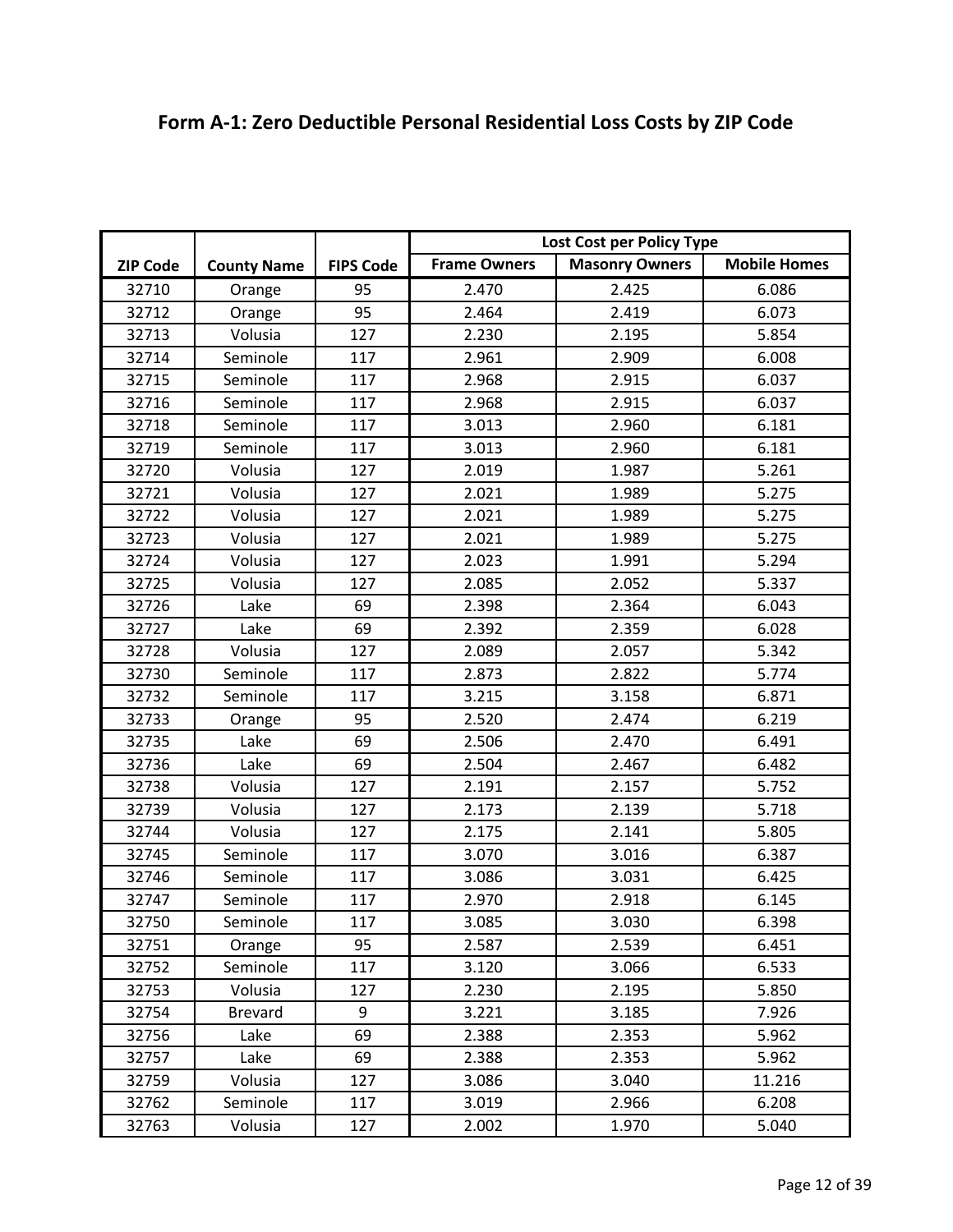|                 |                    |                  | Lost Cost per Policy Type |                       |                     |
|-----------------|--------------------|------------------|---------------------------|-----------------------|---------------------|
| <b>ZIP Code</b> | <b>County Name</b> | <b>FIPS Code</b> | <b>Frame Owners</b>       | <b>Masonry Owners</b> | <b>Mobile Homes</b> |
| 32764           | Volusia            | 127              | 2.258                     | 2.231                 | 6.386               |
| 32765           | Seminole           | 117              | 3.055                     | 3.001                 | 6.289               |
| 32766           | Seminole           | 117              | 3.162                     | 3.106                 | 6.621               |
|                 | Lake               | 69               |                           | 2.110                 | 5.250               |
| 32767           |                    |                  | 2.140                     |                       |                     |
| 32768           | Orange             | 95               | 2.475                     | 2.429                 | 6.129               |
| 32771           | Seminole           | 117              | 2.983                     | 2.930                 | 6.171               |
| 32772           | Seminole           | 117              | 2.971                     | 2.918                 | 6.162               |
| 32773           | Seminole           | 117              | 3.033                     | 2.979                 | 6.264               |
| 32774           | Volusia            | 127              | 2.000                     | 1.969                 | 5.046               |
| 32775           | <b>Brevard</b>     | 9                | 3.162                     | 3.127                 | 7.729               |
| 32776           | Lake               | 69               | 2.691                     | 2.651                 | 7.170               |
| 32777           | Orange             | 95               | 2.459                     | 2.414                 | 6.061               |
| 32778           | Lake               | 69               | 2.716                     | 2.677                 | 7.234               |
| 32779           | Seminole           | 117              | 3.120                     | 3.066                 | 6.533               |
| 32780           | <b>Brevard</b>     | 9                | 3.162                     | 3.129                 | 7.726               |
| 32781           | <b>Brevard</b>     | 9                | 3.154                     | 3.121                 | 7.714               |
| 32783           | <b>Brevard</b>     | 9                | 3.180                     | 3.145                 | 7.801               |
| 32784           | Lake               | 69               | 2.400                     | 2.366                 | 6.113               |
| 32789           | Orange             | 95               | 2.722                     | 2.671                 | 6.966               |
| 32790           | Orange             | 95               | 2.722                     | 2.671                 | 6.966               |
| 32791           | Seminole           | 117              | 3.120                     | 3.066                 | 6.533               |
| 32792           | Orange             | 95               | 2.532                     | 2.486                 | 6.259               |
| 32793           | Orange             | 95               | 2.538                     | 2.492                 | 6.279               |
| 32794           | Orange             | 95               | 2.586                     | 2.539                 | 6.462               |
| 32795           | Seminole           | 117              | 3.086                     | 3.031                 | 6.425               |
| 32796           | <b>Brevard</b>     | 9                | 3.196                     | 3.162                 | 7.752               |
| 32798           | Orange             | 95               | 2.577                     | 2.530                 | 6.542               |
| 32799           | Seminole           | 117              | 3.070                     | 3.016                 | 6.387               |
| 32801           | Orange             | 95               | 2.638                     | 2.589                 | 6.629               |
| 32802           | Orange             | 95               | 2.631                     | 2.583                 | 6.611               |
| 32803           | Orange             | 95               | 2.726                     | 2.675                 | 7.018               |
| 32804           | Orange             | 95               | 2.735                     | 2.684                 | 7.042               |
| 32805           | Orange             | 95               | 2.775                     | 2.723                 | 7.164               |
| 32806           | Orange             | 95               | 2.697                     | 2.646                 | 6.859               |
| 32807           | Orange             | 95               | 2.605                     | 2.557                 | 6.515               |
| 32808           | Orange             | 95               | 2.606                     | 2.558                 | 6.551               |
| 32809           | Orange             | 95               | 2.751                     | 2.699                 | 7.074               |
| 32810           | Orange             | 95               | 2.561                     | 2.513                 | 6.409               |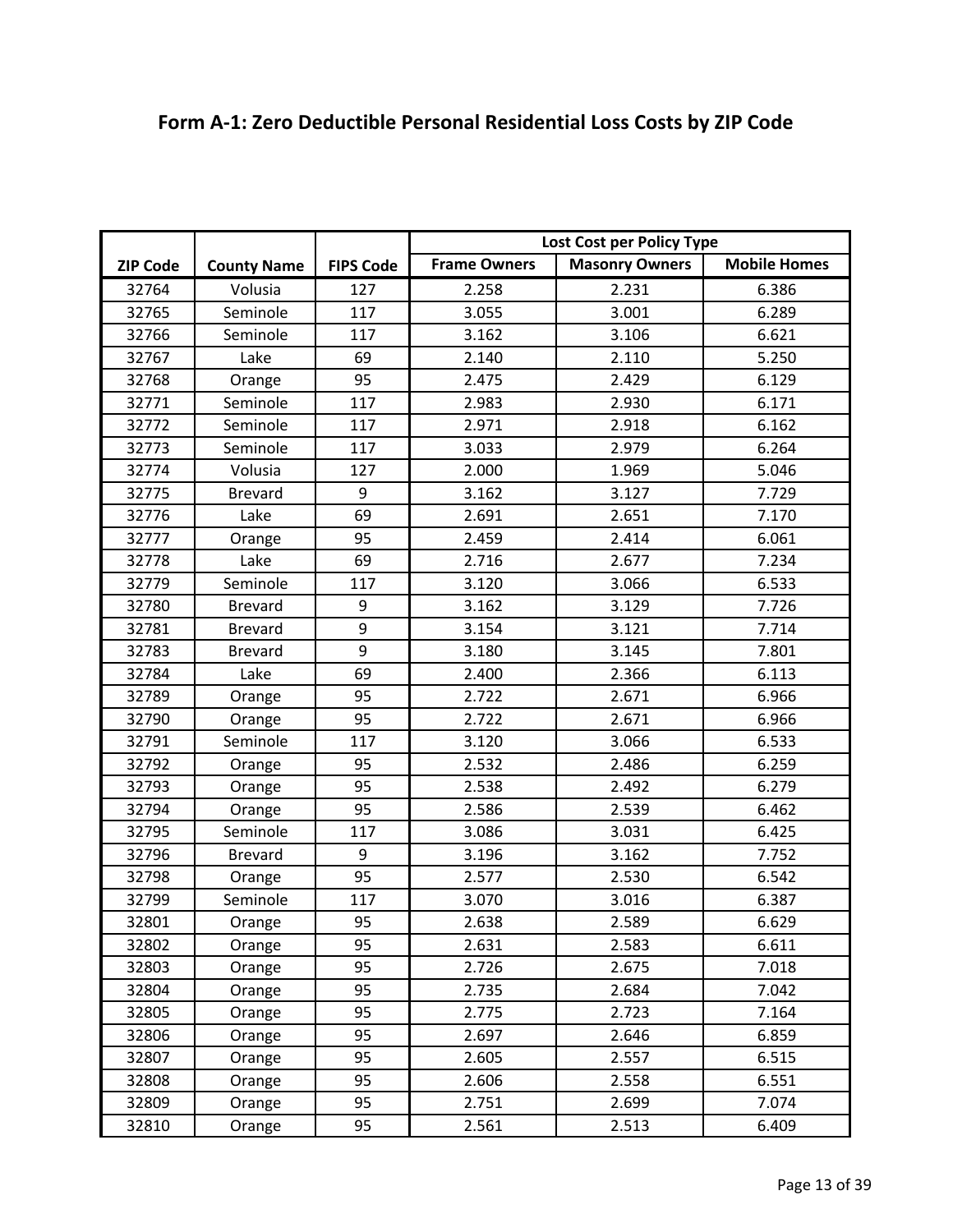|                 |                    |                  | Lost Cost per Policy Type |                       |                     |
|-----------------|--------------------|------------------|---------------------------|-----------------------|---------------------|
| <b>ZIP Code</b> | <b>County Name</b> | <b>FIPS Code</b> | <b>Frame Owners</b>       | <b>Masonry Owners</b> | <b>Mobile Homes</b> |
| 32811           | Orange             | 95               | 2.660                     | 2.610                 | 6.710               |
| 32812           | Orange             | 95               | 2.613                     | 2.564                 | 6.518               |
| 32814           | Orange             | 95               | 2.675                     | 2.625                 | 6.832               |
| 32815           | <b>Brevard</b>     | 9                | 4.793                     | 4.720                 | 14.171              |
| 32816           | Orange             | 95               | 2.667                     | 2.616                 | 6.886               |
| 32817           | Orange             | 95               | 2.566                     | 2.519                 | 6.377               |
| 32818           | Orange             | 95               | 2.509                     | 2.463                 | 6.192               |
| 32819           | Orange             | 95               | 2.834                     | 2.780                 | 7.371               |
| 32820           | Orange             | 95               | 2.593                     | 2.544                 | 6.540               |
| 32821           | Orange             | 95               | 2.804                     | 2.752                 | 7.172               |
| 32822           | Orange             | 95               | 2.548                     | 2.502                 | 6.315               |
| 32824           | Orange             | 95               | 3.016                     | 2.958                 | 8.025               |
| 32825           | Orange             | 95               | 2.599                     | 2.551                 | 6.485               |
| 32826           | Orange             | 95               | 2.323                     | 2.280                 | 5.540               |
| 32827           | Orange             | 95               | 3.111                     | 3.053                 | 8.489               |
| 32828           | Orange             | 95               | 2.584                     | 2.537                 | 6.465               |
| 32829           | Orange             | 95               | 2.748                     | 2.697                 | 7.051               |
| 32830           | Orange             | 95               | 2.970                     | 2.914                 | 7.841               |
| 32831           | Orange             | 95               | 2.341                     | 2.298                 | 5.659               |
| 32832           | Orange             | 95               | 3.274                     | 3.210                 | 9.145               |
| 32833           | Orange             | 95               | 2.802                     | 2.749                 | 7.282               |
| 32834           | Orange             | 95               | 2.571                     | 2.524                 | 6.401               |
| 32835           | Orange             | 95               | 2.756                     | 2.705                 | 7.092               |
| 32836           | Orange             | 95               | 3.146                     | 3.086                 | 8.618               |
| 32837           | Orange             | 95               | 3.006                     | 2.949                 | 7.997               |
| 32839           | Orange             | 95               | 2.590                     | 2.543                 | 6.453               |
| 32853           | Orange             | 95               | 2.729                     | 2.679                 | 7.027               |
| 32854           | Orange             | 95               | 2.744                     | 2.693                 | 7.075               |
| 32855           | Orange             | 95               | 2.765                     | 2.713                 | 7.135               |
| 32856           | Orange             | 95               | 2.697                     | 2.646                 | 6.864               |
| 32857           | Orange             | 95               | 2.607                     | 2.558                 | 6.527               |
| 32858           | Orange             | 95               | 2.631                     | 2.582                 | 6.629               |
| 32859           | Orange             | 95               | 2.757                     | 2.705                 | 7.088               |
| 32860           | Orange             | 95               | 2.578                     | 2.531                 | 6.458               |
| 32861           | Orange             | 95               | 2.642                     | 2.592                 | 6.640               |
| 32862           | Orange             | 95               | 3.126                     | 3.066                 | 8.532               |
| 32867           | Orange             | 95               | 2.559                     | 2.512                 | 6.352               |
| 32868           | Orange             | 95               | 2.509                     | 2.463                 | 6.192               |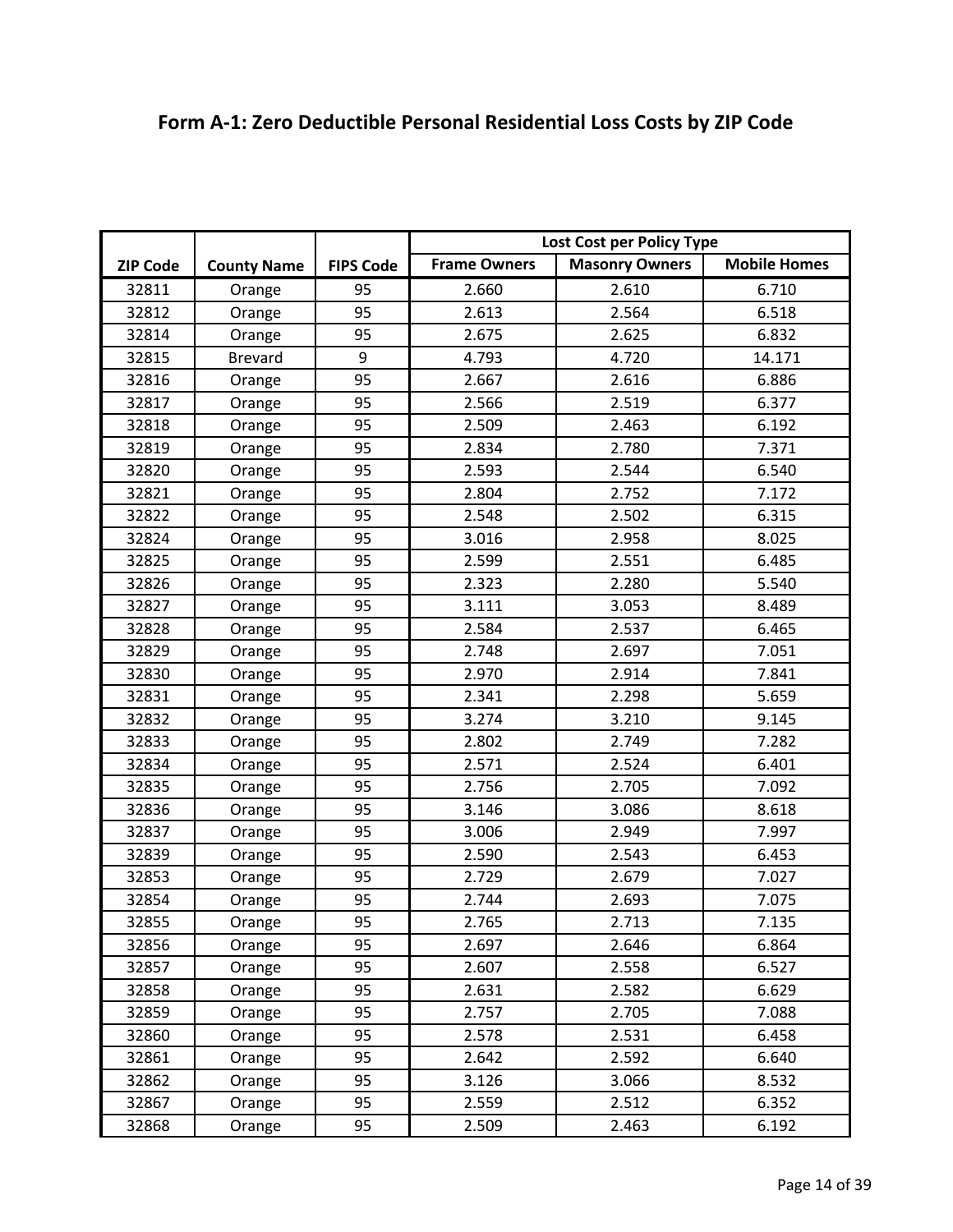|                 |                    |                  | Lost Cost per Policy Type |                       |                     |
|-----------------|--------------------|------------------|---------------------------|-----------------------|---------------------|
| <b>ZIP Code</b> | <b>County Name</b> | <b>FIPS Code</b> | <b>Frame Owners</b>       | <b>Masonry Owners</b> | <b>Mobile Homes</b> |
| 32869           | Orange             | 95               | 2.757                     | 2.705                 | 7.088               |
| 32872           | Orange             | 95               | 2.565                     | 2.519                 | 6.361               |
| 32877           | Orange             | 95               | 2.980                     | 2.924                 | 7.932               |
| 32878           | Orange             | 95               | 2.571                     | 2.524                 | 6.401               |
| 32885           | Orange             | 95               | 3.128                     | 3.068                 | 8.561               |
| 32886           | Orange             | 95               | 2.640                     | 2.591                 | 6.639               |
| 32887           | Orange             | 95               | 2.778                     | 2.726                 | 7.123               |
| 32891           | Orange             | 95               | 2.726                     | 2.675                 | 7.018               |
| 32896           | Orange             | 95               | 2.631                     | 2.583                 | 6.611               |
| 32897           | Orange             | 95               | 2.640                     | 2.591                 | 6.639               |
| 32899           | <b>Brevard</b>     | $\boldsymbol{9}$ | 4.854                     | 4.778                 | 14.455              |
| 32901           | <b>Brevard</b>     | 9                | 5.334                     | 5.225                 | 16.612              |
| 32902           | <b>Brevard</b>     | 9                | 5.316                     | 5.208                 | 16.561              |
| 32903           | <b>Brevard</b>     | 9                | 9.066                     | 8.634                 | 30.209              |
| 32904           | <b>Brevard</b>     | 9                | 4.203                     | 4.147                 | 11.641              |
| 32905           | <b>Brevard</b>     | $\boldsymbol{9}$ | 5.309                     | 5.197                 | 16.503              |
| 32906           | <b>Brevard</b>     | 9                | 5.322                     | 5.210                 | 16.557              |
| 32907           | <b>Brevard</b>     | 9                | 3.939                     | 3.890                 | 10.546              |
| 32908           | <b>Brevard</b>     | 9                | 3.927                     | 3.880                 | 10.264              |
| 32909           | <b>Brevard</b>     | 9                | 4.235                     | 4.179                 | 11.647              |
| 32910           | <b>Brevard</b>     | 9                | 3.991                     | 3.941                 | 10.775              |
| 32911           | <b>Brevard</b>     | 9                | 5.296                     | 5.184                 | 16.464              |
| 32912           | <b>Brevard</b>     | 9                | 4.203                     | 4.147                 | 11.641              |
| 32919           | <b>Brevard</b>     | 9                | 5.284                     | 5.177                 | 16.338              |
| 32920           | <b>Brevard</b>     | 9                | 6.590                     | 6.389                 | 20.959              |
| 32922           | <b>Brevard</b>     | 9                | 3.673                     | 3.629                 | 9.696               |
| 32923           | <b>Brevard</b>     | 9                | 3.700                     | 3.656                 | 9.806               |
| 32924           | <b>Brevard</b>     | 9                | 3.700                     | 3.655                 | 9.800               |
| 32925           | <b>Brevard</b>     | 9                | 9.662                     | 9.212                 | 32.198              |
| 32926           | <b>Brevard</b>     | 9                | 3.352                     | 3.317                 | 8.229               |
| 32927           | <b>Brevard</b>     | 9                | 3.216                     | 3.182                 | 7.769               |
| 32931           | <b>Brevard</b>     | 9                | 8.490                     | 8.123                 | 27.475              |
| 32932           | <b>Brevard</b>     | 9                | 8.479                     | 8.117                 | 27.522              |
| 32934           | <b>Brevard</b>     | 9                | 4.388                     | 4.328                 | 12.364              |
| 32935           | <b>Brevard</b>     | 9                | 4.846                     | 4.760                 | 14.638              |
| 32936           | <b>Brevard</b>     | 9                | 4.881                     | 4.794                 | 14.819              |
| 32937           | <b>Brevard</b>     | 9                | 7.602                     | 7.321                 | 25.250              |
| 32940           | <b>Brevard</b>     | 9                | 4.663                     | 4.590                 | 13.544              |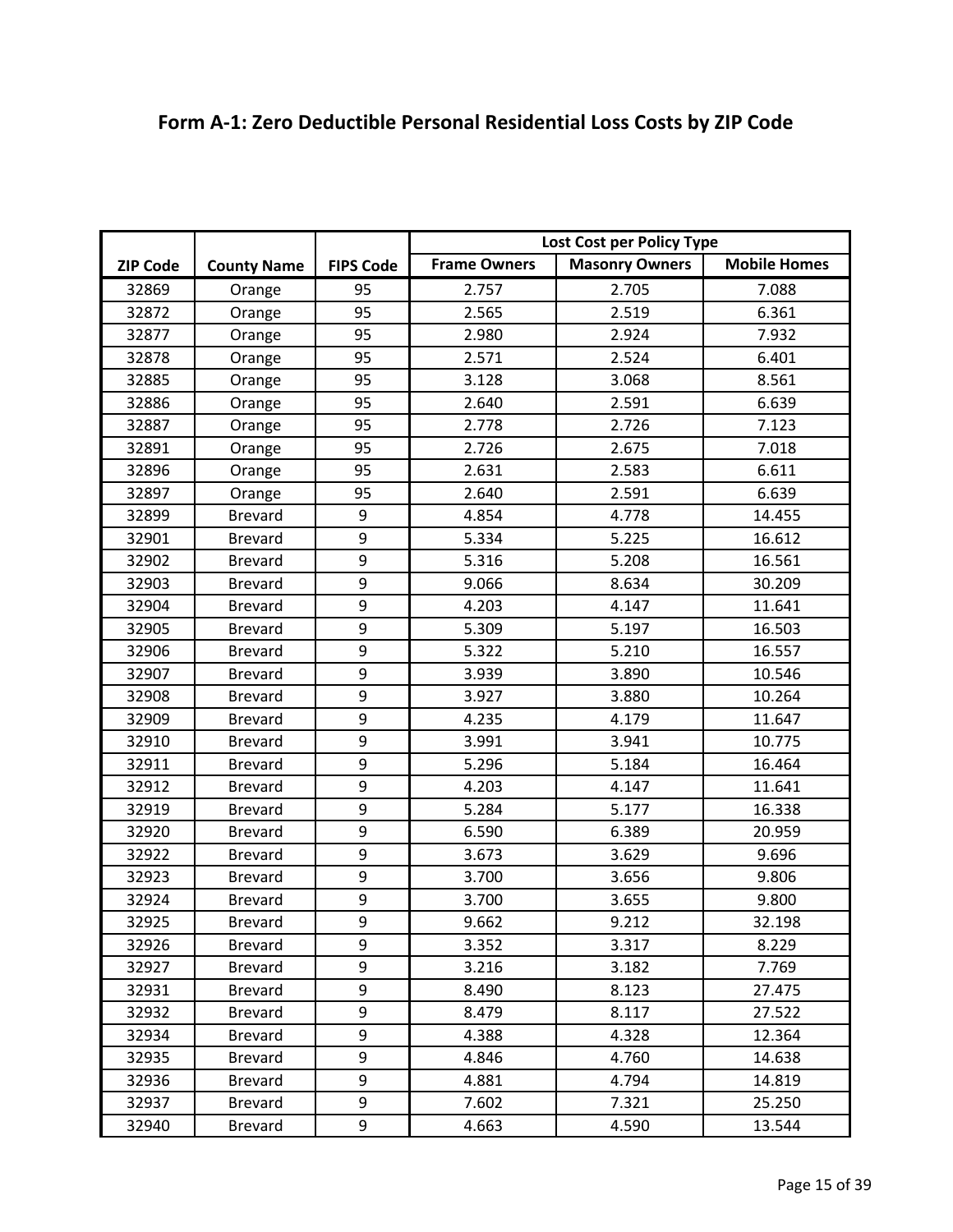|  | Form A-1: Zero Deductible Personal Residential Loss Costs by ZIP Code |
|--|-----------------------------------------------------------------------|
|--|-----------------------------------------------------------------------|

|                 |                     |                  | Lost Cost per Policy Type |                       |                     |
|-----------------|---------------------|------------------|---------------------------|-----------------------|---------------------|
| <b>ZIP Code</b> | <b>County Name</b>  | <b>FIPS Code</b> | <b>Frame Owners</b>       | <b>Masonry Owners</b> | <b>Mobile Homes</b> |
| 32941           | <b>Brevard</b>      | 9                | 5.294                     | 5.187                 | 16.427              |
| 32948           | <b>Indian River</b> | 61               | 3.726                     | 3.670                 | 11.251              |
| 32949           | <b>Brevard</b>      | 9                | 7.393                     | 7.136                 | 24.737              |
| 32950           | <b>Brevard</b>      | 9                | 6.290                     | 6.119                 | 20.576              |
| 32951           | <b>Brevard</b>      | 9                | 11.854                    | 11.114                | 38.978              |
| 32952           | <b>Brevard</b>      | 9                | 5.624                     | 5.509                 | 17.413              |
| 32953           | <b>Brevard</b>      | 9                | 4.059                     | 4.007                 | 11.052              |
| 32954           | <b>Brevard</b>      | 9                | 4.061                     | 4.010                 | 11.027              |
| 32955           | <b>Brevard</b>      | 9                | 4.128                     | 4.075                 | 11.349              |
| 32956           | <b>Brevard</b>      | 9                | 4.116                     | 4.063                 | 11.329              |
| 32957           | <b>Indian River</b> | 61               | 5.326                     | 5.190                 | 19.479              |
| 32958           | <b>Indian River</b> | 61               | 5.494                     | 5.349                 | 20.204              |
| 32959           | <b>Brevard</b>      | 9                | 3.240                     | 3.206                 | 7.895               |
| 32960           | <b>Indian River</b> | 61               | 6.054                     | 5.882                 | 22.812              |
| 32961           | <b>Indian River</b> | 61               | 6.033                     | 5.862                 | 22.681              |
| 32962           | <b>Indian River</b> | 61               | 5.715                     | 5.567                 | 21.196              |
| 32963           | <b>Indian River</b> | 61               | 11.193                    | 10.521                | 42.408              |
| 32964           | <b>Indian River</b> | 61               | 6.033                     | 5.862                 | 22.681              |
| 32965           | <b>Indian River</b> | 61               | 5.676                     | 5.527                 | 20.996              |
| 32966           | <b>Indian River</b> | 61               | 4.555                     | 4.471                 | 15.395              |
| 32967           | <b>Indian River</b> | 61               | 4.821                     | 4.722                 | 16.837              |
| 32968           | <b>Indian River</b> | 61               | 5.029                     | 4.925                 | 17.671              |
| 32969           | <b>Indian River</b> | 61               | 4.513                     | 4.432                 | 15.201              |
| 32970           | <b>Indian River</b> | 61               | 4.765                     | 4.667                 | 16.620              |
| 32971           | <b>Indian River</b> | 61               | 4.834                     | 4.733                 | 16.926              |
| 32976           | <b>Brevard</b>      | 9                | 6.613                     | 6.410                 | 21.880              |
| 32978           | <b>Indian River</b> | 61               | 5.388                     | 5.249                 | 19.764              |
| 33001           | Monroe              | 87               | 23.042                    | 21.019                | 80.302              |
| 33002           | Miami-Dade          | 86               | 7.534                     | 7.334                 | 23.118              |
| 33004           | <b>Broward</b>      | 11               | 10.905                    | 10.417                | 34.577              |
| 33008           | <b>Broward</b>      | 11               | 12.053                    | 11.423                | 38.013              |
| 33009           | <b>Broward</b>      | 11               | 12.006                    | 11.386                | 37.913              |
| 33010           | Miami-Dade          | 86               | 7.759                     | 7.548                 | 24.121              |
| 33011           | Miami-Dade          | 86               | 7.766                     | 7.554                 | 24.191              |
| 33012           | Miami-Dade          | 86               | 7.058                     | 6.877                 | 21.265              |
| 33013           | Miami-Dade          | 86               | 7.817                     | 7.603                 | 24.341              |
| 33014           | Miami-Dade          | 86               | 7.534                     | 7.334                 | 23.118              |
| 33015           | Miami-Dade          | 86               | 7.130                     | 6.951                 | 21.294              |
|                 |                     |                  |                           |                       |                     |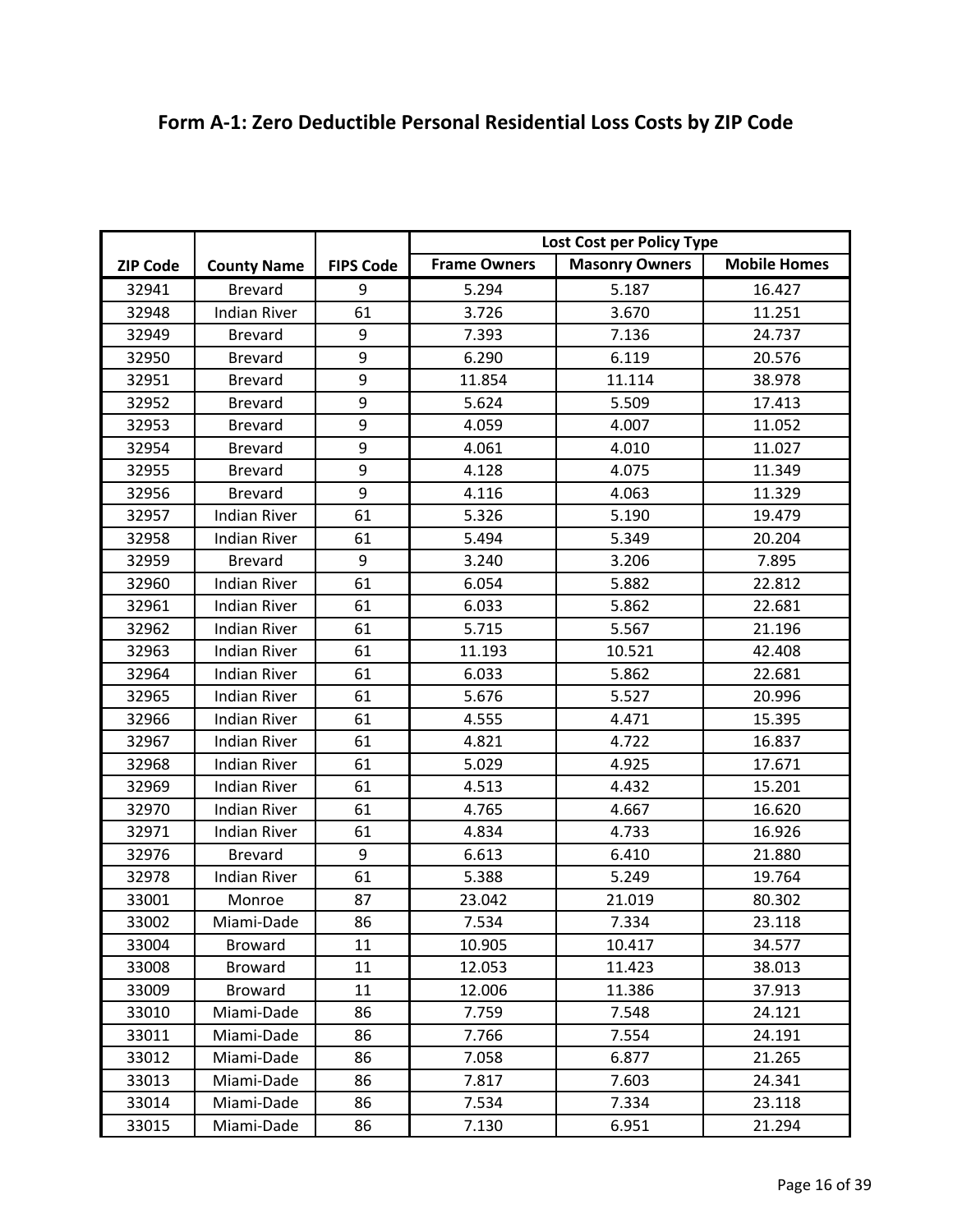|                 |                    |                  | Lost Cost per Policy Type |                       |                     |
|-----------------|--------------------|------------------|---------------------------|-----------------------|---------------------|
| <b>ZIP Code</b> | <b>County Name</b> | <b>FIPS Code</b> | <b>Frame Owners</b>       | <b>Masonry Owners</b> | <b>Mobile Homes</b> |
| 33016           | Miami-Dade         | 86               | 7.026                     | 6.850                 | 21.045              |
| 33017           | Miami-Dade         | 86               | 7.123                     | 6.942                 | 21.271              |
| 33018           | Miami-Dade         | 86               | 6.967                     | 6.794                 | 20.721              |
| 33019           | <b>Broward</b>     | 11               | 16.614                    | 15.417                | 51.228              |
| 33020           | <b>Broward</b>     | 11               | 10.491                    | 10.034                | 33.162              |
| 33021           | <b>Broward</b>     | 11               | 8.640                     | 8.360                 | 26.927              |
| 33022           | <b>Broward</b>     | 11               | 10.483                    | 10.027                | 33.147              |
| 33023           | <b>Broward</b>     | 11               | 8.252                     | 8.006                 | 25.579              |
| 33024           | <b>Broward</b>     | 11               | 7.850                     | 7.634                 | 23.967              |
| 33025           | <b>Broward</b>     | 11               | 7.601                     | 7.397                 | 23.037              |
| 33026           | <b>Broward</b>     | 11               | 7.645                     | 7.445                 | 23.109              |
| 33027           | <b>Broward</b>     | 11               | 7.831                     | 7.624                 | 24.048              |
| 33028           | <b>Broward</b>     | 11               | 7.764                     | 7.557                 | 23.664              |
| 33029           | <b>Broward</b>     | 11               | 8.190                     | 7.968                 | 25.510              |
| 33030           | Miami-Dade         | 86               | 7.827                     | 7.611                 | 25.657              |
| 33031           | Miami-Dade         | 86               | 9.253                     | 8.959                 | 31.397              |
| 33032           | Miami-Dade         | 86               | 9.868                     | 9.506                 | 33.590              |
| 33033           | Miami-Dade         | 86               | 8.663                     | 8.391                 | 29.102              |
| 33034           | Miami-Dade         | 86               | 7.931                     | 7.711                 | 26.146              |
| 33035           | Miami-Dade         | 86               | 8.468                     | 8.214                 | 28.440              |
| 33036           | Monroe             | 87               | 21.366                    | 19.565                | 76.129              |
| 33037           | Monroe             | 87               | 14.404                    | 13.553                | 57.077              |
| 33039           | Miami-Dade         | 86               | 13.231                    | 12.556                | 45.354              |
| 33040           | Monroe             | 87               | 14.871                    | 13.934                | 57.632              |
| 33041           | Monroe             | 87               | 14.899                    | 13.955                | 57.765              |
| 33042           | Monroe             | 87               | 15.914                    | 14.879                | 61.940              |
| 33043           | Monroe             | 87               | 12.892                    | 12.153                | 51.736              |
| 33045           | Monroe             | 87               | 14.956                    | 14.006                | 57.893              |
| 33050           | Monroe             | 87               | 21.988                    | 20.096                | 77.304              |
| 33051           | Monroe             | 87               | 21.909                    | 20.018                | 77.019              |
| 33052           | Monroe             | 87               | 21.957                    | 20.068                | 77.216              |
| 33054           | Miami-Dade         | 86               | 8.127                     | 7.895                 | 25.371              |
| 33055           | Miami-Dade         | 86               | 7.459                     | 7.261                 | 22.616              |
| 33056           | Miami-Dade         | 86               | 7.933                     | 7.705                 | 24.546              |
| 33060           | <b>Broward</b>     | 11               | 10.261                    | 9.881                 | 32.626              |
| 33061           | <b>Broward</b>     | 11               | 10.312                    | 9.924                 | 32.713              |
| 33062           | <b>Broward</b>     | 11               | 16.355                    | 15.296                | 51.261              |
| 33063           | <b>Broward</b>     | 11               | 7.476                     | 7.289                 | 22.160              |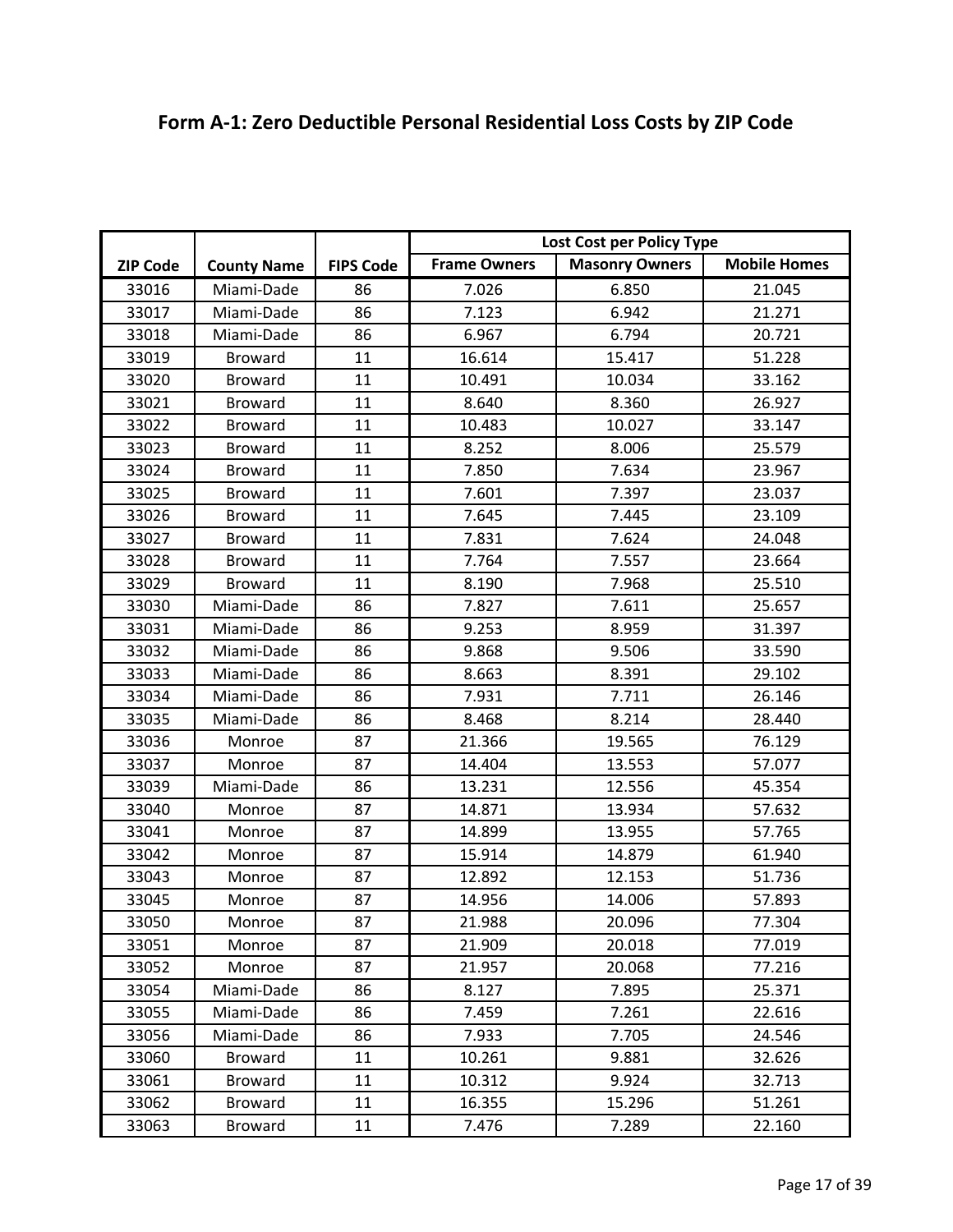|  | Form A-1: Zero Deductible Personal Residential Loss Costs by ZIP Code |
|--|-----------------------------------------------------------------------|
|--|-----------------------------------------------------------------------|

|                 |                    |                  | Lost Cost per Policy Type |                       |                     |
|-----------------|--------------------|------------------|---------------------------|-----------------------|---------------------|
| <b>ZIP Code</b> | <b>County Name</b> | <b>FIPS Code</b> | <b>Frame Owners</b>       | <b>Masonry Owners</b> | <b>Mobile Homes</b> |
| 33064           | <b>Broward</b>     | 11               | 10.402                    | 10.010                | 33.046              |
| 33065           | <b>Broward</b>     | 11               | 6.816                     | 6.656                 | 19.332              |
| 33066           | <b>Broward</b>     | 11               | 7.719                     | 7.515                 | 23.153              |
| 33067           | <b>Broward</b>     | 11               | 7.898                     | 7.695                 | 23.821              |
| 33068           | <b>Broward</b>     | 11               | 7.172                     | 6.995                 | 20.954              |
| 33069           | <b>Broward</b>     | 11               | 8.683                     | 8.431                 | 27.057              |
| 33070           | Monroe             | 87               | 18.807                    | 17.361                | 69.293              |
| 33071           | <b>Broward</b>     | 11               | 7.060                     | 6.893                 | 20.339              |
| 33072           | <b>Broward</b>     | 11               | 8.690                     | 8.438                 | 27.066              |
| 33073           | <b>Broward</b>     | 11               | 7.796                     | 7.593                 | 23.409              |
| 33074           | <b>Broward</b>     | 11               | 10.389                    | 9.999                 | 33.160              |
| 33075           | <b>Broward</b>     | 11               | 7.619                     | 7.430                 | 22.633              |
| 33076           | <b>Broward</b>     | 11               | 7.594                     | 7.407                 | 22.520              |
| 33077           | <b>Broward</b>     | 11               | 7.069                     | 6.902                 | 20.371              |
| 33081           | <b>Broward</b>     | 11               | 8.632                     | 8.353                 | 26.938              |
| 33082           | <b>Broward</b>     | 11               | 7.771                     | 7.564                 | 23.738              |
| 33083           | <b>Broward</b>     | 11               | 8.268                     | 8.020                 | 25.624              |
| 33084           | <b>Broward</b>     | 11               | 7.828                     | 7.614                 | 23.895              |
| 33090           | Miami-Dade         | 86               | 7.824                     | 7.609                 | 25.628              |
| 33092           | Miami-Dade         | 86               | 9.875                     | 9.511                 | 33.560              |
| 33093           | <b>Broward</b>     | 11               | 7.509                     | 7.319                 | 22.235              |
| 33097           | <b>Broward</b>     | 11               | 7.776                     | 7.575                 | 23.285              |
| 33101           | Miami-Dade         | 86               | 9.666                     | 9.303                 | 31.431              |
| 33102           | Miami-Dade         | 86               | 8.520                     | 8.259                 | 27.528              |
| 33106           | Miami-Dade         | 86               | 7.818                     | 7.601                 | 24.576              |
| 33109           | Miami-Dade         | 86               | 21.271                    | 19.580                | 66.014              |
| 33111           | Miami-Dade         | 86               | 12.729                    | 12.036                | 41.429              |
| 33112           | Miami-Dade         | 86               | 8.520                     | 8.259                 | 27.528              |
| 33114           | Miami-Dade         | 86               | 8.628                     | 8.364                 | 27.915              |
| 33116           | Miami-Dade         | 86               | 8.385                     | 8.138                 | 27.298              |
| 33119           | Miami-Dade         | 86               | 15.873                    | 14.866                | 50.827              |
| 33122           | Miami-Dade         | 86               | 7.833                     | 7.617                 | 24.655              |
| 33124           | Miami-Dade         | 86               | 11.116                    | 10.596                | 35.550              |
| 33125           | Miami-Dade         | 86               | 8.762                     | 8.483                 | 28.248              |
| 33126           | Miami-Dade         | 86               | 8.519                     | 8.254                 | 27.561              |
| 33127           | Miami-Dade         | 86               | 9.380                     | 9.045                 | 30.342              |
| 33128           | Miami-Dade         | 86               | 9.270                     | 8.941                 | 30.025              |
| 33129           | Miami-Dade         | 86               | 10.642                    | 10.204                | 34.695              |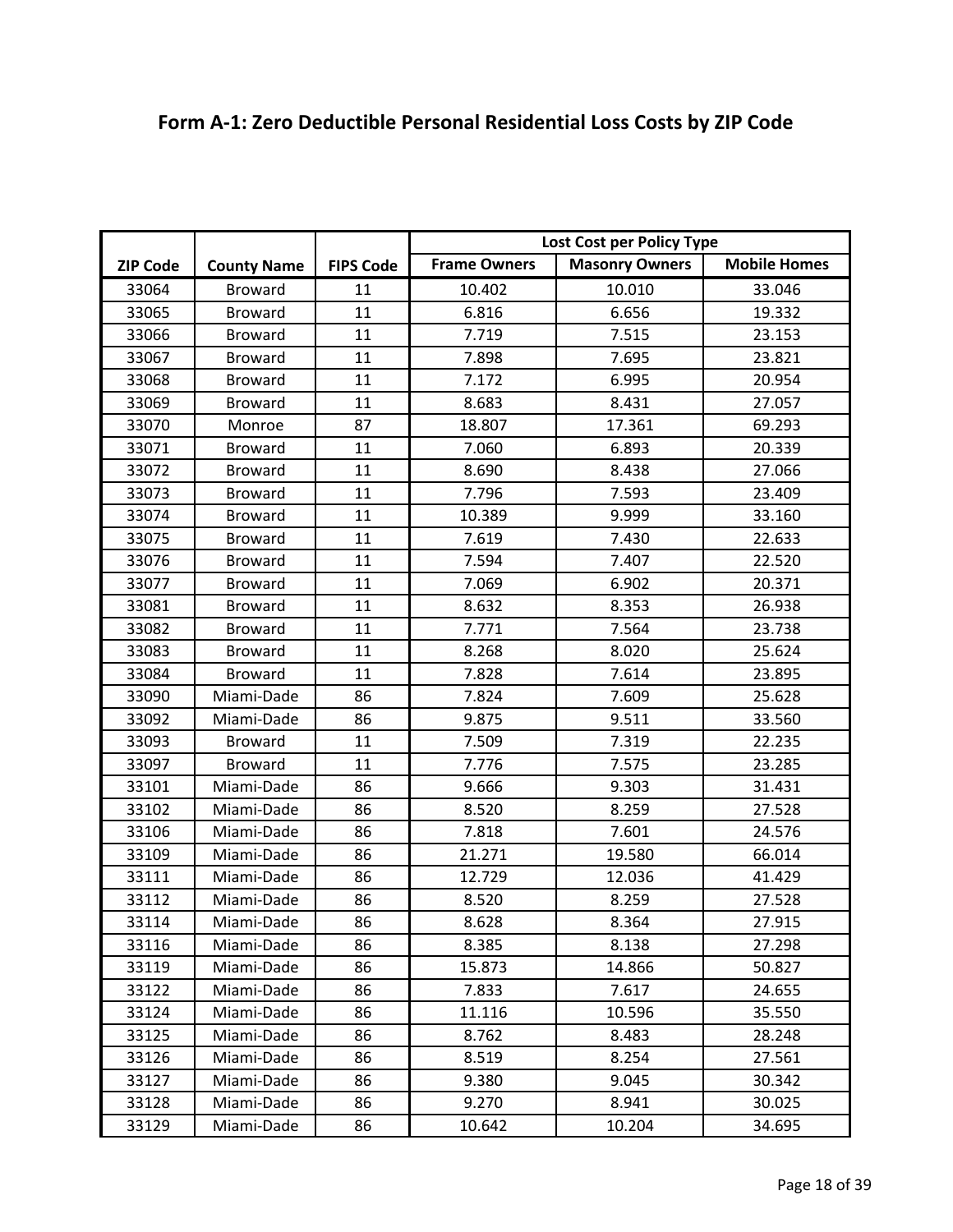|  | Form A-1: Zero Deductible Personal Residential Loss Costs by ZIP Code |
|--|-----------------------------------------------------------------------|
|--|-----------------------------------------------------------------------|

|                 |                    |                  | Lost Cost per Policy Type |                       |                     |
|-----------------|--------------------|------------------|---------------------------|-----------------------|---------------------|
| <b>ZIP Code</b> | <b>County Name</b> | <b>FIPS Code</b> | <b>Frame Owners</b>       | <b>Masonry Owners</b> | <b>Mobile Homes</b> |
| 33130           | Miami-Dade         | 86               | 10.136                    | 9.744                 | 33.288              |
| 33131           | Miami-Dade         | 86               | 13.400                    | 12.666                | 43.839              |
| 33132           | Miami-Dade         | 86               | 12.733                    | 12.044                | 41.504              |
| 33133           | Miami-Dade         | 86               | 10.253                    | 9.873                 | 34.100              |
| 33134           | Miami-Dade         | 86               | 8.603                     | 8.343                 | 27.816              |
| 33135           | Miami-Dade         | 86               | 8.651                     | 8.376                 | 27.766              |
| 33136           | Miami-Dade         | 86               | 9.678                     | 9.314                 | 31.435              |
| 33137           | Miami-Dade         | 86               | 11.324                    | 10.781                | 36.707              |
| 33138           | Miami-Dade         | 86               | 10.542                    | 10.090                | 34.034              |
| 33139           | Miami-Dade         | 86               | 15.912                    | 14.901                | 51.007              |
| 33140           | Miami-Dade         | 86               | 18.611                    | 17.208                | 57.988              |
| 33141           | Miami-Dade         | 86               | 15.417                    | 14.466                | 49.592              |
| 33142           | Miami-Dade         | 86               | 8.659                     | 8.385                 | 27.742              |
| 33143           | Miami-Dade         | 86               | 8.949                     | 8.665                 | 29.460              |
| 33144           | Miami-Dade         | 86               | 7.868                     | 7.651                 | 24.844              |
| 33145           | Miami-Dade         | 86               | 9.412                     | 9.093                 | 30.884              |
| 33146           | Miami-Dade         | 86               | 9.808                     | 9.463                 | 32.622              |
| 33147           | Miami-Dade         | 86               | 8.263                     | 8.018                 | 26.110              |
| 33149           | Miami-Dade         | 86               | 17.190                    | 15.929                | 53.663              |
| 33150           | Miami-Dade         | 86               | 8.983                     | 8.683                 | 28.739              |
| 33151           | Miami-Dade         | 86               | 9.037                     | 8.731                 | 29.019              |
| 33152           | Miami-Dade         | 86               | 7.818                     | 7.601                 | 24.576              |
| 33153           | Miami-Dade         | 86               | 10.508                    | 10.065                | 33.987              |
| 33154           | Miami-Dade         | 86               | 18.767                    | 17.290                | 57.504              |
| 33155           | Miami-Dade         | 86               | 8.363                     | 8.118                 | 26.938              |
| 33156           | Miami-Dade         | 86               | 9.533                     | 9.204                 | 31.670              |
| 33157           | Miami-Dade         | 86               | 9.073                     | 8.767                 | 30.182              |
| 33158           | Miami-Dade         | 86               | 10.324                    | 9.925                 | 34.643              |
| 33159           | Miami-Dade         | 86               | 15.844                    | 14.842                | 50.712              |
| 33160           | Miami-Dade         | 86               | 14.368                    | 13.468                | 45.054              |
| 33161           | Miami-Dade         | 86               | 8.966                     | 8.653                 | 28.349              |
| 33162           | Miami-Dade         | 86               | 9.339                     | 8.992                 | 29.497              |
| 33163           | Miami-Dade         | 86               | 12.749                    | 12.049                | 40.367              |
| 33164           | Miami-Dade         | 86               | 9.320                     | 8.978                 | 29.521              |
| 33165           | Miami-Dade         | 86               | 7.774                     | 7.563                 | 24.540              |
| 33166           | Miami-Dade         | 86               | 8.409                     | 8.173                 | 26.676              |
| 33167           | Miami-Dade         | 86               | 8.636                     | 8.372                 | 27.483              |
| 33168           | Miami-Dade         | 86               | 8.722                     | 8.442                 | 27.710              |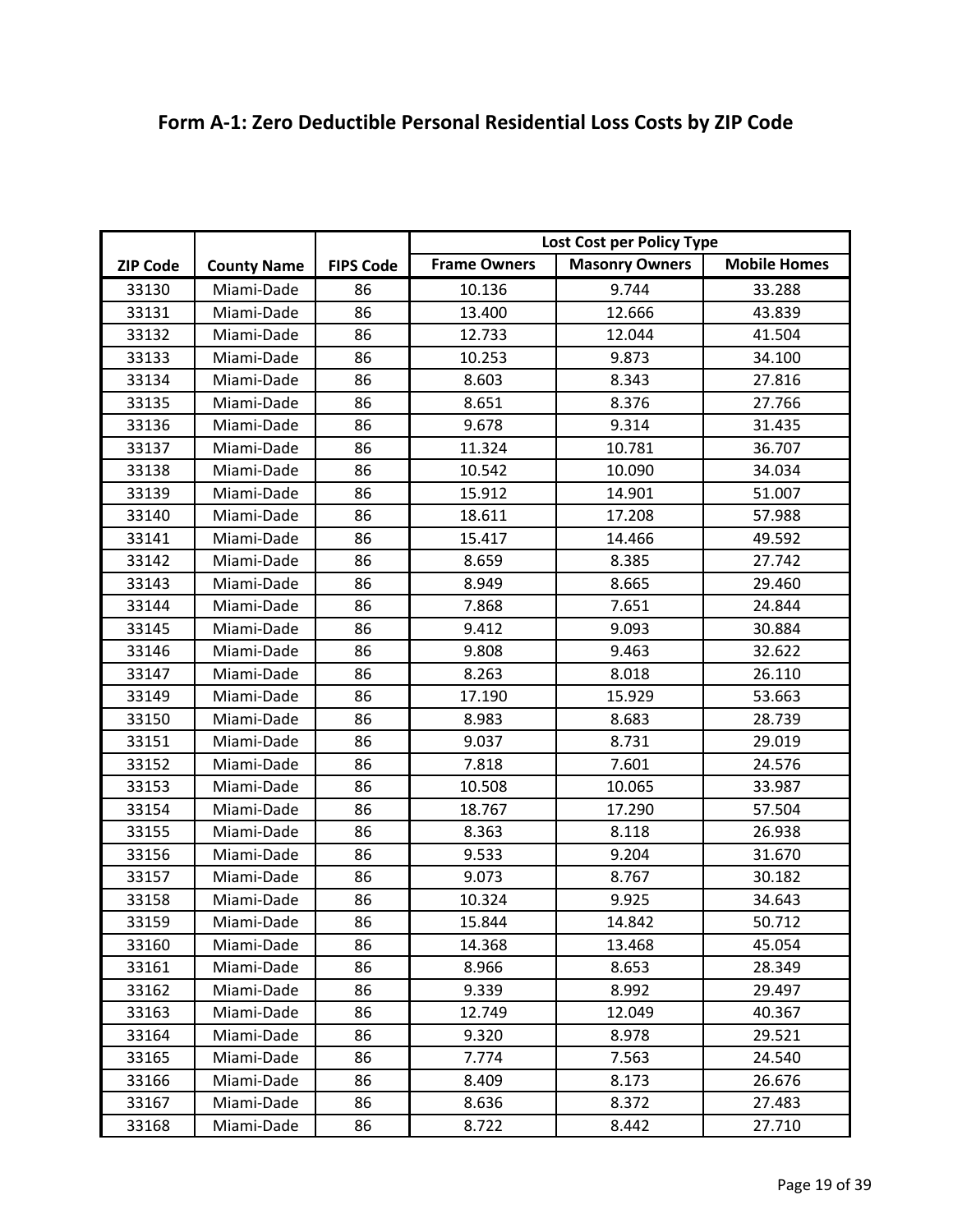|  | Form A-1: Zero Deductible Personal Residential Loss Costs by ZIP Code |
|--|-----------------------------------------------------------------------|
|--|-----------------------------------------------------------------------|

|                 |                    |                  | Lost Cost per Policy Type |                       |                     |
|-----------------|--------------------|------------------|---------------------------|-----------------------|---------------------|
| <b>ZIP Code</b> | <b>County Name</b> | <b>FIPS Code</b> | <b>Frame Owners</b>       | <b>Masonry Owners</b> | <b>Mobile Homes</b> |
| 33169           | Miami-Dade         | 86               | 8.352                     | 8.099                 | 26.065              |
| 33170           | Miami-Dade         | 86               | 9.601                     | 9.262                 | 32.417              |
| 33172           | Miami-Dade         | 86               | 7.585                     | 7.375                 | 23.761              |
| 33173           | Miami-Dade         | 86               | 7.663                     | 7.455                 | 24.224              |
| 33174           | Miami-Dade         | 86               | 7.402                     | 7.210                 | 22.892              |
| 33175           | Miami-Dade         | 86               | 7.559                     | 7.360                 | 23.673              |
| 33176           | Miami-Dade         | 86               | 8.402                     | 8.153                 | 27.423              |
| 33177           | Miami-Dade         | 86               | 8.347                     | 8.096                 | 27.418              |
| 33178           | Miami-Dade         | 86               | 7.900                     | 7.683                 | 24.827              |
| 33179           | Miami-Dade         | 86               | 9.464                     | 9.125                 | 30.050              |
| 33180           | Miami-Dade         | 86               | 12.753                    | 12.051                | 40.289              |
| 33181           | Miami-Dade         | 86               | 11.108                    | 10.594                | 35.675              |
| 33182           | Miami-Dade         | 86               | 8.576                     | 8.316                 | 27.803              |
| 33183           | Miami-Dade         | 86               | 7.821                     | 7.606                 | 24.890              |
| 33184           | Miami-Dade         | 86               | 7.593                     | 7.390                 | 23.803              |
| 33185           | Miami-Dade         | 86               | 8.166                     | 7.936                 | 26.210              |
| 33186           | Miami-Dade         | 86               | 7.904                     | 7.683                 | 25.358              |
| 33187           | Miami-Dade         | 86               | 8.472                     | 8.223                 | 27.878              |
| 33188           | Miami-Dade         | 86               | 7.394                     | 7.202                 | 22.819              |
| 33189           | Miami-Dade         | 86               | 9.763                     | 9.397                 | 32.719              |
| 33190           | Miami-Dade         | 86               | 10.509                    | 10.086                | 35.437              |
| 33193           | Miami-Dade         | 86               | 7.695                     | 7.490                 | 24.366              |
| 33194           | Miami-Dade         | 86               | 9.192                     | 8.886                 | 30.168              |
| 33196           | Miami-Dade         | 86               | 8.040                     | 7.818                 | 25.923              |
| 33197           | Miami-Dade         | 86               | 9.106                     | 8.797                 | 30.331              |
| 33199           | Miami-Dade         | 86               | 8.524                     | 8.274                 | 27.523              |
| 33206           | Miami-Dade         | 86               | 8.511                     | 8.249                 | 27.529              |
| 33222           | Miami-Dade         | 86               | 7.818                     | 7.601                 | 24.576              |
| 33231           | Miami-Dade         | 86               | 13.381                    | 12.655                | 43.890              |
| 33233           | Miami-Dade         | 86               | 10.253                    | 9.873                 | 34.100              |
| 33234           | Miami-Dade         | 86               | 8.628                     | 8.364                 | 27.915              |
| 33238           | Miami-Dade         | 86               | 8.999                     | 8.697                 | 28.740              |
| 33239           | Miami-Dade         | 86               | 15.868                    | 14.864                | 50.862              |
| 33242           | Miami-Dade         | 86               | 8.655                     | 8.382                 | 27.769              |
| 33243           | Miami-Dade         | 86               | 8.925                     | 8.642                 | 29.312              |
| 33245           | Miami-Dade         | 86               | 9.452                     | 9.128                 | 31.006              |
| 33247           | Miami-Dade         | 86               | 8.520                     | 8.259                 | 27.528              |
| 33255           | Miami-Dade         | 86               | 8.369                     | 8.124                 | 27.000              |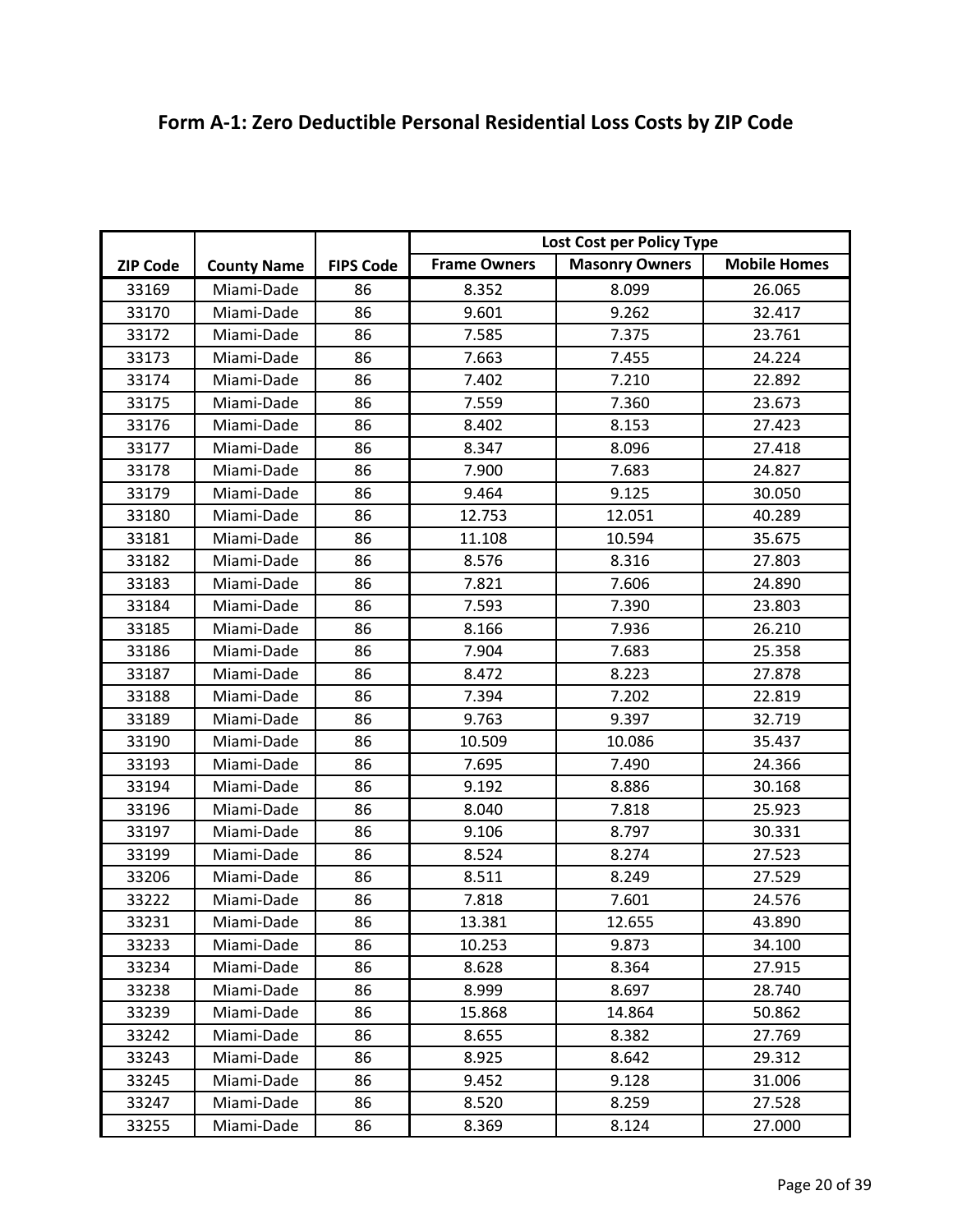|  | Form A-1: Zero Deductible Personal Residential Loss Costs by ZIP Code |
|--|-----------------------------------------------------------------------|
|--|-----------------------------------------------------------------------|

|                 |                    |                  | Lost Cost per Policy Type |                       |                     |
|-----------------|--------------------|------------------|---------------------------|-----------------------|---------------------|
| <b>ZIP Code</b> | <b>County Name</b> | <b>FIPS Code</b> | <b>Frame Owners</b>       | <b>Masonry Owners</b> | <b>Mobile Homes</b> |
| 33256           | Miami-Dade         | 86               | 9.562                     | 9.232                 | 31.811              |
| 33257           | Miami-Dade         | 86               | 9.073                     | 8.767                 | 30.182              |
| 33261           | Miami-Dade         | 86               | 8.966                     | 8.654                 | 28.392              |
| 33265           | Miami-Dade         | 86               | 7.557                     | 7.356                 | 23.712              |
| 33266           | Miami-Dade         | 86               | 8.393                     | 8.159                 | 26.593              |
| 33269           | Miami-Dade         | 86               | 8.357                     | 8.103                 | 26.068              |
| 33280           | Miami-Dade         | 86               | 9.296                     | 8.952                 | 29.377              |
| 33283           | Miami-Dade         | 86               | 7.824                     | 7.608                 | 24.954              |
| 33296           | Miami-Dade         | 86               | 9.562                     | 9.232                 | 31.811              |
| 33299           | Miami-Dade         | 86               | 7.801                     | 7.582                 | 24.474              |
| 33301           | <b>Broward</b>     | 11               | 11.064                    | 10.570                | 34.907              |
| 33302           | <b>Broward</b>     | 11               | 11.543                    | 11.000                | 36.416              |
| 33303           | <b>Broward</b>     | 11               | 11.027                    | 10.538                | 34.761              |
| 33304           | <b>Broward</b>     | 11               | 11.543                    | 11.000                | 36.416              |
| 33305           | <b>Broward</b>     | 11               | 11.363                    | 10.850                | 36.007              |
| 33306           | <b>Broward</b>     | 11               | 13.073                    | 12.402                | 41.673              |
| 33307           | <b>Broward</b>     | 11               | 9.649                     | 9.293                 | 30.255              |
| 33308           | <b>Broward</b>     | 11               | 13.752                    | 12.997                | 43.610              |
| 33309           | <b>Broward</b>     | 11               | 8.626                     | 8.373                 | 26.812              |
| 33310           | <b>Broward</b>     | 11               | 8.257                     | 8.015                 | 25.280              |
| 33311           | <b>Broward</b>     | 11               | 8.263                     | 8.021                 | 25.356              |
| 33312           | <b>Broward</b>     | 11               | 8.587                     | 8.322                 | 26.604              |
| 33313           | <b>Broward</b>     | 11               | 7.117                     | 6.939                 | 20.819              |
| 33314           | <b>Broward</b>     | 11               | 7.862                     | 7.647                 | 24.004              |
| 33315           | <b>Broward</b>     | 11               | 9.605                     | 9.256                 | 30.112              |
| 33316           | <b>Broward</b>     | 11               | 13.150                    | 12.462                | 41.845              |
| 33317           | <b>Broward</b>     | 11               | 7.910                     | 7.698                 | 24.020              |
| 33318           | <b>Broward</b>     | 11               | 6.866                     | 6.703                 | 19.699              |
| 33319           | <b>Broward</b>     | 11               | 7.459                     | 7.272                 | 22.152              |
| 33320           | <b>Broward</b>     | 11               | 6.892                     | 6.729                 | 19.730              |
| 33321           | <b>Broward</b>     | 11               | 6.889                     | 6.727                 | 19.715              |
| 33322           | <b>Broward</b>     | 11               | 6.865                     | 6.702                 | 19.702              |
| 33323           | <b>Broward</b>     | 11               | 7.406                     | 7.221                 | 21.961              |
| 33324           | <b>Broward</b>     | 11               | 7.162                     | 6.987                 | 20.944              |
| 33325           | <b>Broward</b>     | 11               | 7.152                     | 6.976                 | 20.923              |
| 33326           | <b>Broward</b>     | 11               | 7.879                     | 7.670                 | 23.992              |
| 33327           | <b>Broward</b>     | 11               | 8.762                     | 8.510                 | 27.641              |
| 33328           | <b>Broward</b>     | 11               | 7.721                     | 7.519                 | 23.353              |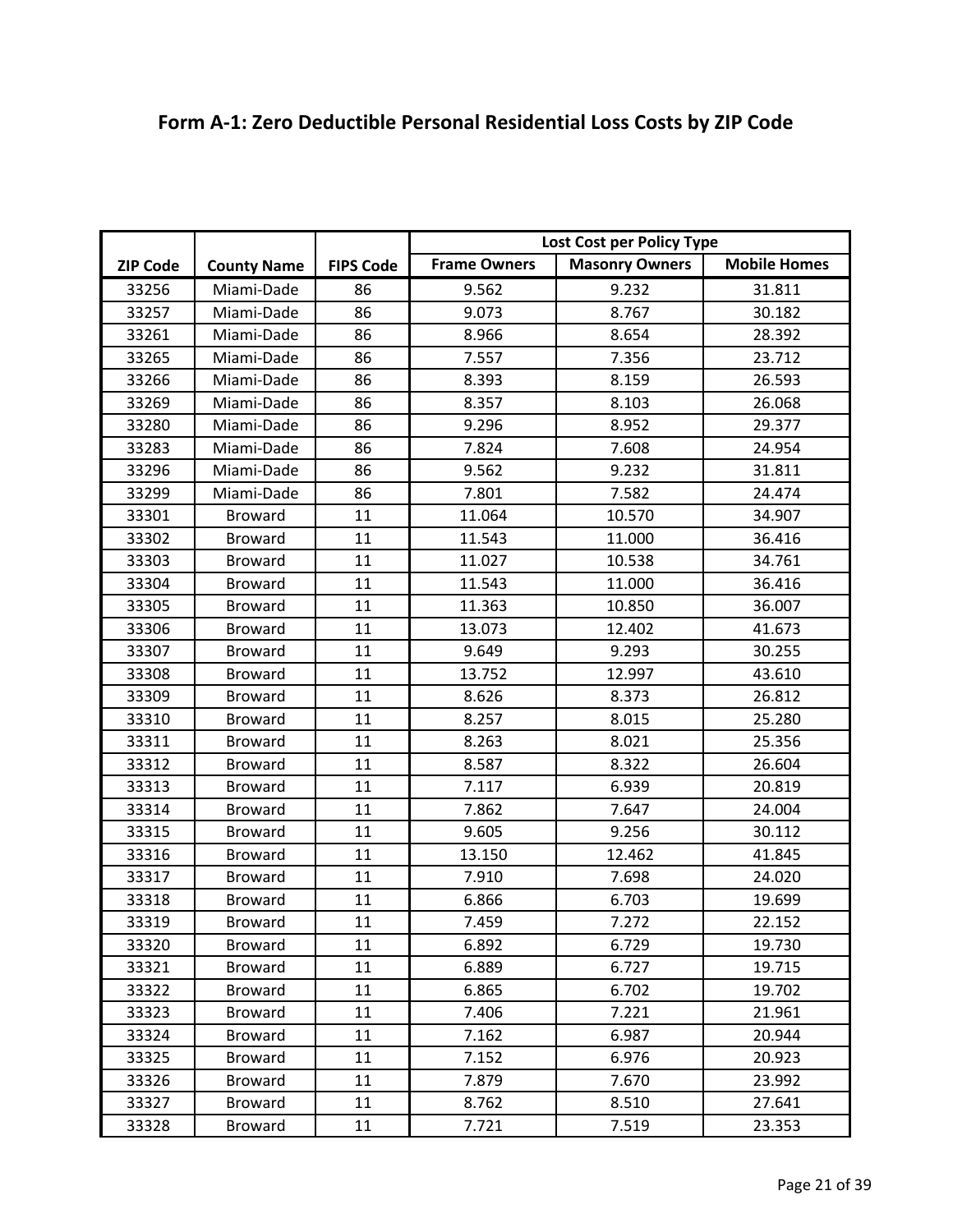|                 |                                      |                  | Lost Cost per Policy Type                                           |        |        |
|-----------------|--------------------------------------|------------------|---------------------------------------------------------------------|--------|--------|
| <b>ZIP Code</b> |                                      | <b>FIPS Code</b> | <b>Mobile Homes</b><br><b>Frame Owners</b><br><b>Masonry Owners</b> |        |        |
| 33329           | <b>County Name</b><br><b>Broward</b> | 11               | 7.167                                                               | 6.993  | 20.991 |
| 33330           | <b>Broward</b>                       | 11               | 8.027                                                               | 7.812  | 24.622 |
|                 |                                      | 11               |                                                                     | 7.762  | 24.414 |
| 33331           | <b>Broward</b>                       | 11               | 7.973                                                               |        |        |
| 33332           | <b>Broward</b>                       |                  | 8.575                                                               | 8.336  | 26.957 |
| 33334           | <b>Broward</b>                       | 11               | 9.611                                                               | 9.261  | 30.155 |
| 33335           | <b>Broward</b>                       | 11               | 9.649                                                               | 9.293  | 30.255 |
| 33336           | <b>Broward</b>                       | 11               | 8.257                                                               | 8.015  | 25.280 |
| 33337           | <b>Broward</b>                       | 11               | 7.146                                                               | 6.972  | 20.854 |
| 33338           | <b>Broward</b>                       | 11               | 7.156                                                               | 6.981  | 20.889 |
| 33339           | <b>Broward</b>                       | 11               | 13.071                                                              | 12.402 | 41.697 |
| 33340           | <b>Broward</b>                       | 11               | 8.257                                                               | 8.015  | 25.280 |
| 33345           | <b>Broward</b>                       | 11               | 6.781                                                               | 6.621  | 19.297 |
| 33346           | <b>Broward</b>                       | 11               | 13.154                                                              | 12.462 | 41.813 |
| 33348           | <b>Broward</b>                       | 11               | 13.831                                                              | 13.054 | 43.642 |
| 33349           | <b>Broward</b>                       | 11               | 11.543                                                              | 11.000 | 36.416 |
| 33351           | <b>Broward</b>                       | 11               | 6.777                                                               | 6.619  | 19.240 |
| 33355           | <b>Broward</b>                       | 11               | 7.152                                                               | 6.977  | 20.903 |
| 33359           | <b>Broward</b>                       | 11               | 7.110                                                               | 6.931  | 20.756 |
| 33388           | <b>Broward</b>                       | 11               | 7.156                                                               | 6.981  | 20.889 |
| 33394           | <b>Broward</b>                       | 11               | 11.064                                                              | 10.570 | 34.907 |
| 33401           | Palm Beach                           | 99               | 10.992                                                              | 10.391 | 38.242 |
| 33402           | Palm Beach                           | 99               | 17.553                                                              | 16.249 | 59.622 |
| 33403           | Palm Beach                           | 99               | 10.910                                                              | 10.283 | 37.564 |
| 33404           | Palm Beach                           | 99               | 11.402                                                              | 10.735 | 39.381 |
| 33405           | Palm Beach                           | 99               | 12.107                                                              | 11.397 | 42.155 |
| 33406           | Palm Beach                           | 99               | 8.721                                                               | 8.317  | 29.345 |
| 33407           | Palm Beach                           | 99               | 9.956                                                               | 9.439  | 34.179 |
| 33408           | Palm Beach                           | 99               | 13.915                                                              | 12.950 | 47.342 |
| 33409           | Palm Beach                           | 99               | 8.844                                                               | 8.432  | 29.819 |
| 33410           | Palm Beach                           | 99               | 9.873                                                               | 9.352  | 34.016 |
| 33411           | Palm Beach                           | 99               | 7.300                                                               | 6.997  | 23.156 |
| 33412           | Palm Beach                           | 99               | 7.558                                                               | 7.238  | 24.411 |
| 33413           | Palm Beach                           | 99               | 7.500                                                               | 7.186  | 23.926 |
| 33414           | Palm Beach                           | 99               | 7.080                                                               | 6.789  | 22.115 |
| 33415           | Palm Beach                           | 99               | 7.098                                                               | 6.798  | 22.051 |
| 33416           | Palm Beach                           | 99               | 8.719                                                               | 8.315  | 29.319 |
| 33417           | Palm Beach                           | 99               | 7.276                                                               | 6.964  | 22.842 |
| 33418           | Palm Beach                           | 99               | 8.527                                                               | 8.139  | 28.786 |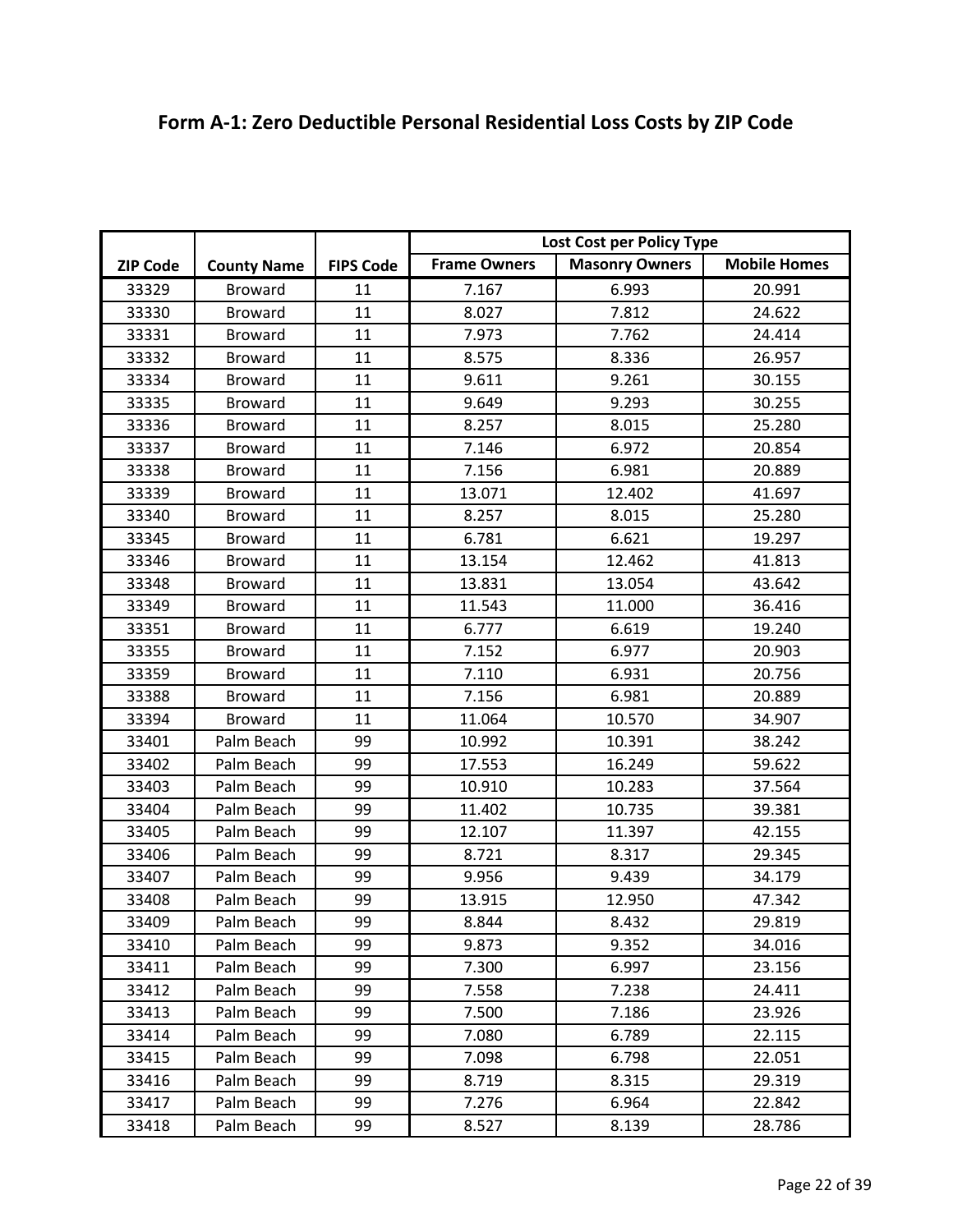|                 |                    |                  | Lost Cost per Policy Type |                       |                     |
|-----------------|--------------------|------------------|---------------------------|-----------------------|---------------------|
| <b>ZIP Code</b> | <b>County Name</b> | <b>FIPS Code</b> | <b>Frame Owners</b>       | <b>Masonry Owners</b> | <b>Mobile Homes</b> |
| 33419           | Palm Beach         | 99               | 11.312                    | 10.657                | 39.168              |
| 33420           | Palm Beach         | 99               | 9.909                     | 9.386                 | 34.165              |
| 33421           | Palm Beach         | 99               | 7.324                     | 7.020                 | 23.205              |
| 33422           | Palm Beach         | 99               | 7.277                     | 6.965                 | 22.891              |
| 33424           | Palm Beach         | 99               | 8.253                     | 7.882                 | 26.986              |
| 33425           | Palm Beach         | 99               | 8.253                     | 7.882                 | 26.986              |
| 33426           | Palm Beach         | 99               | 9.754                     | 9.270                 | 33.211              |
| 33427           | Palm Beach         | 99               | 9.057                     | 8.624                 | 30.359              |
| 33428           | Palm Beach         | 99               | 7.372                     | 7.063                 | 23.174              |
| 33429           | Palm Beach         | 99               | 12.754                    | 11.962                | 43.573              |
| 33430           | Palm Beach         | 99               | 7.005                     | 6.718                 | 21.688              |
| 33431           | Palm Beach         | 99               | 10.252                    | 9.717                 | 34.864              |
| 33432           | Palm Beach         | 99               | 12.754                    | 11.962                | 43.573              |
| 33433           | Palm Beach         | 99               | 7.861                     | 7.522                 | 25.464              |
| 33434           | Palm Beach         | 99               | 7.658                     | 7.334                 | 24.494              |
| 33435           | Palm Beach         | 99               | 11.514                    | 10.865                | 39.535              |
| 33436           | Palm Beach         | 99               | 8.239                     | 7.869                 | 26.917              |
| 33437           | Palm Beach         | 99               | 7.744                     | 7.414                 | 24.868              |
| 33438           | Palm Beach         | 99               | 10.555                    | 9.979                 | 35.492              |
| 33440           | Hendry             | 51               | 6.411                     | 6.246                 | 23.167              |
| 33441           | <b>Broward</b>     | 11               | 11.182                    | 10.717                | 35.647              |
| 33442           | <b>Broward</b>     | 11               | 8.414                     | 8.176                 | 25.781              |
| 33443           | <b>Broward</b>     | 11               | 11.160                    | 10.699                | 35.625              |
| 33444           | Palm Beach         | 99               | 10.617                    | 10.053                | 36.191              |
| 33445           | Palm Beach         | 99               | 8.620                     | 8.222                 | 28.480              |
| 33446           | Palm Beach         | 99               | 8.032                     | 7.688                 | 26.161              |
| 33448           | Palm Beach         | 99               | 7.956                     | 7.620                 | 25.869              |
| 33449           | Palm Beach         | 99               | 7.809                     | 7.483                 | 25.469              |
| 33454           | Palm Beach         | 99               | 7.901                     | 7.565                 | 25.808              |
| 33455           | Martin             | 85               | 11.933                    | 11.140                | 40.540              |
| 33458           | Palm Beach         | 99               | 9.428                     | 8.941                 | 32.393              |
| 33459           | Palm Beach         | 99               | 8.054                     | 7.691                 | 24.759              |
| 33460           | Palm Beach         | 99               | 11.813                    | 11.133                | 40.886              |
| 33461           | Palm Beach         | 99               | 8.543                     | 8.150                 | 28.357              |
| 33462           | Palm Beach         | 99               | 10.386                    | 9.846                 | 35.815              |
| 33463           | Palm Beach         | 99               | 7.462                     | 7.145                 | 23.702              |
| 33464           | Palm Beach         | 99               | 11.833                    | 11.149                | 40.915              |
| 33465           | Palm Beach         | 99               | 10.456                    | 9.908                 | 36.008              |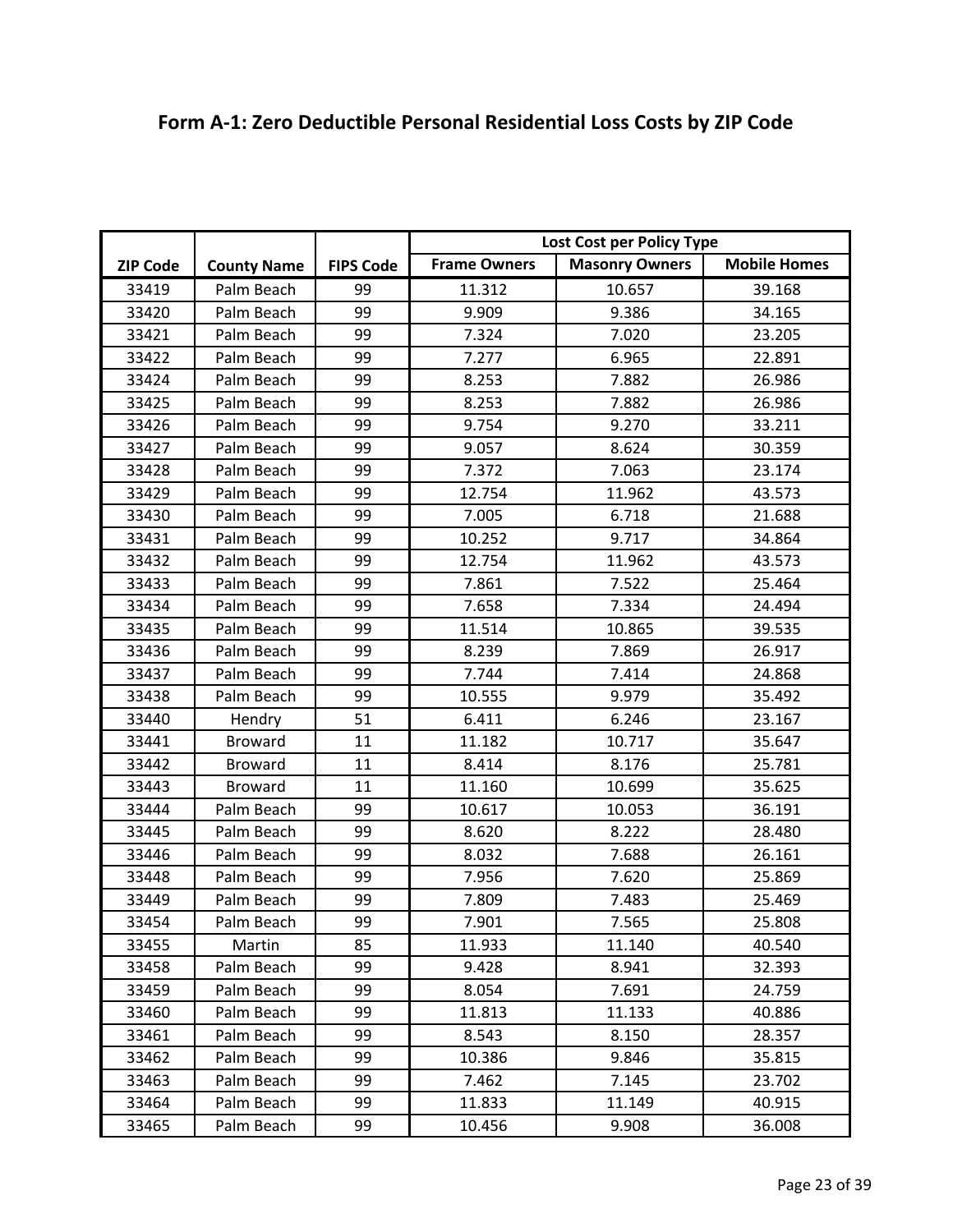|                 |                    |                  | Lost Cost per Policy Type |                       |                     |
|-----------------|--------------------|------------------|---------------------------|-----------------------|---------------------|
| <b>ZIP Code</b> | <b>County Name</b> | <b>FIPS Code</b> | <b>Frame Owners</b>       | <b>Masonry Owners</b> | <b>Mobile Homes</b> |
| 33466           | Palm Beach         | 99               | 8.517                     | 8.127                 | 28.268              |
| 33467           | Palm Beach         | 99               | 7.877                     | 7.544                 | 25.705              |
| 33468           | Palm Beach         | 99               | 9.492                     | 8.998                 | 32.576              |
| 33469           | Palm Beach         | 99               | 12.983                    | 12.115                | 44.423              |
| 33470           | Palm Beach         | 99               | 7.110                     | 6.816                 | 22.349              |
| 33471           | Glades             | 43               | 5.853                     | 5.728                 | 19.290              |
| 33472           | Palm Beach         | 99               | 7.829                     | 7.497                 | 25.369              |
| 33473           | Palm Beach         | 99               | 8.463                     | 8.098                 | 28.302              |
| 33474           | Palm Beach         | 99               | 8.253                     | 7.882                 | 26.986              |
| 33475           | Martin             | 85               | 11.977                    | 11.179                | 40.716              |
| 33476           | Palm Beach         | 99               | 10.295                    | 9.737                 | 32.039              |
| 33477           | Palm Beach         | 99               | 15.579                    | 14.385                | 51.920              |
| 33478           | Palm Beach         | 99               | 7.583                     | 7.258                 | 24.698              |
| 33480           | Palm Beach         | 99               | 17.511                    | 16.217                | 59.615              |
| 33481           | Palm Beach         | 99               | 10.232                    | 9.699                 | 34.938              |
| 33482           | Palm Beach         | 99               | 8.614                     | 8.214                 | 28.451              |
| 33483           | Palm Beach         | 99               | 14.345                    | 13.378                | 48.512              |
| 33484           | Palm Beach         | 99               | 7.654                     | 7.325                 | 24.342              |
| 33486           | Palm Beach         | 99               | 9.057                     | 8.624                 | 30.359              |
| 33487           | Palm Beach         | 99               | 11.826                    | 11.146                | 40.706              |
| 33488           | Palm Beach         | 99               | 7.842                     | 7.505                 | 25.386              |
| 33493           | Palm Beach         | 99               | 7.949                     | 7.601                 | 24.209              |
| 33496           | Palm Beach         | 99               | 8.049                     | 7.701                 | 26.292              |
| 33497           | Palm Beach         | 99               | 7.357                     | 7.050                 | 23.112              |
| 33498           | Palm Beach         | 99               | 7.844                     | 7.513                 | 25.290              |
| 33499           | Palm Beach         | 99               | 11.763                    | 11.093                | 40.657              |
| 33503           | Hillsborough       | 57               | 4.069                     | 4.002                 | 11.210              |
| 33508           | Hillsborough       | 57               | 3.606                     | 3.549                 | 9.230               |
| 33509           | Hillsborough       | 57               | 3.603                     | 3.546                 | 9.239               |
| 33510           | Hillsborough       | 57               | 3.537                     | 3.482                 | 9.002               |
| 33511           | Hillsborough       | 57               | 3.632                     | 3.575                 | 9.327               |
| 33513           | Sumter             | 119              | 2.964                     | 2.910                 | 7.315               |
| 33514           | Sumter             | 119              | 3.379                     | 3.315                 | 8.911               |
| 33521           | Sumter             | 119              | 2.876                     | 2.823                 | 7.050               |
| 33523           | Pasco              | 101              | 3.266                     | 3.206                 | 7.653               |
| 33524           | Pasco              | 101              | 3.687                     | 3.619                 | 9.036               |
| 33525           | Pasco              | 101              | 3.645                     | 3.577                 | 9.004               |
| 33526           | Pasco              | 101              | 3.613                     | 3.546                 | 8.872               |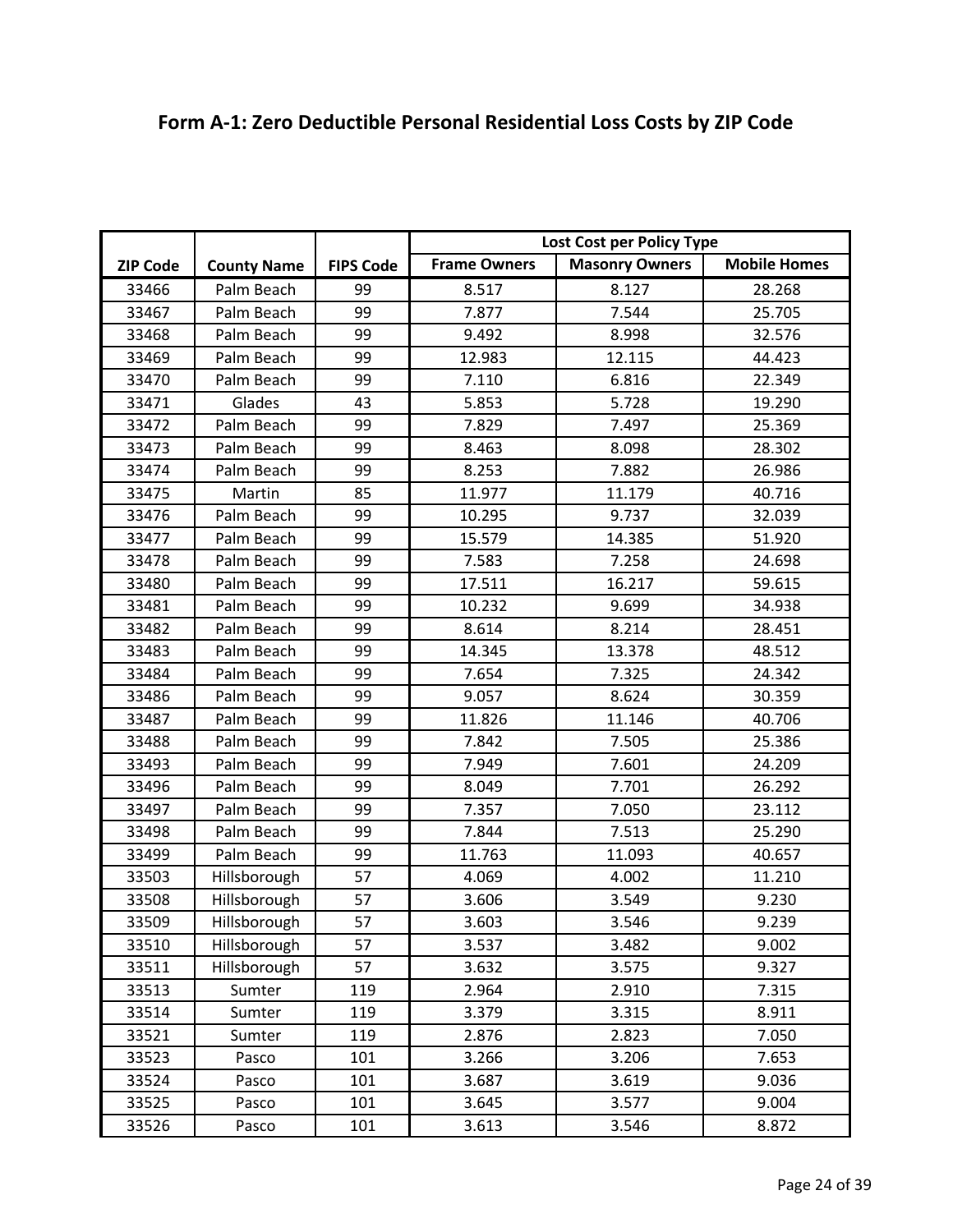| Lost Cost per Policy Type<br><b>Frame Owners</b><br><b>Mobile Homes</b><br><b>Masonry Owners</b><br><b>FIPS Code</b><br><b>ZIP Code</b><br><b>County Name</b> |  |
|---------------------------------------------------------------------------------------------------------------------------------------------------------------|--|
|                                                                                                                                                               |  |
|                                                                                                                                                               |  |
| 57<br>4.387<br>4.308<br>12.558<br>33527<br>Hillsborough                                                                                                       |  |
| 33530<br>Hillsborough<br>57<br>4.401<br>4.324<br>12.472                                                                                                       |  |
| 57<br>33534<br>3.958<br>Hillsborough<br>3.893<br>10.877                                                                                                       |  |
| 33537<br>101<br>3.214<br>3.155<br>Pasco<br>7.465                                                                                                              |  |
| 119<br>3.171<br>8.227<br>33538<br>Sumter<br>3.111                                                                                                             |  |
| 33539<br>101<br>3.330<br>3.269<br>Pasco<br>7.846                                                                                                              |  |
| 101<br>8.715<br>33540<br>3.591<br>3.524<br>Pasco                                                                                                              |  |
| 33541<br>101<br>3.453<br>3.390<br>8.278<br>Pasco                                                                                                              |  |
| 33542<br>101<br>3.340<br>3.279<br>7.876<br>Pasco                                                                                                              |  |
| 101<br>33543<br>3.818<br>3.747<br>9.789<br>Pasco                                                                                                              |  |
| 33544<br>101<br>3.733<br>3.664<br>9.539<br>Pasco                                                                                                              |  |
| 33545<br>101<br>3.758<br>3.688<br>9.952<br>Pasco                                                                                                              |  |
| 57<br>3.724<br>3.665<br>9.684<br>33547<br>Hillsborough                                                                                                        |  |
| 57<br>33548<br>Hillsborough<br>3.938<br>3.870<br>11.034                                                                                                       |  |
| 57<br>33549<br>Hillsborough<br>3.489<br>3.433<br>9.016                                                                                                        |  |
| 57<br>3.599<br>33550<br>Hillsborough<br>3.541<br>9.298                                                                                                        |  |
| 57<br>33556<br>4.037<br>3.963<br>11.627<br>Hillsborough                                                                                                       |  |
| 57<br>33558<br>Hillsborough<br>3.985<br>3.915<br>11.313                                                                                                       |  |
| 57<br>33559<br>Hillsborough<br>3.415<br>3.362<br>8.804                                                                                                        |  |
| 57<br>3.605<br>33563<br>Hillsborough<br>3.548<br>9.024                                                                                                        |  |
| 57<br>33564<br>Hillsborough<br>3.949<br>3.885<br>10.399                                                                                                       |  |
| 57<br>33565<br>4.257<br>11.842<br>Hillsborough<br>4.183                                                                                                       |  |
| 57<br>3.962<br>10.520<br>33566<br>Hillsborough<br>3.897                                                                                                       |  |
| 57<br>33567<br>4.338<br>4.263<br>12.121<br>Hillsborough                                                                                                       |  |
| 57<br>33568<br>Hillsborough<br>3.848<br>3.784<br>10.371                                                                                                       |  |
| 57<br>33569<br>Hillsborough<br>3.856<br>3.793<br>10.346                                                                                                       |  |
| 33570<br>Hillsborough<br>57<br>4.325<br>4.259<br>13.659                                                                                                       |  |
| 57<br>33571<br>Hillsborough<br>4.164<br>11.865<br>4.092                                                                                                       |  |
| 33572<br>Hillsborough<br>57<br>4.285<br>4.210<br>12.347                                                                                                       |  |
| 57<br>33573<br>Hillsborough<br>4.165<br>4.092<br>11.894                                                                                                       |  |
| 101<br>3.799<br>3.729<br>9.719<br>33574<br>Pasco                                                                                                              |  |
| 57<br>33575<br>Hillsborough<br>4.317<br>4.250<br>13.609                                                                                                       |  |
| 33576<br>Pasco<br>101<br>3.816<br>3.745<br>9.816                                                                                                              |  |
| Hillsborough<br>57<br>3.868<br>33578<br>3.804<br>10.834                                                                                                       |  |
| Hillsborough<br>33579<br>4.032<br>57<br>3.965<br>11.611                                                                                                       |  |
| 57<br>33583<br>Hillsborough<br>3.601<br>3.545<br>9.230                                                                                                        |  |
| Hillsborough<br>33584<br>57<br>3.590<br>9.206<br>3.533                                                                                                        |  |

33585 | Sumter | 119 | 3.293 | 3.231 | 8.571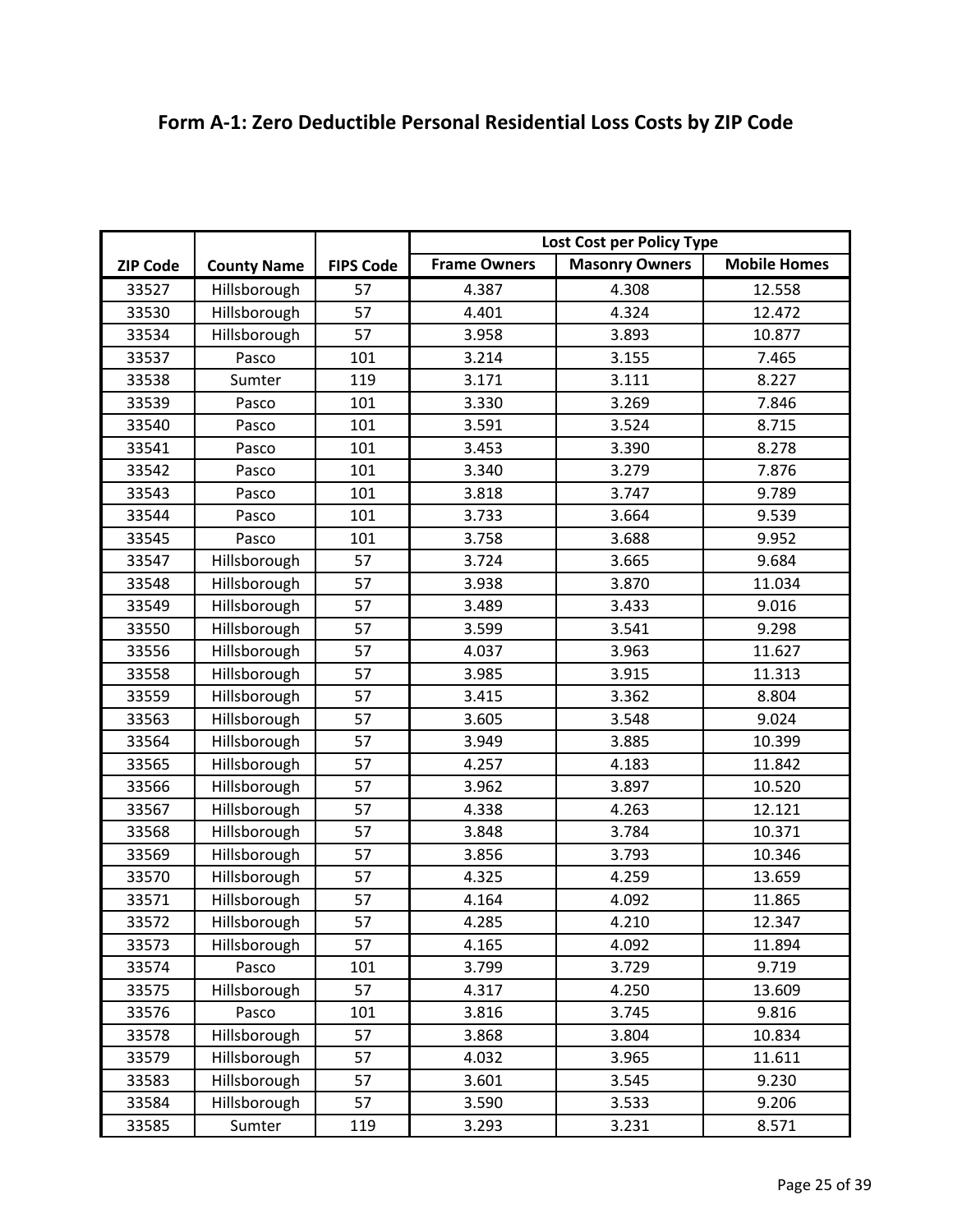|                 |                    |                  | Lost Cost per Policy Type                                           |       |        |
|-----------------|--------------------|------------------|---------------------------------------------------------------------|-------|--------|
| <b>ZIP Code</b> | <b>County Name</b> | <b>FIPS Code</b> | <b>Mobile Homes</b><br><b>Masonry Owners</b><br><b>Frame Owners</b> |       |        |
| 33586           | Hillsborough       | 57               | 4.342                                                               | 4.272 | 13.881 |
| 33587           |                    | 57               | 4.401                                                               | 4.321 | 12.622 |
|                 | Hillsborough       | 57               |                                                                     |       | 9.726  |
| 33592           | Hillsborough       |                  | 3.713                                                               | 3.653 |        |
| 33593           | Pasco              | 101              | 3.226                                                               | 3.167 | 7.521  |
| 33594           | Hillsborough       | 57               | 3.617                                                               | 3.559 | 9.338  |
| 33595           | Hillsborough       | 57               | 3.622                                                               | 3.564 | 9.376  |
| 33596           | Hillsborough       | 57               | 3.652                                                               | 3.594 | 9.765  |
| 33597           | Sumter             | 119              | 3.090                                                               | 3.033 | 7.722  |
| 33598           | Hillsborough       | 57               | 4.516                                                               | 4.433 | 13.506 |
| 33601           | Hillsborough       | 57               | 3.977                                                               | 3.906 | 11.422 |
| 33602           | Hillsborough       | 57               | 3.977                                                               | 3.906 | 11.422 |
| 33603           | Hillsborough       | 57               | 3.235                                                               | 3.186 | 7.987  |
| 33604           | Hillsborough       | 57               | 3.234                                                               | 3.185 | 7.998  |
| 33605           | Hillsborough       | 57               | 3.518                                                               | 3.463 | 9.150  |
| 33606           | Hillsborough       | 57               | 4.010                                                               | 3.936 | 11.644 |
| 33607           | Hillsborough       | 57               | 3.422                                                               | 3.368 | 8.844  |
| 33608           | Hillsborough       | 57               | 4.784                                                               | 4.666 | 15.347 |
| 33609           | Hillsborough       | 57               | 3.232                                                               | 3.183 | 8.053  |
| 33610           | Hillsborough       | 57               | 3.388                                                               | 3.336 | 8.480  |
| 33611           | Hillsborough       | 57               | 3.682                                                               | 3.620 | 10.169 |
| 33612           | Hillsborough       | 57               | 3.176                                                               | 3.128 | 7.792  |
| 33613           | Hillsborough       | 57               | 3.346                                                               | 3.292 | 8.475  |
| 33614           | Hillsborough       | 57               | 3.302                                                               | 3.250 | 8.321  |
| 33615           | Hillsborough       | 57               | 3.363                                                               | 3.307 | 8.725  |
| 33616           | Hillsborough       | 57               | 3.588                                                               | 3.530 | 9.492  |
| 33617           | Hillsborough       | 57               | 3.412                                                               | 3.358 | 8.649  |
| 33618           | Hillsborough       | 57               | 3.682                                                               | 3.622 | 10.008 |
| 33619           | Hillsborough       | 57               | 3.749                                                               | 3.688 | 10.018 |
| 33620           | Hillsborough       | 57               | 3.806                                                               | 3.743 | 10.283 |
| 33621           | Hillsborough       | 57               | 4.751                                                               | 4.634 | 15.239 |
| 33622           | Hillsborough       | 57               | 3.398                                                               | 3.344 | 8.815  |
| 33623           | Hillsborough       | 57               | 3.398                                                               | 3.344 | 8.815  |
| 33624           | Hillsborough       | 57               | 3.366                                                               | 3.312 | 8.650  |
| 33625           | Hillsborough       | 57               | 3.459                                                               | 3.403 | 9.074  |
| 33626           | Hillsborough       | 57               | 3.549                                                               | 3.490 | 9.583  |
| 33629           | Hillsborough       | 57               | 3.573                                                               | 3.513 | 9.685  |
| 33630           | Hillsborough       | 57               | 3.388                                                               | 3.334 | 8.796  |
| 33631           | Hillsborough       | 57               | 3.398                                                               | 3.344 | 8.815  |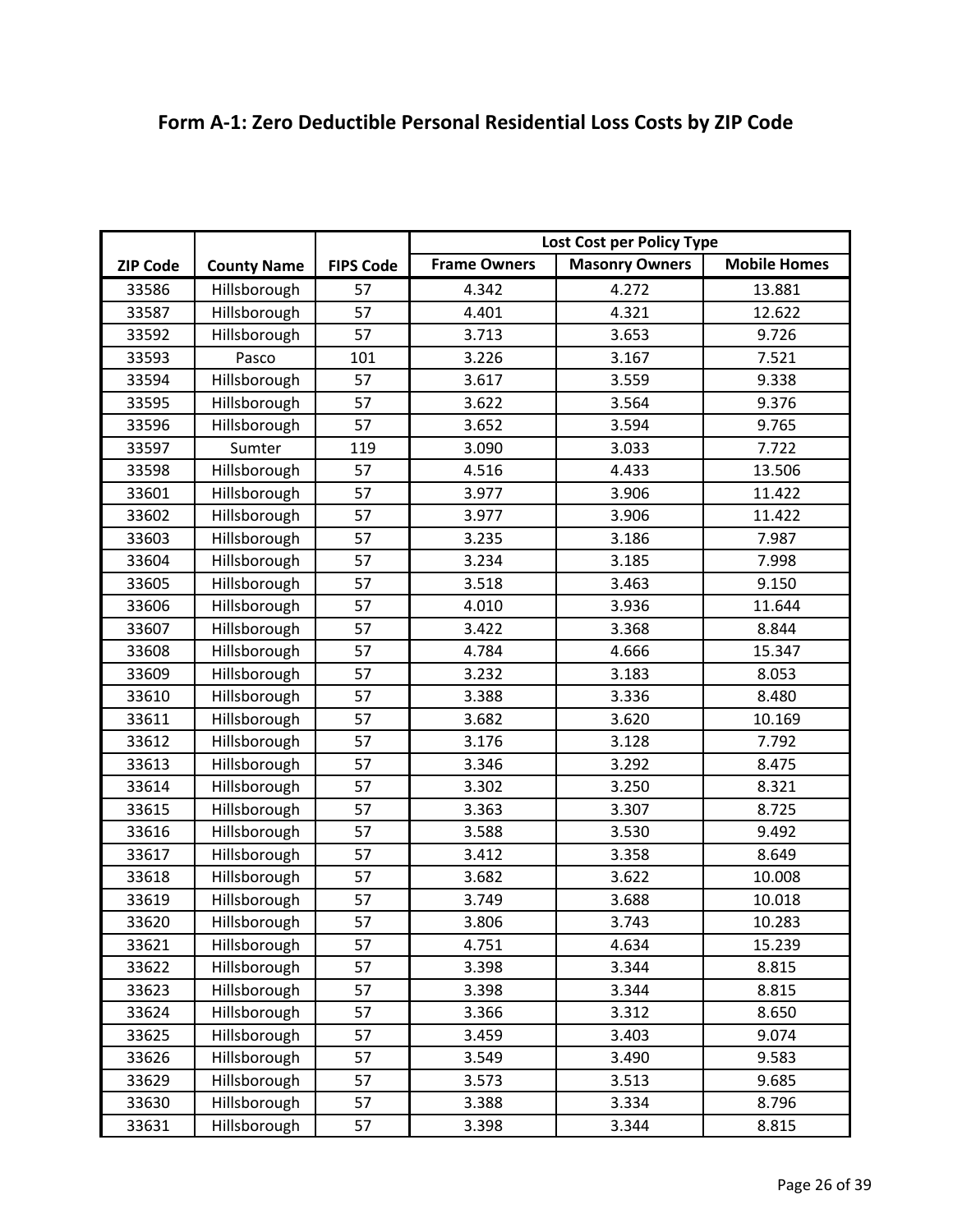|                 |                    |                  | Lost Cost per Policy Type |                       |                     |
|-----------------|--------------------|------------------|---------------------------|-----------------------|---------------------|
| <b>ZIP Code</b> | <b>County Name</b> | <b>FIPS Code</b> | <b>Frame Owners</b>       | <b>Masonry Owners</b> | <b>Mobile Homes</b> |
| 33633           | Hillsborough       | 57               | 3.419                     | 3.364                 | 8.812               |
| 33634           | Hillsborough       | 57               | 3.477                     | 3.419                 | 9.277               |
| 33635           | Hillsborough       | 57               | 3.588                     | 3.526                 | 9.715               |
| 33637           | Hillsborough       | 57               | 3.546                     | 3.491                 | 9.137               |
| 33646           | Hillsborough       | 57               | 3.987                     | 3.916                 | 11.943              |
| 33647           | Hillsborough       | 57               | 3.634                     | 3.575                 | 9.494               |
| 33650           | Hillsborough       | 57               | 3.398                     | 3.344                 | 8.815               |
| 33655           | Hillsborough       | 57               | 3.977                     | 3.906                 | 11.422              |
| 33660           | Hillsborough       | 57               | 3.718                     | 3.658                 | 9.853               |
| 33661           | Hillsborough       | 57               | 3.718                     | 3.658                 | 9.853               |
| 33662           | Hillsborough       | 57               | 3.718                     | 3.658                 | 9.853               |
| 33663           | Hillsborough       | 57               | 3.398                     | 3.344                 | 8.815               |
| 33664           | Hillsborough       | 57               | 3.398                     | 3.344                 | 8.815               |
| 33672           | Hillsborough       | 57               | 3.977                     | 3.906                 | 11.422              |
| 33673           | Hillsborough       | 57               | 3.230                     | 3.180                 | 7.930               |
| 33674           | Hillsborough       | 57               | 3.242                     | 3.191                 | 8.021               |
| 33675           | Hillsborough       | 57               | 3.518                     | 3.461                 | 9.155               |
| 33677           | Hillsborough       | 57               | 3.429                     | 3.375                 | 8.863               |
| 33679           | Hillsborough       | 57               | 3.568                     | 3.508                 | 9.682               |
| 33680           | Hillsborough       | 57               | 3.389                     | 3.336                 | 8.526               |
| 33681           | Hillsborough       | 57               | 3.673                     | 3.610                 | 10.193              |
| 33682           | Hillsborough       | 57               | 3.177                     | 3.129                 | 7.795               |
| 33684           | Hillsborough       | 57               | 3.490                     | 3.431                 | 9.295               |
| 33685           | Hillsborough       | 57               | 3.389                     | 3.333                 | 8.825               |
| 33686           | Hillsborough       | 57               | 3.588                     | 3.530                 | 9.492               |
| 33687           | Hillsborough       | 57               | 3.408                     | 3.355                 | 8.627               |
| 33688           | Hillsborough       | 57               | 3.675                     | 3.614                 | 9.989               |
| 33689           | Hillsborough       | 57               | 3.752                     | 3.690                 | 9.956               |
| 33694           | Hillsborough       | 57               | 3.341                     | 3.288                 | 8.587               |
| 33701           | Pinellas           | 103              | 4.359                     | 4.255                 | 12.093              |
| 33702           | Pinellas           | 103              | 3.983                     | 3.899                 | 10.206              |
| 33703           | Pinellas           | 103              | 4.132                     | 4.040                 | 10.990              |
| 33704           | Pinellas           | 103              | 4.104                     | 4.014                 | 10.802              |
| 33705           | Pinellas           | 103              | 4.584                     | 4.475                 | 12.831              |
| 33706           | Pinellas           | 103              | 6.811                     | 6.554                 | 21.506              |
| 33707           | Pinellas           | 103              | 4.845                     | 4.721                 | 13.591              |
| 33708           | Pinellas           | 103              | 6.605                     | 6.344                 | 20.298              |
| 33709           | Pinellas           | 103              | 4.149                     | 4.056                 | 10.800              |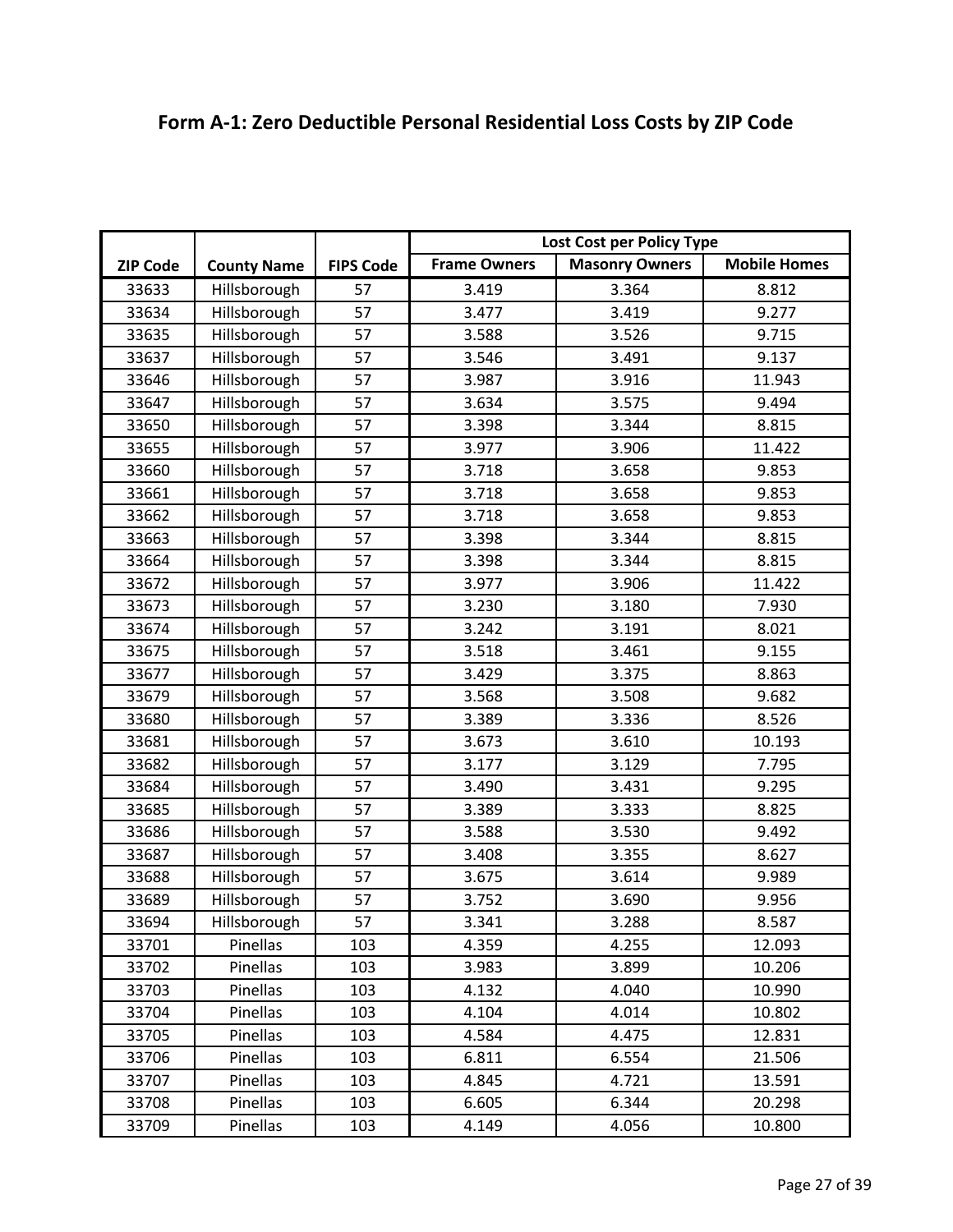|  | Form A-1: Zero Deductible Personal Residential Loss Costs by ZIP Code |
|--|-----------------------------------------------------------------------|
|--|-----------------------------------------------------------------------|

|                 |                    |                  | Lost Cost per Policy Type |                       |                     |
|-----------------|--------------------|------------------|---------------------------|-----------------------|---------------------|
| <b>ZIP Code</b> | <b>County Name</b> | <b>FIPS Code</b> | <b>Frame Owners</b>       | <b>Masonry Owners</b> | <b>Mobile Homes</b> |
| 33710           | Pinellas           | 103              | 4.155                     | 4.061                 | 10.819              |
| 33711           | Pinellas           | 103              | 4.545                     | 4.439                 | 12.418              |
| 33712           | Pinellas           | 103              | 4.260                     | 4.164                 | 11.168              |
| 33713           | Pinellas           | 103              | 3.987                     | 3.901                 | 10.083              |
| 33714           | Pinellas           | 103              | 3.882                     | 3.800                 | 9.809               |
| 33715           | Pinellas           | 103              | 7.409                     | 7.091                 | 24.298              |
| 33716           | Pinellas           | 103              | 4.204                     | 4.112                 | 11.156              |
| 33729           | Pinellas           | 103              | 4.159                     | 4.068                 | 10.958              |
| 33730           | Pinellas           | 103              | 4.012                     | 3.926                 | 10.201              |
| 33731           | Pinellas           | 103              | 4.359                     | 4.255                 | 12.093              |
| 33732           | Pinellas           | 103              | 3.971                     | 3.886                 | 10.180              |
| 33733           | Pinellas           | 103              | 4.012                     | 3.926                 | 10.201              |
| 33734           | Pinellas           | 103              | 4.080                     | 3.991                 | 10.723              |
| 33736           | Pinellas           | 103              | 6.811                     | 6.554                 | 21.506              |
| 33737           | Pinellas           | 103              | 4.899                     | 4.772                 | 13.780              |
| 33738           | Pinellas           | 103              | 6.600                     | 6.341                 | 20.325              |
| 33740           | Pinellas           | 103              | 6.793                     | 6.529                 | 21.291              |
| 33741           | Pinellas           | 103              | 7.028                     | 6.740                 | 22.249              |
| 33742           | Pinellas           | 103              | 3.971                     | 3.886                 | 10.180              |
| 33743           | Pinellas           | 103              | 4.155                     | 4.061                 | 10.819              |
| 33744           | Pinellas           | 103              | 6.574                     | 6.322                 | 20.294              |
| 33747           | Pinellas           | 103              | 4.545                     | 4.439                 | 12.418              |
| 33755           | Pinellas           | 103              | 4.107                     | 4.017                 | 10.404              |
| 33756           | Pinellas           | 103              | 4.022                     | 3.934                 | 9.975               |
| 33757           | Pinellas           | 103              | 4.132                     | 4.038                 | 10.521              |
| 33758           | Pinellas           | 103              | 3.879                     | 3.796                 | 9.732               |
| 33759           | Pinellas           | 103              | 4.041                     | 3.950                 | 10.557              |
| 33760           | Pinellas           | 103              | 4.291                     | 4.193                 | 11.620              |
| 33761           | Pinellas           | 103              | 3.704                     | 3.627                 | 8.977               |
| 33762           | Pinellas           | 103              | 4.545                     | 4.437                 | 12.731              |
| 33763           | Pinellas           | 103              | 3.787                     | 3.708                 | 9.302               |
| 33764           | Pinellas           | 103              | 4.022                     | 3.932                 | 10.454              |
| 33765           | Pinellas           | 103              | 3.878                     | 3.795                 | 9.726               |
| 33766           | Pinellas           | 103              | 3.994                     | 3.905                 | 10.357              |
| 33767           | Pinellas           | 103              | 6.663                     | 6.422                 | 20.922              |
| 33769           | Pinellas           | 103              | 3.841                     | 3.759                 | 9.576               |
| 33770           | Pinellas           | 103              | 4.123                     | 4.032                 | 10.465              |
| 33771           | Pinellas           | 103              | 3.866                     | 3.786                 | 9.543               |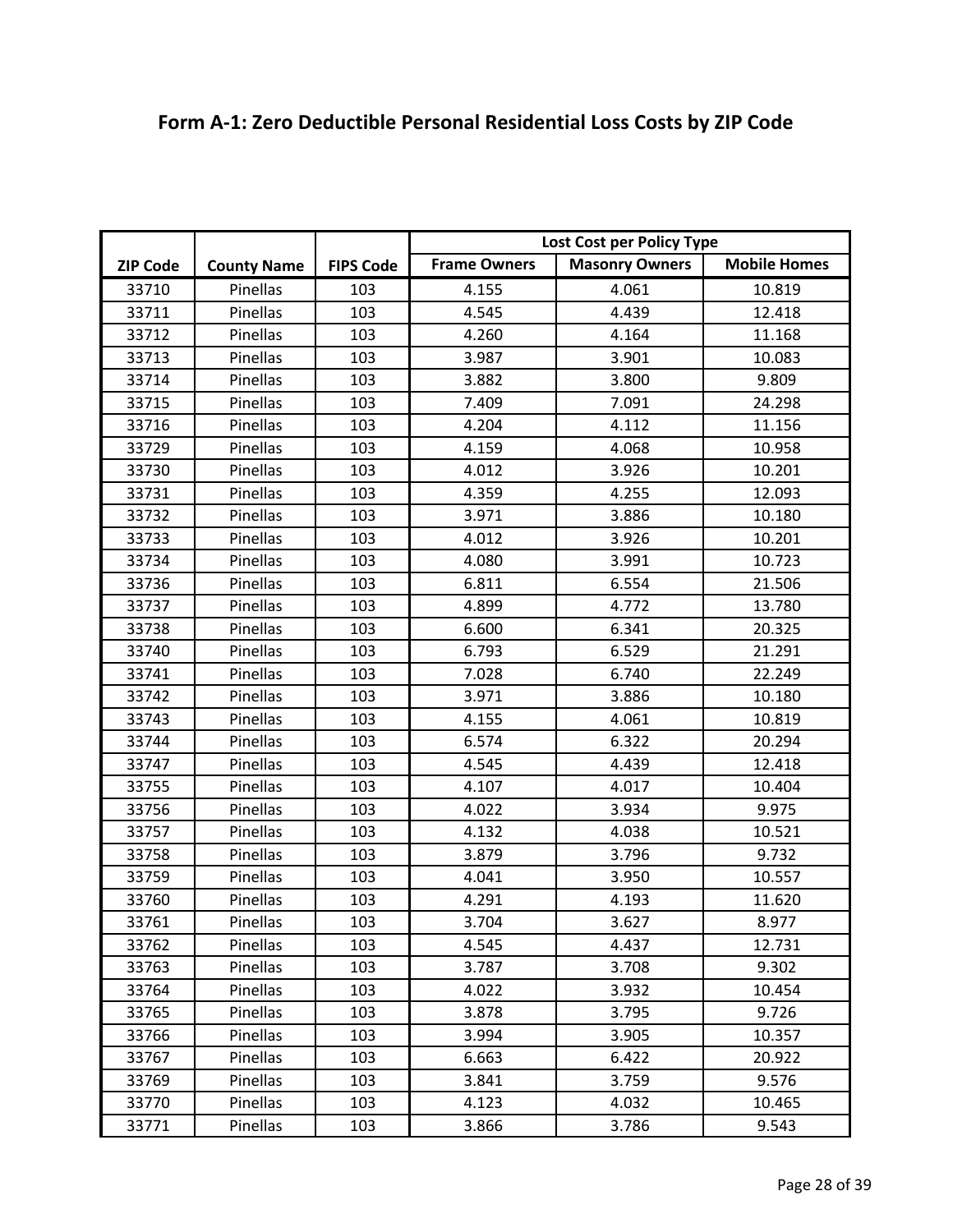|                 |                    |                  | Lost Cost per Policy Type |                       |                     |
|-----------------|--------------------|------------------|---------------------------|-----------------------|---------------------|
| <b>ZIP Code</b> | <b>County Name</b> | <b>FIPS Code</b> | <b>Frame Owners</b>       | <b>Masonry Owners</b> | <b>Mobile Homes</b> |
| 33772           | Pinellas           | 103              | 4.657                     | 4.532                 | 12.569              |
| 33773           | Pinellas           | 103              | 4.157                     | 4.064                 | 10.852              |
| 33774           | Pinellas           | 103              | 4.649                     | 4.525                 | 12.466              |
| 33775           | Pinellas           | 103              | 4.620                     | 4.500                 | 12.427              |
| 33776           | Pinellas           | 103              | 5.016                     | 4.859                 | 13.701              |
| 33777           | Pinellas           | 103              | 4.384                     | 4.280                 | 11.790              |
| 33778           | Pinellas           | 103              | 4.177                     | 4.081                 | 10.704              |
| 33779           | Pinellas           | 103              | 4.137                     | 4.045                 | 10.465              |
| 33780           | Pinellas           | 103              | 4.049                     | 3.958                 | 10.483              |
| 33781           | Pinellas           | 103              | 4.045                     | 3.955                 | 10.468              |
| 33782           | Pinellas           | 103              | 4.115                     | 4.024                 | 10.813              |
| 33784           | Pinellas           | 103              | 4.012                     | 3.926                 | 10.201              |
| 33785           | Pinellas           | 103              | 6.879                     | 6.597                 | 21.170              |
| 33786           | Pinellas           | 103              | 6.938                     | 6.663                 | 21.881              |
| 33801           | Polk               | 105              | 3.487                     | 3.427                 | 9.099               |
| 33802           | Polk               | 105              | 3.511                     | 3.451                 | 9.214               |
| 33803           | Polk               | 105              | 3.474                     | 3.415                 | 9.110               |
| 33804           | Polk               | 105              | 3.564                     | 3.503                 | 9.548               |
| 33805           | Polk               | 105              | 3.564                     | 3.503                 | 9.548               |
| 33806           | Polk               | 105              | 3.467                     | 3.408                 | 9.096               |
| 33807           | Polk               | 105              | 3.581                     | 3.520                 | 9.507               |
| 33809           | Polk               | 105              | 3.560                     | 3.498                 | 9.504               |
| 33810           | Polk               | 105              | 3.429                     | 3.371                 | 8.986               |
| 33811           | Polk               | 105              | 3.656                     | 3.594                 | 9.859               |
| 33812           | Polk               | 105              | 3.415                     | 3.358                 | 9.108               |
| 33813           | Polk               | 105              | 3.579                     | 3.518                 | 9.466               |
| 33815           | Polk               | 105              | 3.400                     | 3.342                 | 8.826               |
| 33820           | Polk               | 105              | 3.782                     | 3.717                 | 10.128              |
| 33823           | Polk               | 105              | 3.690                     | 3.625                 | 9.948               |
| 33825           | Highlands          | 55               | 3.973                     | 3.898                 | 10.660              |
| 33826           | Highlands          | 55               | 3.983                     | 3.908                 | 10.704              |
| 33827           | Polk               | 105              | 3.928                     | 3.859                 | 10.696              |
| 33830           | Polk               | 105              | 3.770                     | 3.706                 | 10.104              |
| 33831           | Polk               | 105              | 3.782                     | 3.717                 | 10.166              |
| 33834           | Hardee             | 49               | 4.170                     | 4.090                 | 11.638              |
| 33835           | Polk               | 105              | 4.019                     | 3.947                 | 11.359              |
| 33836           | Polk               | 105              | 3.418                     | 3.361                 | 8.821               |
| 33837           | Polk               | 105              | 3.395                     | 3.338                 | 8.737               |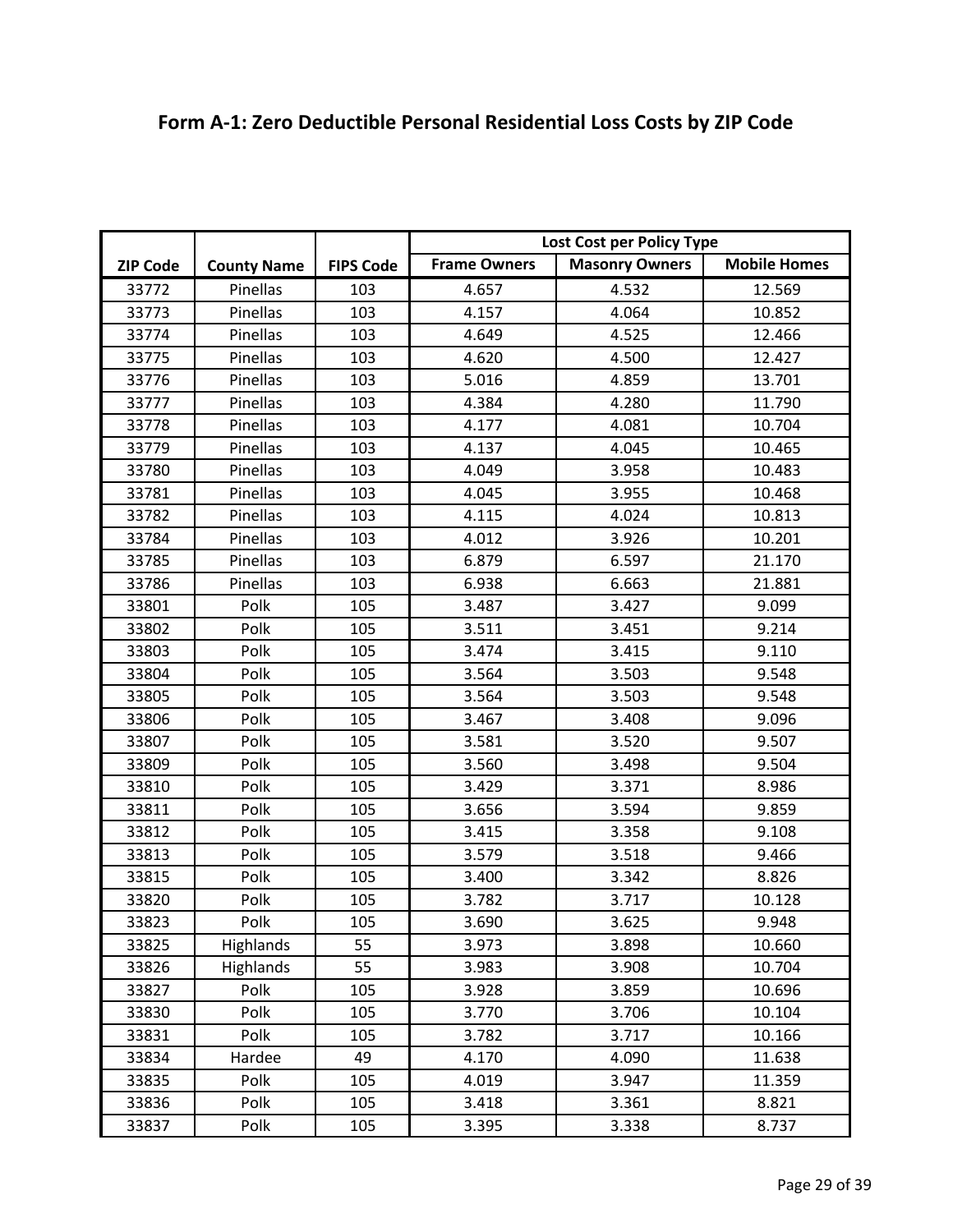|                 |                    |                  | Lost Cost per Policy Type |                       |                     |
|-----------------|--------------------|------------------|---------------------------|-----------------------|---------------------|
| <b>ZIP Code</b> | <b>County Name</b> | <b>FIPS Code</b> | <b>Frame Owners</b>       | <b>Masonry Owners</b> | <b>Mobile Homes</b> |
| 33838           | Polk               | 105              | 3.840                     | 3.773                 | 10.504              |
| 33839           | Polk               | 105              | 3.837                     | 3.770                 | 10.472              |
| 33840           | Polk               | 105              | 3.460                     | 3.402                 | 9.020               |
| 33841           | Polk               | 105              | 3.864                     | 3.798                 | 10.462              |
| 33843           | Polk               | 105              | 4.240                     | 4.164                 | 12.039              |
| 33844           | Polk               | 105              | 3.606                     | 3.544                 | 9.533               |
| 33845           | Polk               | 105              | 3.621                     | 3.559                 | 9.564               |
| 33846           | Polk               | 105              | 3.401                     | 3.344                 | 8.713               |
| 33847           | Polk               | 105              | 3.842                     | 3.776                 | 10.384              |
| 33848           | Osceola            | 97               | 2.007                     | 1.961                 | 7.672               |
| 33849           | Polk               | 105              | 3.510                     | 3.448                 | 9.444               |
| 33850           | Polk               | 105              | 3.820                     | 3.752                 | 10.471              |
| 33851           | Polk               | 105              | 3.666                     | 3.603                 | 9.756               |
| 33852           | Highlands          | 55               | 4.567                     | 4.480                 | 13.067              |
| 33853           | Polk               | 105              | 3.634                     | 3.573                 | 9.534               |
| 33854           | Polk               | 105              | 3.849                     | 3.782                 | 10.489              |
| 33855           | Polk               | 105              | 3.920                     | 3.850                 | 10.809              |
| 33856           | Polk               | 105              | 3.843                     | 3.775                 | 10.460              |
| 33857           | Highlands          | 55               | 5.245                     | 5.138                 | 16.217              |
| 33858           | Polk               | 105              | 3.329                     | 3.273                 | 8.484               |
| 33859           | Polk               | 105              | 3.974                     | 3.904                 | 11.015              |
| 33860           | Polk               | 105              | 3.927                     | 3.858                 | 11.042              |
| 33862           | Highlands          | 55               | 4.560                     | 4.472                 | 13.017              |
| 33863           | Polk               | 105              | 3.951                     | 3.881                 | 11.176              |
| 33865           | Hardee             | 49               | 4.948                     | 4.847                 | 15.195              |
| 33867           | Polk               | 105              | 3.962                     | 3.890                 | 11.010              |
| 33868           | Polk               | 105              | 3.845                     | 3.777                 | 10.688              |
| 33870           | Highlands          | 55               | 4.040                     | 3.963                 | 10.838              |
| 33871           | Highlands          | 55               | 4.038                     | 3.962                 | 10.852              |
| 33872           | Highlands          | 55               | 3.792                     | 3.722                 | 9.858               |
| 33873           | Hardee             | 49               | 3.982                     | 3.907                 | 10.705              |
| 33875           | Highlands          | 55               | 3.972                     | 3.898                 | 10.579              |
| 33876           | Highlands          | 55               | 4.496                     | 4.410                 | 12.795              |
| 33877           | Polk               | 105              | 3.879                     | 3.811                 | 10.624              |
| 33880           | Polk               | 105              | 3.653                     | 3.591                 | 9.736               |
| 33881           | Polk               | 105              | 3.851                     | 3.783                 | 10.598              |
| 33882           | Polk               | 105              | 3.624                     | 3.562                 | 9.613               |
| 33883           | Polk               | 105              | 3.624                     | 3.562                 | 9.613               |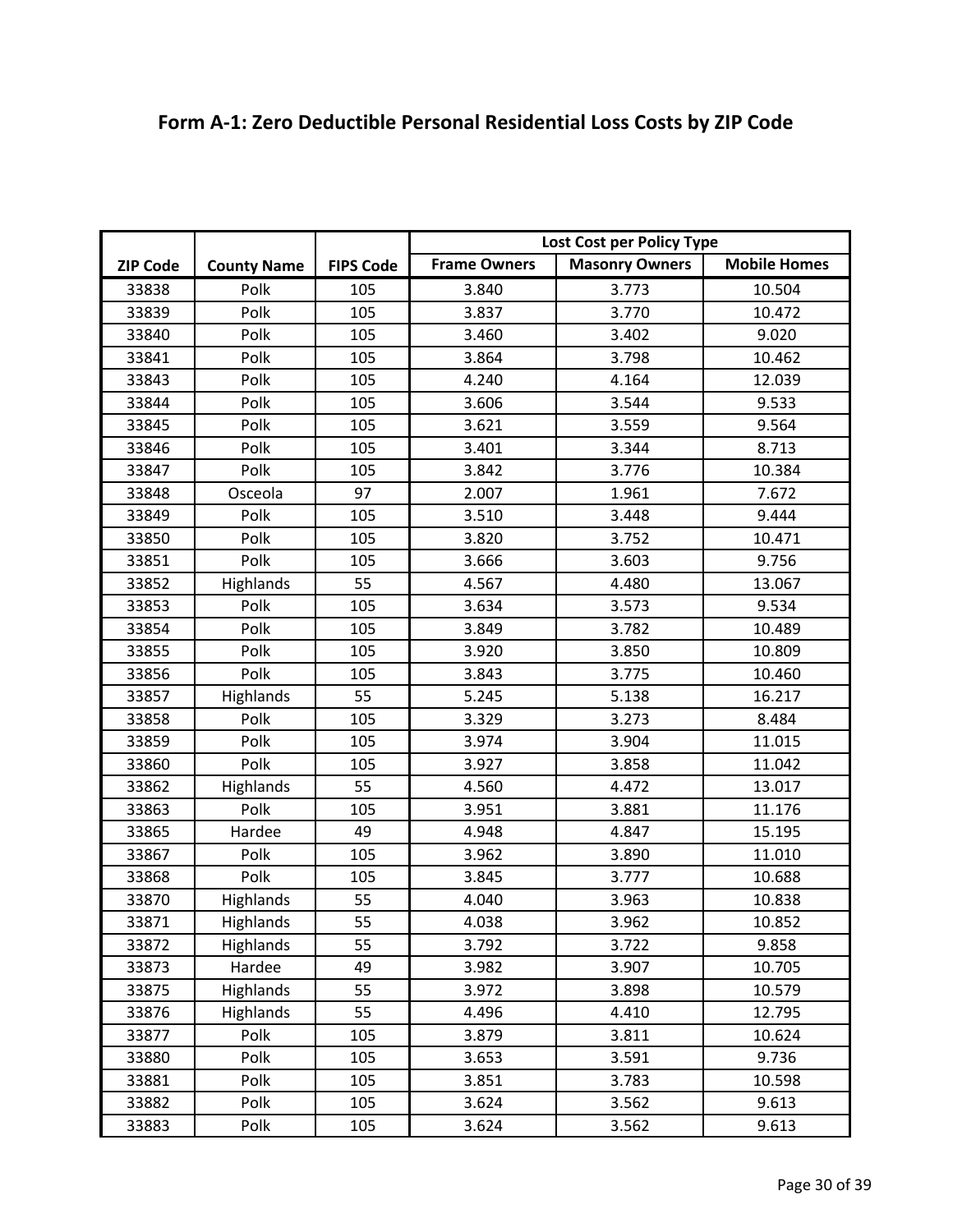|                 |                    |                  | Lost Cost per Policy Type                                           |       |        |
|-----------------|--------------------|------------------|---------------------------------------------------------------------|-------|--------|
| <b>ZIP Code</b> | <b>County Name</b> | <b>FIPS Code</b> | <b>Mobile Homes</b><br><b>Frame Owners</b><br><b>Masonry Owners</b> |       |        |
| 33884           | Polk               | 105              | 3.745                                                               | 3.681 | 10.068 |
|                 | Polk               | 105              | 3.865                                                               | 3.797 | 10.634 |
| 33885           | Polk               |                  |                                                                     |       |        |
| 33888           |                    | 105              | 3.752                                                               | 3.687 | 10.100 |
| 33890           | Hardee             | 49               | 4.355                                                               | 4.271 | 12.274 |
| 33896           | Polk               | 105              | 3.158                                                               | 3.105 | 7.878  |
| 33897           | Polk               | 105              | 2.776                                                               | 2.731 | 6.527  |
| 33898           | Polk               | 105              | 3.813                                                               | 3.746 | 10.296 |
| 33901           | Lee                | 71               | 4.431                                                               | 4.344 | 14.799 |
| 33902           | Lee                | 71               | 4.443                                                               | 4.356 | 14.893 |
| 33903           | Lee                | 71               | 4.439                                                               | 4.352 | 15.107 |
| 33904           | Lee                | 71               | 5.011                                                               | 4.909 | 18.543 |
| 33905           | Lee                | 71               | 4.547                                                               | 4.459 | 15.525 |
| 33906           | Lee                | 71               | 4.292                                                               | 4.209 | 14.116 |
| 33907           | Lee                | 71               | 4.322                                                               | 4.237 | 14.335 |
| 33908           | Lee                | 71               | 5.144                                                               | 5.038 | 19.033 |
| 33909           | Lee                | 71               | 4.723                                                               | 4.630 | 16.777 |
| 33910           | Lee                | 71               | 4.543                                                               | 4.454 | 15.646 |
| 33911           | Lee                | 71               | 4.443                                                               | 4.356 | 14.893 |
| 33912           | Lee                | 71               | 4.885                                                               | 4.788 | 17.595 |
| 33913           | Lee                | 71               | 4.986                                                               | 4.888 | 18.259 |
| 33914           | Lee                | 71               | 4.923                                                               | 4.825 | 17.906 |
| 33915           | Lee                | 71               | 4.543                                                               | 4.454 | 15.646 |
| 33916           | Lee                | 71               | 4.462                                                               | 4.375 | 15.087 |
| 33917           | Lee                | 71               | 4.397                                                               | 4.311 | 14.822 |
| 33918           | Lee                | 71               | 4.450                                                               | 4.363 | 15.194 |
| 33919           | Lee                | 71               | 4.661                                                               | 4.569 | 16.106 |
| 33920           | Lee                | 71               | 4.874                                                               | 4.762 | 16.142 |
| 33921           | Lee                | 71               | 8.675                                                               | 8.383 | 40.238 |
| 33922           | Lee                | 71               | 4.964                                                               | 4.863 | 18.145 |
| 33924           | Lee                | 71               | 9.418                                                               | 9.083 | 43.171 |
| 33927           | Charlotte          | 15               | 5.870                                                               | 5.757 | 19.126 |
| 33928           | Lee                | 71               | 4.848                                                               | 4.752 | 17.350 |
| 33929           | Lee                | 71               | 4.842                                                               | 4.746 | 17.279 |
| 33930           | Hendry             | 51               | 5.188                                                               | 5.085 | 16.728 |
| 33931           | Lee                | 71               | 6.496                                                               | 6.334 | 26.327 |
| 33932           | Lee                | 71               | 6.500                                                               | 6.341 | 26.477 |
| 33935           | Hendry             | 51               | 4.816                                                               | 4.723 | 14.633 |
| 33936           | Lee                | 71               | 4.644                                                               | 4.537 | 15.010 |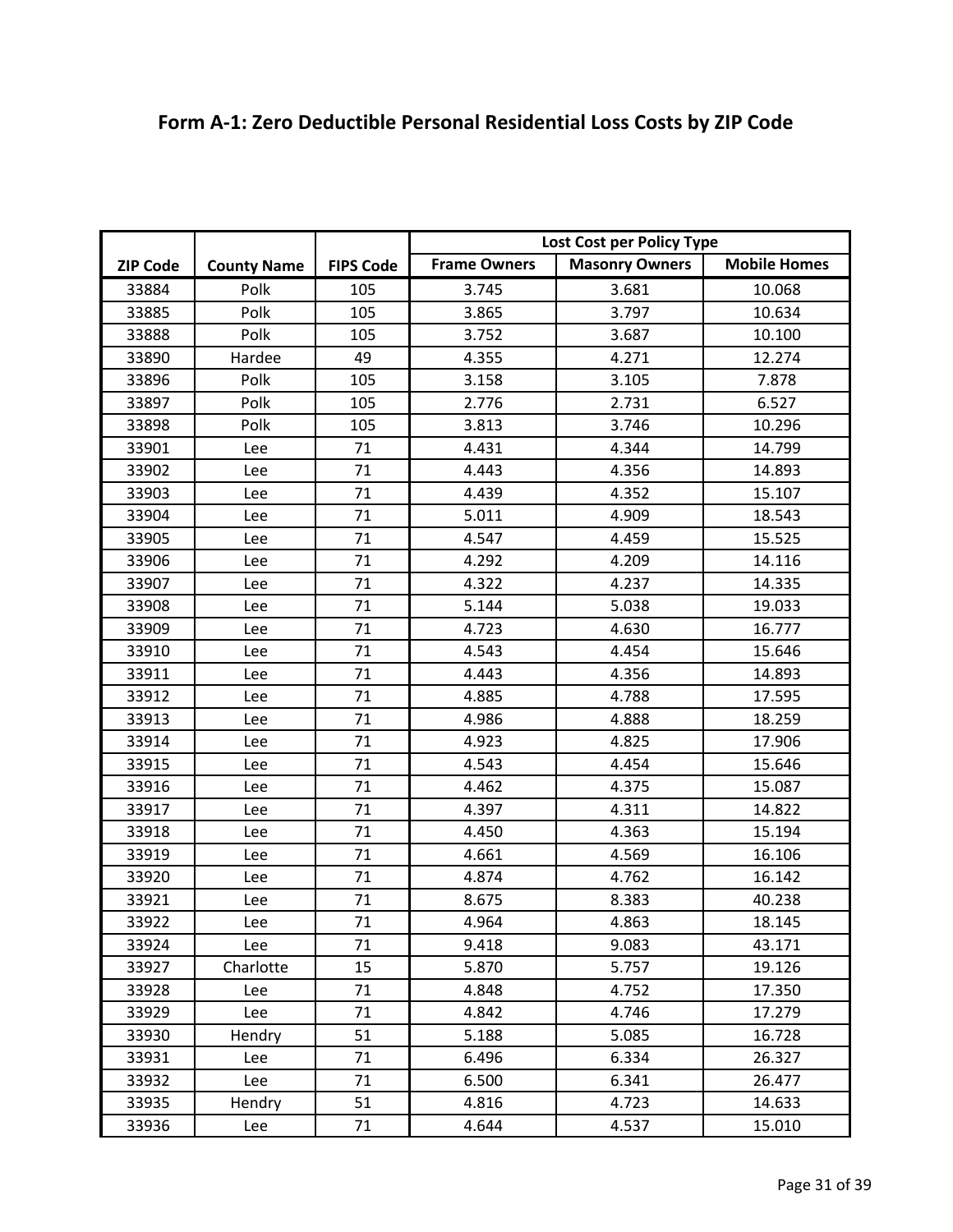| Form A-1: Zero Deductible Personal Residential Loss Costs by ZIP Code |  |
|-----------------------------------------------------------------------|--|
|-----------------------------------------------------------------------|--|

|                 |                    |                  | Lost Cost per Policy Type |                       |                     |
|-----------------|--------------------|------------------|---------------------------|-----------------------|---------------------|
| <b>ZIP Code</b> | <b>County Name</b> | <b>FIPS Code</b> | <b>Frame Owners</b>       | <b>Masonry Owners</b> | <b>Mobile Homes</b> |
| 33938           | Charlotte          | 15               | 4.982                     | 4.892                 | 14.404              |
| 33944           | Glades             | 43               | 5.598                     | 5.483                 | 17.970              |
| 33945           | Lee                | 71               | 4.964                     | 4.863                 | 18.145              |
| 33946           | Charlotte          | 15               | 7.925                     | 7.727                 | 28.340              |
| 33947           | Charlotte          | 15               | 6.160                     | 6.038                 | 20.248              |
| 33948           | Charlotte          | 15               | 5.018                     | 4.927                 | 14.558              |
| 33949           | Charlotte          | 15               | 5.400                     | 5.303                 | 16.003              |
| 33950           | Charlotte          | 15               | 5.400                     | 5.303                 | 16.003              |
| 33951           | Charlotte          | 15               | 5.362                     | 5.265                 | 15.819              |
| 33952           | Charlotte          | 15               | 4.837                     | 4.750                 | 13.643              |
| 33953           | Charlotte          | 15               | 5.813                     | 5.702                 | 18.929              |
| 33954           | Charlotte          | 15               | 5.051                     | 4.960                 | 14.562              |
| 33955           | Charlotte          | 15               | 5.115                     | 5.023                 | 14.597              |
| 33956           | Lee                | 71               | 6.144                     | 6.003                 | 25.448              |
| 33957           | Lee                | 71               | 8.281                     | 7.995                 | 36.453              |
| 33960           | Highlands          | 55               | 4.582                     | 4.494                 | 12.890              |
| 33965           | Lee                | 71               | 5.142                     | 5.038                 | 19.295              |
| 33966           | Lee                | 71               | 4.806                     | 4.711                 | 17.222              |
| 33967           | Lee                | 71               | 4.656                     | 4.564                 | 16.163              |
| 33970           | Lee                | 71               | 4.651                     | 4.543                 | 15.010              |
| 33971           | Lee                | 71               | 5.020                     | 4.903                 | 17.036              |
| 33972           | Lee                | 71               | 5.140                     | 5.021                 | 17.736              |
| 33973           | Lee                | 71               | 4.134                     | 4.038                 | 12.372              |
| 33974           | Lee                | 71               | 5.327                     | 5.202                 | 18.904              |
| 33975           | Hendry             | 51               | 4.794                     | 4.701                 | 14.494              |
| 33976           | Lee                | 71               | 5.229                     | 5.106                 | 18.310              |
| 33980           | Charlotte          | 15               | 5.321                     | 5.223                 | 15.967              |
| 33981           | Charlotte          | 15               | 5.996                     | 5.881                 | 19.739              |
| 33982           | Charlotte          | 15               | 5.715                     | 5.590                 | 16.094              |
| 33983           | Charlotte          | 15               | 4.962                     | 4.872                 | 14.094              |
| 33990           | Lee                | 71               | 4.545                     | 4.456                 | 15.639              |
| 33991           | Lee                | 71               | 4.987                     | 4.886                 | 18.370              |
| 33993           | Lee                | 71               | 5.191                     | 5.085                 | 19.809              |
| 33994           | Lee                | 71               | 4.563                     | 4.474                 | 15.707              |
| 34101           | Collier            | 21               | 6.831                     | 6.658                 | 26.473              |
| 34102           | Collier            | 21               | 6.902                     | 6.724                 | 26.889              |
| 34103           | Collier            | 21               | 6.562                     | 6.399                 | 24.899              |
| 34104           | Collier            | 21               | 5.551                     | 5.453                 | 20.087              |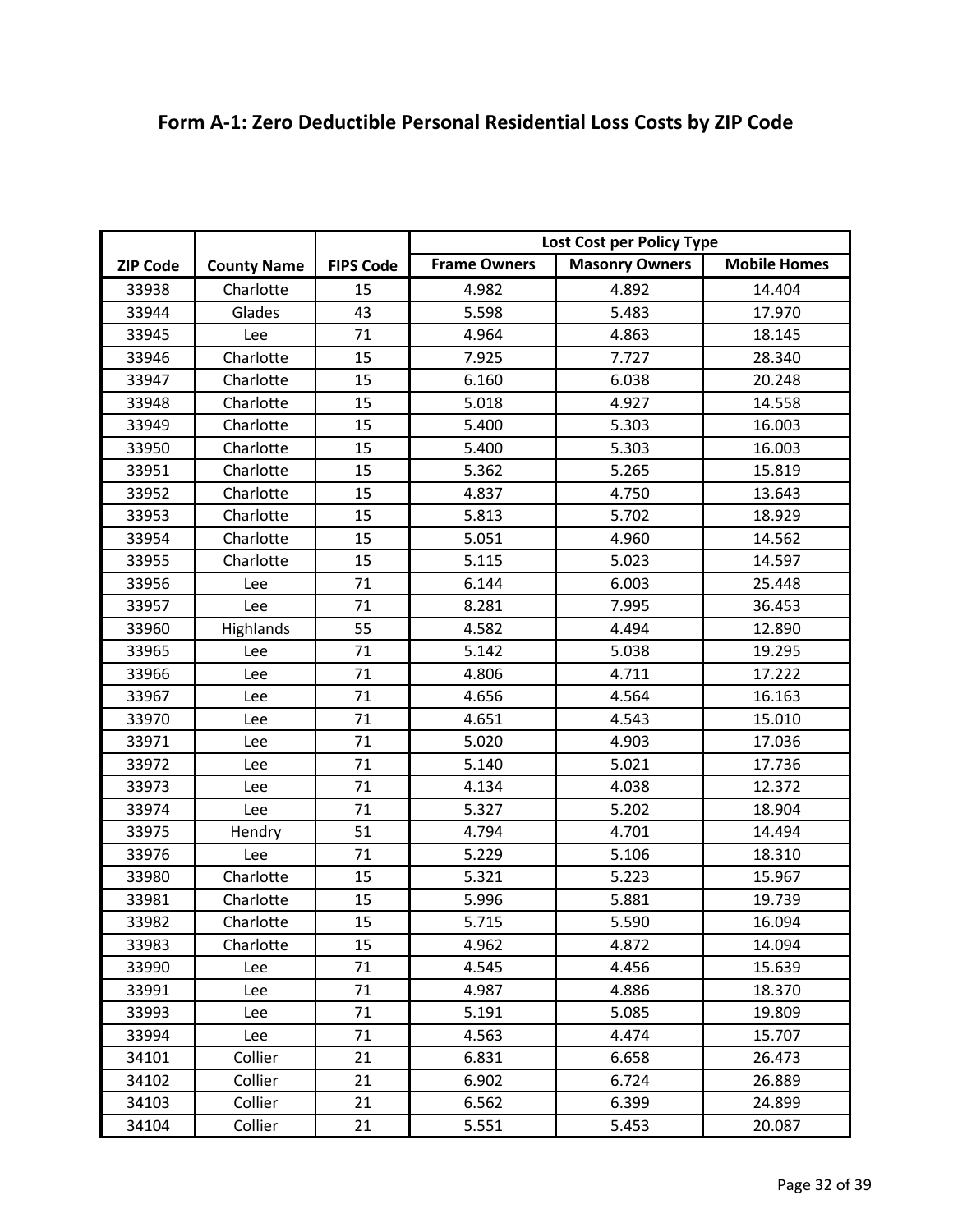|                 |                    |                  | Lost Cost per Policy Type |                       |                     |
|-----------------|--------------------|------------------|---------------------------|-----------------------|---------------------|
| <b>ZIP Code</b> | <b>County Name</b> | <b>FIPS Code</b> | <b>Frame Owners</b>       | <b>Masonry Owners</b> | <b>Mobile Homes</b> |
| 34105           | Collier            | 21               | 6.055                     | 5.936                 | 22.962              |
| 34106           | Collier            | 21               | 6.831                     | 6.658                 | 26.473              |
| 34107           | Collier            | 21               | 6.831                     | 6.658                 | 26.473              |
| 34108           | Collier            | 21               | 6.267                     | 6.129                 | 23.470              |
| 34109           | Collier            | 21               | 5.775                     | 5.668                 | 21.240              |
| 34110           | Collier            | 21               | 5.641                     | 5.540                 | 20.305              |
| 34112           | Collier            | 21               | 5.684                     | 5.580                 | 20.712              |
| 34113           | Collier            | 21               | 5.981                     | 5.864                 | 22.894              |
| 34114           | Collier            | 21               | 5.763                     | 5.656                 | 21.641              |
| 34116           | Collier            | 21               | 5.374                     | 5.281                 | 19.148              |
| 34117           | Collier            | 21               | 5.901                     | 5.787                 | 22.592              |
| 34119           | Collier            | 21               | 5.746                     | 5.638                 | 21.374              |
| 34120           | Collier            | 21               | 5.813                     | 5.701                 | 22.040              |
| 34133           | Lee                | 71               | 5.116                     | 5.014                 | 18.975              |
| 34134           | Lee                | 71               | 5.619                     | 5.501                 | 21.597              |
| 34135           | Lee                | 71               | 5.092                     | 4.991                 | 18.835              |
| 34136           | Lee                | 71               | 5.084                     | 4.982                 | 18.781              |
| 34137           | Collier            | 21               | 5.947                     | 5.836                 | 23.374              |
| 34138           | Collier            | 21               | 8.996                     | 8.669                 | 40.886              |
| 34139           | Collier            | 21               | 6.919                     | 6.751                 | 29.219              |
| 34140           | Collier            | 21               | 9.571                     | 9.170                 | 42.334              |
| 34141           | Collier            | 21               | 10.591                    | 10.093                | 48.847              |
| 34142           | Collier            | 21               | 4.751                     | 4.677                 | 15.529              |
| 34143           | Collier            | 21               | 4.738                     | 4.665                 | 15.443              |
| 34145           | Collier            | 21               | 8.098                     | 7.842                 | 34.175              |
| 34146           | Collier            | 21               | 8.043                     | 7.793                 | 33.826              |
| 34201           | Manatee            | 81               | 4.271                     | 4.175                 | 14.918              |
| 34202           | Manatee            | 81               | 4.237                     | 4.142                 | 14.740              |
| 34203           | Manatee            | 81               | 3.819                     | 3.736                 | 12.502              |
| 34204           | Manatee            | 81               | 3.827                     | 3.743                 | 12.486              |
| 34205           | Manatee            | 81               | 3.742                     | 3.660                 | 11.950              |
| 34206           | Manatee            | 81               | 3.728                     | 3.645                 | 11.848              |
| 34207           | Manatee            | 81               | 3.874                     | 3.782                 | 12.550              |
| 34208           | Manatee            | 81               | 3.921                     | 3.836                 | 13.047              |
| 34209           | Manatee            | 81               | 4.082                     | 3.988                 | 13.791              |
| 34210           | Manatee            | 81               | 4.602                     | 4.475                 | 16.437              |

34211 | Manatee | 81 | 4.266 | 4.171 | 15.021 34212 Manatee 81 4.435 4.334 16.018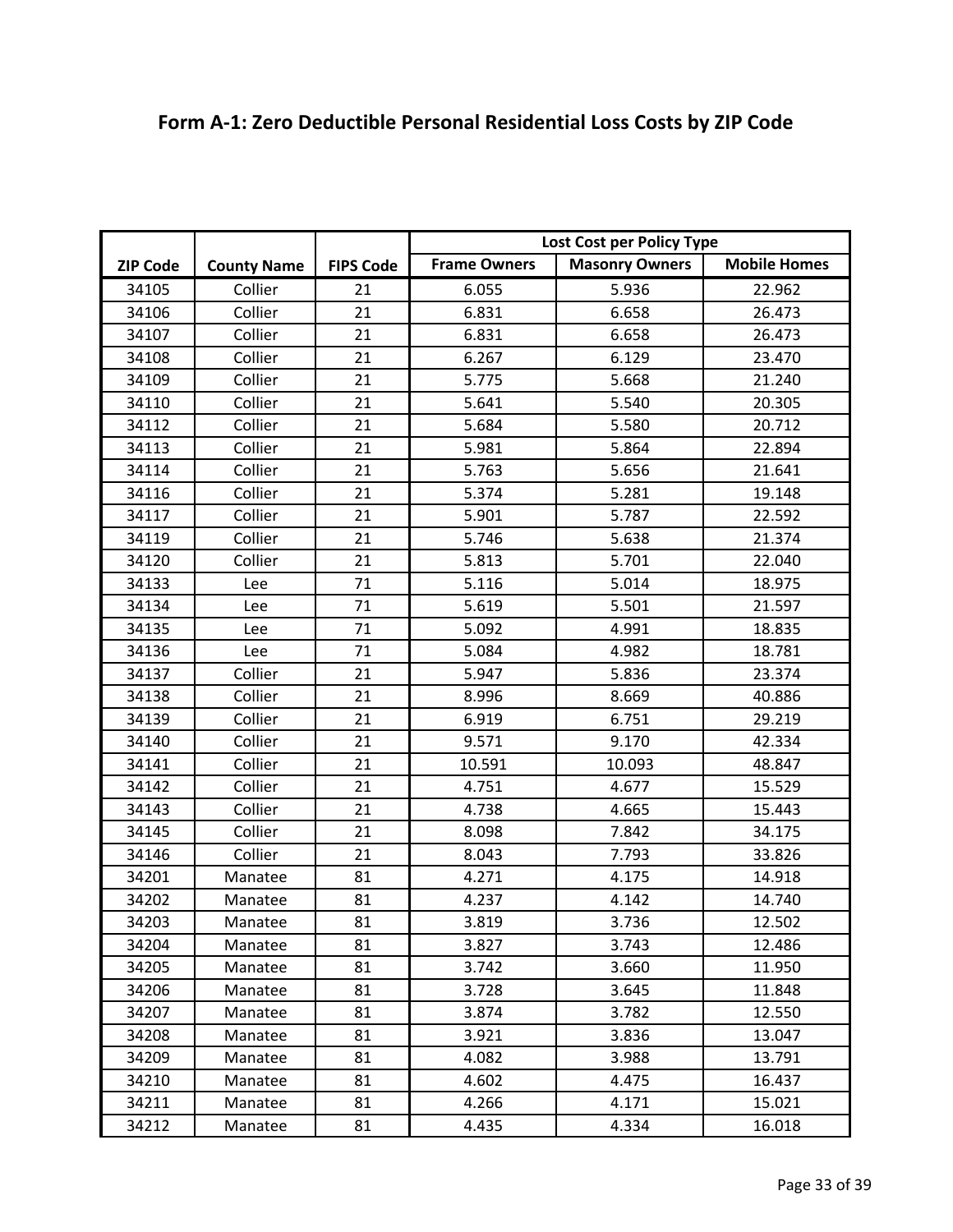|                 |                    |                  | Lost Cost per Policy Type |                       |                     |
|-----------------|--------------------|------------------|---------------------------|-----------------------|---------------------|
| <b>ZIP Code</b> | <b>County Name</b> | <b>FIPS Code</b> | <b>Frame Owners</b>       | <b>Masonry Owners</b> | <b>Mobile Homes</b> |
| 34215           | Manatee            | 81               | 6.183                     | 5.965                 | 24.570              |
| 34216           | Manatee            | 81               | 7.703                     | 7.336                 | 30.893              |
| 34217           | Manatee            | 81               | 7.831                     | 7.449                 | 31.319              |
| 34218           | Manatee            | 81               | 7.945                     | 7.550                 | 31.797              |
| 34219           | Manatee            | 81               | 4.374                     | 4.274                 | 15.767              |
| 34220           | Manatee            | 81               | 4.088                     | 3.997                 | 14.135              |
| 34221           | Manatee            | 81               | 4.070                     | 3.979                 | 14.015              |
| 34222           | Manatee            | 81               | 3.964                     | 3.876                 | 13.567              |
| 34223           | Sarasota           | 115              | 5.535                     | 5.397                 | 19.884              |
| 34224           | Charlotte          | 15               | 5.690                     | 5.582                 | 17.976              |
| 34228           | Sarasota           | 115              | 8.141                     | 7.766                 | 32.502              |
| 34229           | Sarasota           | 115              | 5.139                     | 5.012                 | 17.986              |
| 34230           | Sarasota           | 115              | 4.918                     | 4.805                 | 17.498              |
| 34231           | Sarasota           | 115              | 4.536                     | 4.442                 | 15.419              |
| 34232           | Sarasota           | 115              | 4.085                     | 4.017                 | 13.496              |
| 34233           | Sarasota           | 115              | 4.050                     | 3.983                 | 13.200              |
| 34234           | Sarasota           | 115              | 4.217                     | 4.138                 | 14.044              |
| 34235           | Sarasota           | 115              | 4.159                     | 4.089                 | 14.131              |
| 34236           | Sarasota           | 115              | 4.919                     | 4.806                 | 17.518              |
| 34237           | Sarasota           | 115              | 4.048                     | 3.979                 | 13.263              |
| 34238           | Sarasota           | 115              | 4.661                     | 4.573                 | 16.359              |
| 34239           | Sarasota           | 115              | 4.286                     | 4.207                 | 14.295              |
| 34240           | Sarasota           | 115              | 4.457                     | 4.380                 | 15.546              |
| 34241           | Sarasota           | 115              | 4.323                     | 4.250                 | 14.757              |
| 34242           | Sarasota           | 115              | 6.233                     | 6.021                 | 23.444              |
| 34243           | Manatee            | 81               | 4.064                     | 3.972                 | 13.750              |
| 34250           | Manatee            | 81               | 4.029                     | 3.938                 | 13.892              |
| 34251           | Manatee            | 81               | 4.350                     | 4.254                 | 14.823              |
| 34260           | Manatee            | 81               | 4.040                     | 3.948                 | 13.716              |
| 34264           | Manatee            | 81               | 3.814                     | 3.730                 | 12.482              |
| 34265           | De Soto            | 27               | 4.352                     | 4.269                 | 12.093              |
| 34266           | De Soto            | 27               | 4.357                     | 4.274                 | 12.133              |
| 34267           | De Soto            | 27               | 4.352                     | 4.269                 | 12.093              |
| 34268           | De Soto            | 27               | 4.352                     | 4.269                 | 12.093              |
| 34269           | De Soto            | 27               | 4.812                     | 4.732                 | 15.453              |
| 34270           | Manatee            | 81               | 4.058                     | 3.966                 | 13.727              |
| 34272           | Sarasota           | 115              | 4.951                     | 4.841                 | 17.266              |
| 34274           | Sarasota           | 115              | 4.951                     | 4.841                 | 17.266              |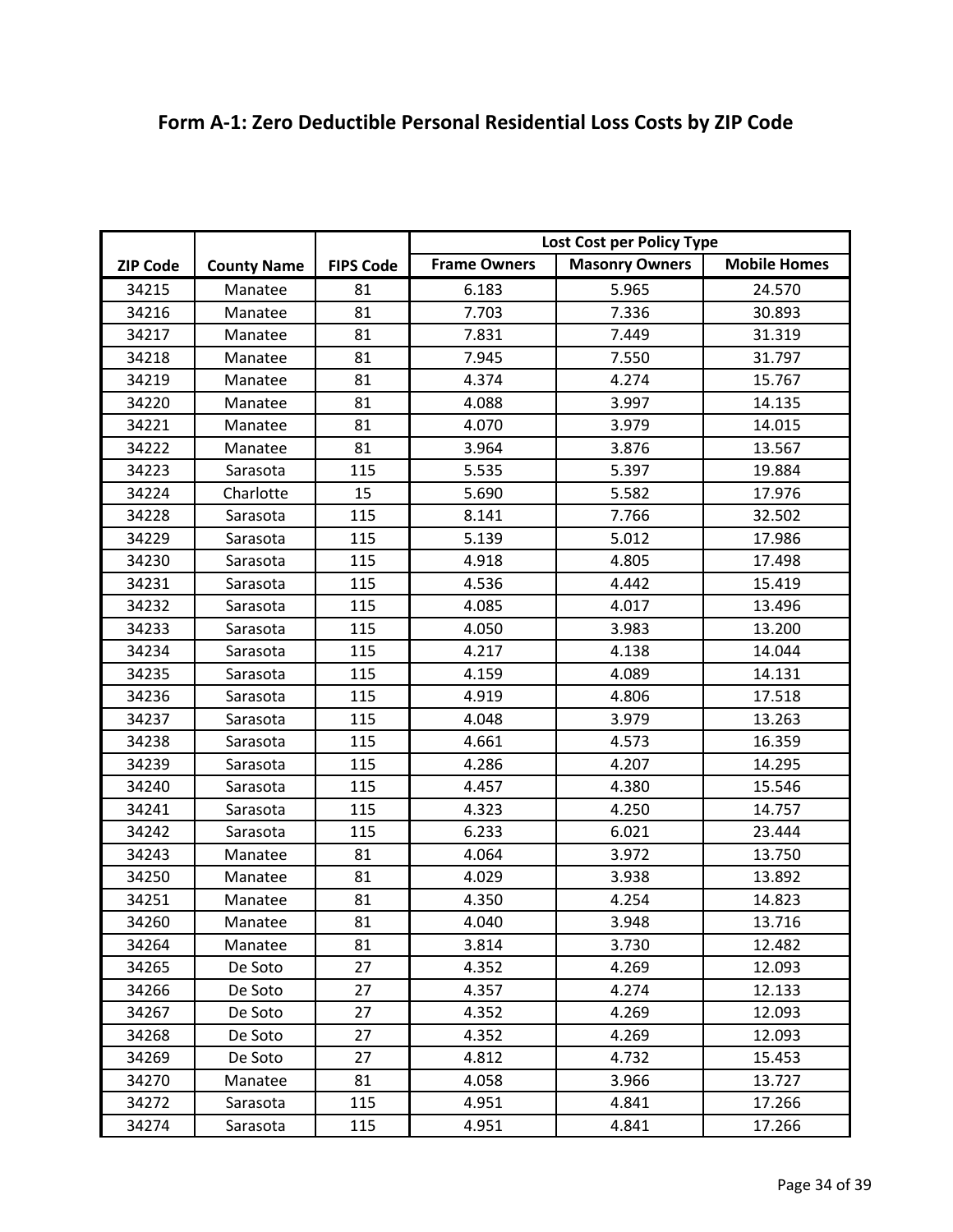| <b>Frame Owners</b><br><b>Masonry Owners</b><br><b>Mobile Homes</b><br><b>County Name</b><br><b>FIPS Code</b><br><b>ZIP Code</b><br>34275<br>115<br>4.948<br>4.837<br>17.193<br>Sarasota<br>34276<br>Sarasota<br>115<br>4.919<br>4.806<br>17.518<br>34277<br>115<br>4.537<br>15.481<br>4.443<br>Sarasota<br>34278<br>115<br>4.103<br>4.031<br>13.805<br>Sarasota<br>3.974<br>34280<br>81<br>4.070<br>13.748<br>Manatee<br>81<br>34281<br>3.873<br>3.781<br>12.542<br>Manatee<br>34282<br>81<br>3.781<br>Manatee<br>3.873<br>12.542<br>34284<br>115<br>4.857<br>4.747<br>16.561<br>Sarasota<br>34285<br>Sarasota<br>115<br>4.880<br>4.769<br>16.590<br>115<br>34286<br>4.485<br>4.412<br>14.855<br>Sarasota<br>34287<br>115<br>4.200<br>4.134<br>13.409<br>Sarasota<br>16.777<br>34288<br>115<br>4.847<br>4.762<br>Sarasota<br>115<br>4.126<br>4.062<br>12.769<br>34289<br>Sarasota<br>115<br>34290<br>4.207<br>4.140<br>13.470<br>Sarasota<br>115<br>15.621<br>34291<br>4.582<br>4.505<br>Sarasota<br>34292<br>115<br>4.605<br>4.521<br>15.681<br>Sarasota<br>115<br>4.726<br>34293<br>4.828<br>16.505<br>Sarasota<br>115<br>34295<br>5.512<br>5.380<br>19.731<br>Sarasota<br>34420<br>83<br>5.736<br>Marion<br>1.598<br>1.562<br>34421<br>83<br>1.591<br>1.556<br>5.726<br>Marion<br>17<br>34423<br>Citrus<br>2.848<br>2.805<br>6.373<br>2.852<br>2.820<br>6.801<br>34428<br>17<br>Citrus<br>34429<br>17<br>2.749<br>2.719<br>6.432<br>Citrus<br>83<br>1.636<br>34430<br>Marion<br>1.600<br>6.091<br>83<br>1.750<br>34431<br>Marion<br>1.710<br>6.831<br>83<br>5.970<br>34432<br>Marion<br>1.620<br>1.584<br>17<br>3.095<br>34433<br>3.049<br>7.171<br>Citrus<br>3.051<br>34434<br>17<br>3.004<br>6.989<br>Citrus<br>17<br>34436<br>3.329<br>3.277<br>7.791<br>Citrus<br>17<br>34441<br>3.099<br>3.051<br>7.436<br>Citrus<br>17<br>3.093<br>3.046<br>7.150<br>34442<br>Citrus<br>17<br>34445<br>3.054<br>3.008<br>7.048<br>Citrus<br>17<br>34446<br>2.986<br>2.941<br>6.774<br>Citrus<br>17<br>3.057<br>34447<br>3.010<br>7.033<br>Citrus<br>2.922<br>34448<br>17<br>2.890<br>7.001<br>Citrus<br>75<br>34449<br>1.439<br>1.375<br>4.852<br>Levy<br>17<br>34450<br>3.230<br>3.180<br>7.451<br>Citrus |       |        |    | Lost Cost per Policy Type |       |       |
|------------------------------------------------------------------------------------------------------------------------------------------------------------------------------------------------------------------------------------------------------------------------------------------------------------------------------------------------------------------------------------------------------------------------------------------------------------------------------------------------------------------------------------------------------------------------------------------------------------------------------------------------------------------------------------------------------------------------------------------------------------------------------------------------------------------------------------------------------------------------------------------------------------------------------------------------------------------------------------------------------------------------------------------------------------------------------------------------------------------------------------------------------------------------------------------------------------------------------------------------------------------------------------------------------------------------------------------------------------------------------------------------------------------------------------------------------------------------------------------------------------------------------------------------------------------------------------------------------------------------------------------------------------------------------------------------------------------------------------------------------------------------------------------------------------------------------------------------------------------------------------------------------------------------------------------------------------------------------------------------------------------------------------------------------------------------------------------------------------------------------------------------------------------------------------------------------|-------|--------|----|---------------------------|-------|-------|
|                                                                                                                                                                                                                                                                                                                                                                                                                                                                                                                                                                                                                                                                                                                                                                                                                                                                                                                                                                                                                                                                                                                                                                                                                                                                                                                                                                                                                                                                                                                                                                                                                                                                                                                                                                                                                                                                                                                                                                                                                                                                                                                                                                                                      |       |        |    |                           |       |       |
|                                                                                                                                                                                                                                                                                                                                                                                                                                                                                                                                                                                                                                                                                                                                                                                                                                                                                                                                                                                                                                                                                                                                                                                                                                                                                                                                                                                                                                                                                                                                                                                                                                                                                                                                                                                                                                                                                                                                                                                                                                                                                                                                                                                                      |       |        |    |                           |       |       |
|                                                                                                                                                                                                                                                                                                                                                                                                                                                                                                                                                                                                                                                                                                                                                                                                                                                                                                                                                                                                                                                                                                                                                                                                                                                                                                                                                                                                                                                                                                                                                                                                                                                                                                                                                                                                                                                                                                                                                                                                                                                                                                                                                                                                      |       |        |    |                           |       |       |
|                                                                                                                                                                                                                                                                                                                                                                                                                                                                                                                                                                                                                                                                                                                                                                                                                                                                                                                                                                                                                                                                                                                                                                                                                                                                                                                                                                                                                                                                                                                                                                                                                                                                                                                                                                                                                                                                                                                                                                                                                                                                                                                                                                                                      |       |        |    |                           |       |       |
|                                                                                                                                                                                                                                                                                                                                                                                                                                                                                                                                                                                                                                                                                                                                                                                                                                                                                                                                                                                                                                                                                                                                                                                                                                                                                                                                                                                                                                                                                                                                                                                                                                                                                                                                                                                                                                                                                                                                                                                                                                                                                                                                                                                                      |       |        |    |                           |       |       |
|                                                                                                                                                                                                                                                                                                                                                                                                                                                                                                                                                                                                                                                                                                                                                                                                                                                                                                                                                                                                                                                                                                                                                                                                                                                                                                                                                                                                                                                                                                                                                                                                                                                                                                                                                                                                                                                                                                                                                                                                                                                                                                                                                                                                      |       |        |    |                           |       |       |
|                                                                                                                                                                                                                                                                                                                                                                                                                                                                                                                                                                                                                                                                                                                                                                                                                                                                                                                                                                                                                                                                                                                                                                                                                                                                                                                                                                                                                                                                                                                                                                                                                                                                                                                                                                                                                                                                                                                                                                                                                                                                                                                                                                                                      |       |        |    |                           |       |       |
|                                                                                                                                                                                                                                                                                                                                                                                                                                                                                                                                                                                                                                                                                                                                                                                                                                                                                                                                                                                                                                                                                                                                                                                                                                                                                                                                                                                                                                                                                                                                                                                                                                                                                                                                                                                                                                                                                                                                                                                                                                                                                                                                                                                                      |       |        |    |                           |       |       |
|                                                                                                                                                                                                                                                                                                                                                                                                                                                                                                                                                                                                                                                                                                                                                                                                                                                                                                                                                                                                                                                                                                                                                                                                                                                                                                                                                                                                                                                                                                                                                                                                                                                                                                                                                                                                                                                                                                                                                                                                                                                                                                                                                                                                      |       |        |    |                           |       |       |
|                                                                                                                                                                                                                                                                                                                                                                                                                                                                                                                                                                                                                                                                                                                                                                                                                                                                                                                                                                                                                                                                                                                                                                                                                                                                                                                                                                                                                                                                                                                                                                                                                                                                                                                                                                                                                                                                                                                                                                                                                                                                                                                                                                                                      |       |        |    |                           |       |       |
|                                                                                                                                                                                                                                                                                                                                                                                                                                                                                                                                                                                                                                                                                                                                                                                                                                                                                                                                                                                                                                                                                                                                                                                                                                                                                                                                                                                                                                                                                                                                                                                                                                                                                                                                                                                                                                                                                                                                                                                                                                                                                                                                                                                                      |       |        |    |                           |       |       |
|                                                                                                                                                                                                                                                                                                                                                                                                                                                                                                                                                                                                                                                                                                                                                                                                                                                                                                                                                                                                                                                                                                                                                                                                                                                                                                                                                                                                                                                                                                                                                                                                                                                                                                                                                                                                                                                                                                                                                                                                                                                                                                                                                                                                      |       |        |    |                           |       |       |
|                                                                                                                                                                                                                                                                                                                                                                                                                                                                                                                                                                                                                                                                                                                                                                                                                                                                                                                                                                                                                                                                                                                                                                                                                                                                                                                                                                                                                                                                                                                                                                                                                                                                                                                                                                                                                                                                                                                                                                                                                                                                                                                                                                                                      |       |        |    |                           |       |       |
|                                                                                                                                                                                                                                                                                                                                                                                                                                                                                                                                                                                                                                                                                                                                                                                                                                                                                                                                                                                                                                                                                                                                                                                                                                                                                                                                                                                                                                                                                                                                                                                                                                                                                                                                                                                                                                                                                                                                                                                                                                                                                                                                                                                                      |       |        |    |                           |       |       |
|                                                                                                                                                                                                                                                                                                                                                                                                                                                                                                                                                                                                                                                                                                                                                                                                                                                                                                                                                                                                                                                                                                                                                                                                                                                                                                                                                                                                                                                                                                                                                                                                                                                                                                                                                                                                                                                                                                                                                                                                                                                                                                                                                                                                      |       |        |    |                           |       |       |
|                                                                                                                                                                                                                                                                                                                                                                                                                                                                                                                                                                                                                                                                                                                                                                                                                                                                                                                                                                                                                                                                                                                                                                                                                                                                                                                                                                                                                                                                                                                                                                                                                                                                                                                                                                                                                                                                                                                                                                                                                                                                                                                                                                                                      |       |        |    |                           |       |       |
|                                                                                                                                                                                                                                                                                                                                                                                                                                                                                                                                                                                                                                                                                                                                                                                                                                                                                                                                                                                                                                                                                                                                                                                                                                                                                                                                                                                                                                                                                                                                                                                                                                                                                                                                                                                                                                                                                                                                                                                                                                                                                                                                                                                                      |       |        |    |                           |       |       |
|                                                                                                                                                                                                                                                                                                                                                                                                                                                                                                                                                                                                                                                                                                                                                                                                                                                                                                                                                                                                                                                                                                                                                                                                                                                                                                                                                                                                                                                                                                                                                                                                                                                                                                                                                                                                                                                                                                                                                                                                                                                                                                                                                                                                      |       |        |    |                           |       |       |
|                                                                                                                                                                                                                                                                                                                                                                                                                                                                                                                                                                                                                                                                                                                                                                                                                                                                                                                                                                                                                                                                                                                                                                                                                                                                                                                                                                                                                                                                                                                                                                                                                                                                                                                                                                                                                                                                                                                                                                                                                                                                                                                                                                                                      |       |        |    |                           |       |       |
|                                                                                                                                                                                                                                                                                                                                                                                                                                                                                                                                                                                                                                                                                                                                                                                                                                                                                                                                                                                                                                                                                                                                                                                                                                                                                                                                                                                                                                                                                                                                                                                                                                                                                                                                                                                                                                                                                                                                                                                                                                                                                                                                                                                                      |       |        |    |                           |       |       |
|                                                                                                                                                                                                                                                                                                                                                                                                                                                                                                                                                                                                                                                                                                                                                                                                                                                                                                                                                                                                                                                                                                                                                                                                                                                                                                                                                                                                                                                                                                                                                                                                                                                                                                                                                                                                                                                                                                                                                                                                                                                                                                                                                                                                      |       |        |    |                           |       |       |
|                                                                                                                                                                                                                                                                                                                                                                                                                                                                                                                                                                                                                                                                                                                                                                                                                                                                                                                                                                                                                                                                                                                                                                                                                                                                                                                                                                                                                                                                                                                                                                                                                                                                                                                                                                                                                                                                                                                                                                                                                                                                                                                                                                                                      |       |        |    |                           |       |       |
|                                                                                                                                                                                                                                                                                                                                                                                                                                                                                                                                                                                                                                                                                                                                                                                                                                                                                                                                                                                                                                                                                                                                                                                                                                                                                                                                                                                                                                                                                                                                                                                                                                                                                                                                                                                                                                                                                                                                                                                                                                                                                                                                                                                                      |       |        |    |                           |       |       |
|                                                                                                                                                                                                                                                                                                                                                                                                                                                                                                                                                                                                                                                                                                                                                                                                                                                                                                                                                                                                                                                                                                                                                                                                                                                                                                                                                                                                                                                                                                                                                                                                                                                                                                                                                                                                                                                                                                                                                                                                                                                                                                                                                                                                      |       |        |    |                           |       |       |
|                                                                                                                                                                                                                                                                                                                                                                                                                                                                                                                                                                                                                                                                                                                                                                                                                                                                                                                                                                                                                                                                                                                                                                                                                                                                                                                                                                                                                                                                                                                                                                                                                                                                                                                                                                                                                                                                                                                                                                                                                                                                                                                                                                                                      |       |        |    |                           |       |       |
|                                                                                                                                                                                                                                                                                                                                                                                                                                                                                                                                                                                                                                                                                                                                                                                                                                                                                                                                                                                                                                                                                                                                                                                                                                                                                                                                                                                                                                                                                                                                                                                                                                                                                                                                                                                                                                                                                                                                                                                                                                                                                                                                                                                                      |       |        |    |                           |       |       |
|                                                                                                                                                                                                                                                                                                                                                                                                                                                                                                                                                                                                                                                                                                                                                                                                                                                                                                                                                                                                                                                                                                                                                                                                                                                                                                                                                                                                                                                                                                                                                                                                                                                                                                                                                                                                                                                                                                                                                                                                                                                                                                                                                                                                      |       |        |    |                           |       |       |
|                                                                                                                                                                                                                                                                                                                                                                                                                                                                                                                                                                                                                                                                                                                                                                                                                                                                                                                                                                                                                                                                                                                                                                                                                                                                                                                                                                                                                                                                                                                                                                                                                                                                                                                                                                                                                                                                                                                                                                                                                                                                                                                                                                                                      |       |        |    |                           |       |       |
|                                                                                                                                                                                                                                                                                                                                                                                                                                                                                                                                                                                                                                                                                                                                                                                                                                                                                                                                                                                                                                                                                                                                                                                                                                                                                                                                                                                                                                                                                                                                                                                                                                                                                                                                                                                                                                                                                                                                                                                                                                                                                                                                                                                                      |       |        |    |                           |       |       |
|                                                                                                                                                                                                                                                                                                                                                                                                                                                                                                                                                                                                                                                                                                                                                                                                                                                                                                                                                                                                                                                                                                                                                                                                                                                                                                                                                                                                                                                                                                                                                                                                                                                                                                                                                                                                                                                                                                                                                                                                                                                                                                                                                                                                      |       |        |    |                           |       |       |
|                                                                                                                                                                                                                                                                                                                                                                                                                                                                                                                                                                                                                                                                                                                                                                                                                                                                                                                                                                                                                                                                                                                                                                                                                                                                                                                                                                                                                                                                                                                                                                                                                                                                                                                                                                                                                                                                                                                                                                                                                                                                                                                                                                                                      |       |        |    |                           |       |       |
|                                                                                                                                                                                                                                                                                                                                                                                                                                                                                                                                                                                                                                                                                                                                                                                                                                                                                                                                                                                                                                                                                                                                                                                                                                                                                                                                                                                                                                                                                                                                                                                                                                                                                                                                                                                                                                                                                                                                                                                                                                                                                                                                                                                                      |       |        |    |                           |       |       |
|                                                                                                                                                                                                                                                                                                                                                                                                                                                                                                                                                                                                                                                                                                                                                                                                                                                                                                                                                                                                                                                                                                                                                                                                                                                                                                                                                                                                                                                                                                                                                                                                                                                                                                                                                                                                                                                                                                                                                                                                                                                                                                                                                                                                      |       |        |    |                           |       |       |
|                                                                                                                                                                                                                                                                                                                                                                                                                                                                                                                                                                                                                                                                                                                                                                                                                                                                                                                                                                                                                                                                                                                                                                                                                                                                                                                                                                                                                                                                                                                                                                                                                                                                                                                                                                                                                                                                                                                                                                                                                                                                                                                                                                                                      |       |        |    |                           |       |       |
|                                                                                                                                                                                                                                                                                                                                                                                                                                                                                                                                                                                                                                                                                                                                                                                                                                                                                                                                                                                                                                                                                                                                                                                                                                                                                                                                                                                                                                                                                                                                                                                                                                                                                                                                                                                                                                                                                                                                                                                                                                                                                                                                                                                                      |       |        |    |                           |       |       |
|                                                                                                                                                                                                                                                                                                                                                                                                                                                                                                                                                                                                                                                                                                                                                                                                                                                                                                                                                                                                                                                                                                                                                                                                                                                                                                                                                                                                                                                                                                                                                                                                                                                                                                                                                                                                                                                                                                                                                                                                                                                                                                                                                                                                      |       |        |    |                           |       |       |
|                                                                                                                                                                                                                                                                                                                                                                                                                                                                                                                                                                                                                                                                                                                                                                                                                                                                                                                                                                                                                                                                                                                                                                                                                                                                                                                                                                                                                                                                                                                                                                                                                                                                                                                                                                                                                                                                                                                                                                                                                                                                                                                                                                                                      |       |        |    |                           |       |       |
|                                                                                                                                                                                                                                                                                                                                                                                                                                                                                                                                                                                                                                                                                                                                                                                                                                                                                                                                                                                                                                                                                                                                                                                                                                                                                                                                                                                                                                                                                                                                                                                                                                                                                                                                                                                                                                                                                                                                                                                                                                                                                                                                                                                                      |       |        |    |                           |       |       |
|                                                                                                                                                                                                                                                                                                                                                                                                                                                                                                                                                                                                                                                                                                                                                                                                                                                                                                                                                                                                                                                                                                                                                                                                                                                                                                                                                                                                                                                                                                                                                                                                                                                                                                                                                                                                                                                                                                                                                                                                                                                                                                                                                                                                      | 34451 | Citrus | 17 | 3.232                     | 3.183 | 7.518 |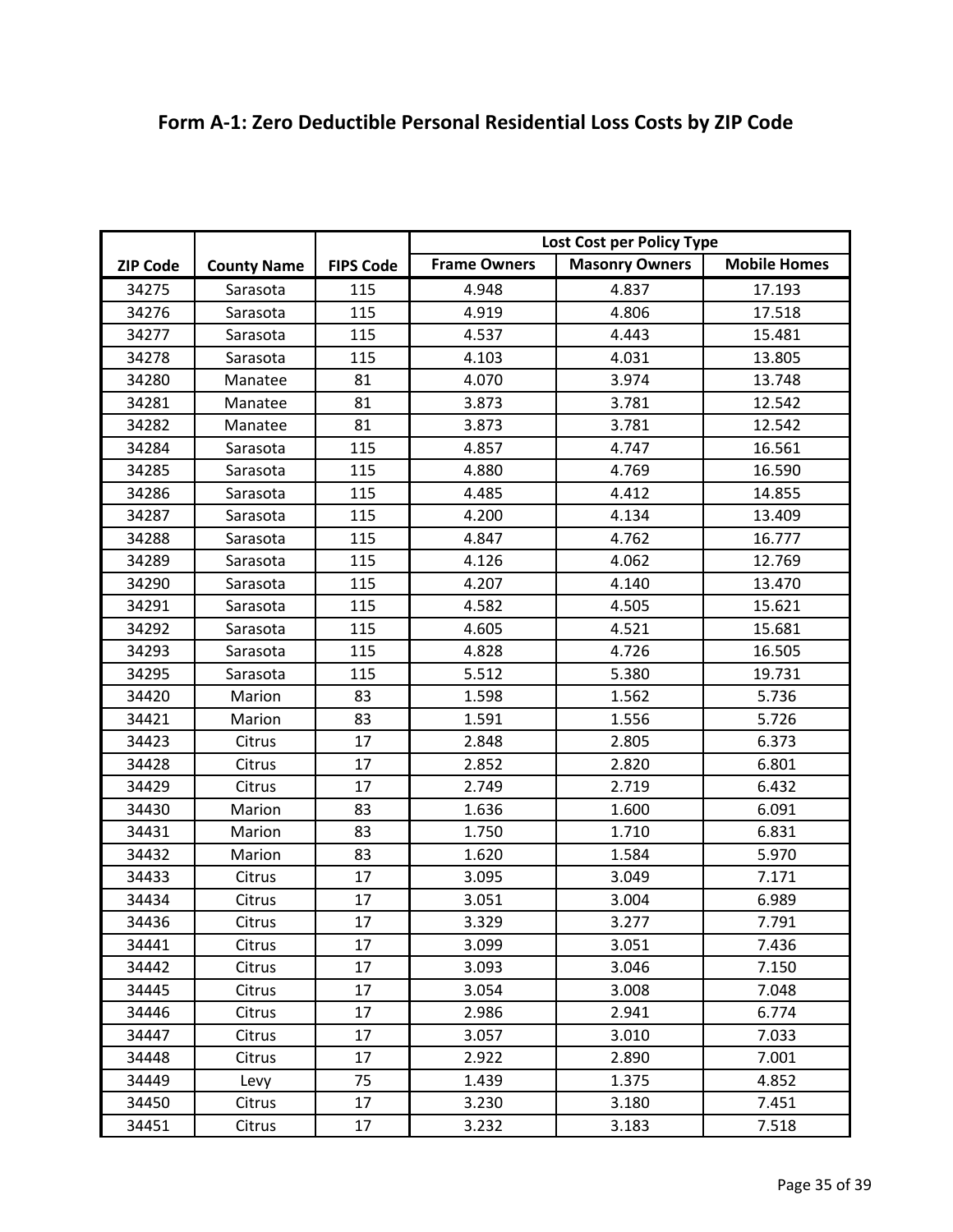|                 |                    |                  | Lost Cost per Policy Type                                           |       |       |
|-----------------|--------------------|------------------|---------------------------------------------------------------------|-------|-------|
| <b>ZIP Code</b> |                    | <b>FIPS Code</b> | <b>Mobile Homes</b><br><b>Frame Owners</b><br><b>Masonry Owners</b> |       |       |
|                 | <b>County Name</b> |                  |                                                                     |       |       |
| 34452           | Citrus             | 17               | 2.696                                                               | 2.656 | 5.765 |
| 34453           | Citrus             | 17               | 3.151                                                               | 3.104 | 7.294 |
| 34460           | Citrus             | 17               | 2.818                                                               | 2.776 | 6.249 |
| 34461           | Citrus             | 17               | 2.821                                                               | 2.779 | 6.260 |
| 34464           | Citrus             | 17               | 2.672                                                               | 2.633 | 5.789 |
| 34465           | Citrus             | 17               | 2.678                                                               | 2.638 | 5.809 |
| 34470           | Marion             | 83               | 1.404                                                               | 1.374 | 4.760 |
| 34471           | Marion             | 83               | 1.449                                                               | 1.417 | 5.016 |
| 34472           | Marion             | 83               | 1.462                                                               | 1.430 | 5.053 |
| 34473           | Marion             | 83               | 1.728                                                               | 1.688 | 6.519 |
| 34474           | Marion             | 83               | 1.569                                                               | 1.534 | 5.660 |
| 34475           | Marion             | 83               | 1.431                                                               | 1.401 | 4.941 |
| 34476           | Marion             | 83               | 1.657                                                               | 1.621 | 6.179 |
| 34477           | Marion             | 83               | 1.442                                                               | 1.411 | 4.989 |
| 34478           | Marion             | 83               | 1.442                                                               | 1.411 | 4.989 |
| 34479           | Marion             | 83               | 1.453                                                               | 1.421 | 5.054 |
| 34480           | Marion             | 83               | 1.539                                                               | 1.505 | 5.484 |
| 34481           | Marion             | 83               | 1.625                                                               | 1.589 | 6.022 |
| 34482           | Marion             | 83               | 1.576                                                               | 1.540 | 5.747 |
| 34483           | Marion             | 83               | 1.461                                                               | 1.429 | 5.068 |
| 34484           | Sumter             | 119              | 2.922                                                               | 2.867 | 7.319 |
| 34487           | Citrus             | 17               | 3.060                                                               | 3.012 | 7.052 |
| 34488           | Marion             | 83               | 1.317                                                               | 1.289 | 4.342 |
| 34489           | Marion             | 83               | 1.327                                                               | 1.300 | 4.380 |
| 34491           | Marion             | 83               | 1.647                                                               | 1.610 | 5.989 |
| 34492           | Marion             | 83               | 1.650                                                               | 1.614 | 5.981 |
| 34498           | Levy               | 75               | 1.504                                                               | 1.435 | 5.144 |
| 34601           | Hernando           | 53               | 2.731                                                               | 2.686 | 5.994 |
| 34602           | Hernando           | 53               | 3.116                                                               | 3.064 | 7.214 |
| 34603           | Hernando           | 53               | 2.759                                                               | 2.713 | 6.087 |
| 34604           | Hernando           | 53               | 3.206                                                               | 3.152 | 7.660 |
| 34605           | Hernando           | 53               | 2.759                                                               | 2.713 | 6.087 |
| 34606           | Hernando           | 53               | 3.106                                                               | 3.066 | 7.923 |
| 34607           | Hernando           | 53               | 3.531                                                               | 3.484 | 9.577 |
| 34608           | Hernando           | 53               | 3.067                                                               | 3.016 | 7.227 |
| 34609           | Hernando           | 53               | 3.040                                                               | 2.991 | 7.124 |
| 34610           | Pasco              | 101              | 3.504                                                               | 3.438 | 8.816 |
| 34611           | Hernando           | 53               | 3.284                                                               | 3.228 | 7.988 |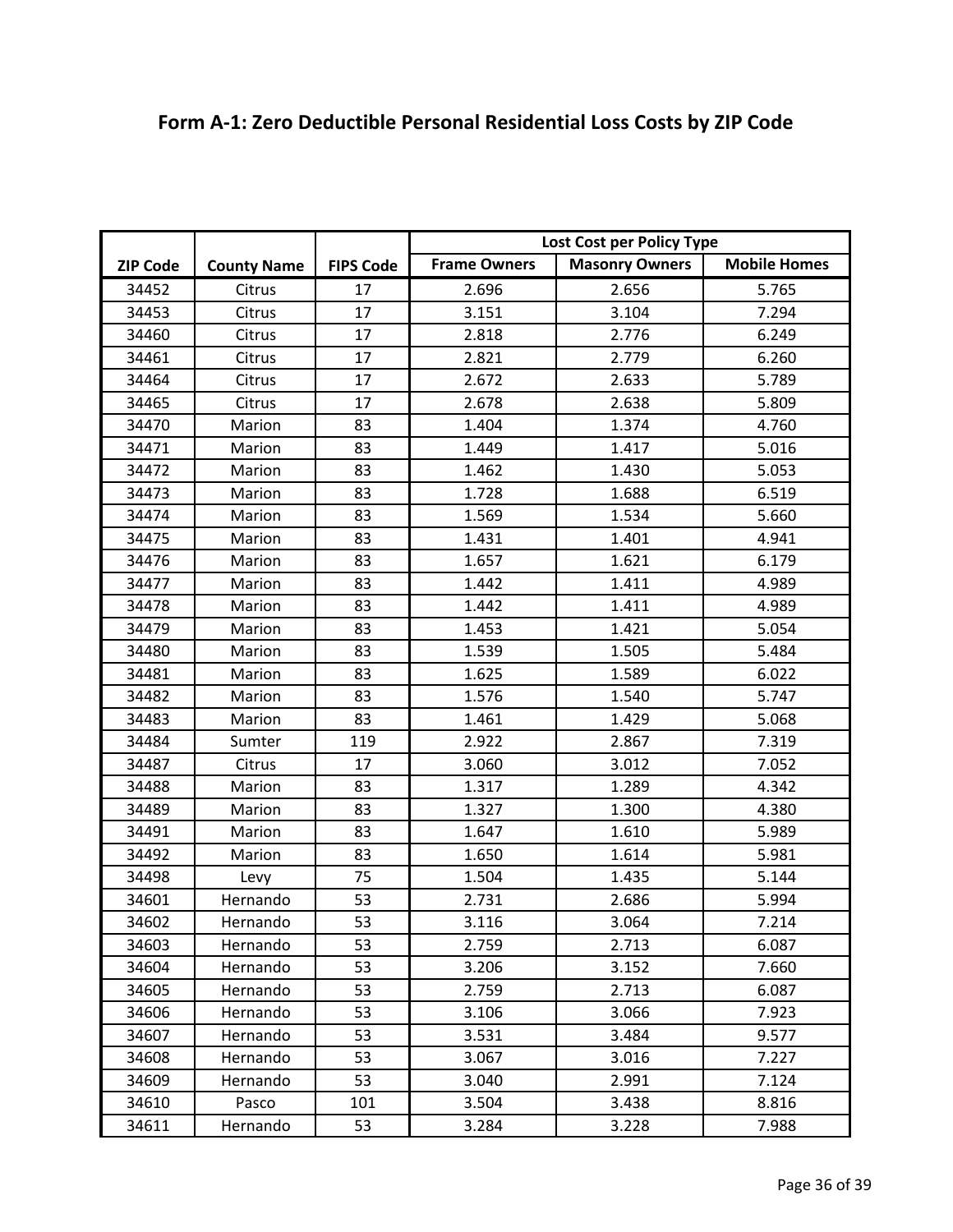|                 |                    |                  | Lost Cost per Policy Type |                       |                     |
|-----------------|--------------------|------------------|---------------------------|-----------------------|---------------------|
| <b>ZIP Code</b> | <b>County Name</b> | <b>FIPS Code</b> | <b>Frame Owners</b>       | <b>Masonry Owners</b> | <b>Mobile Homes</b> |
| 34613           | Hernando           | 53               | 3.080                     | 3.029                 | 7.272               |
| 34614           | Hernando           | 53               | 3.048                     | 3.010                 | 7.738               |
| 34636           | Hernando           | 53               | 2.628                     | 2.585                 | 5.668               |
| 34637           | Pasco              | 101              | 3.854                     | 3.781                 | 10.570              |
| 34638           | Pasco              | 101              | 3.828                     | 3.756                 | 10.514              |
| 34639           | Pasco              | 101              | 3.666                     | 3.598                 | 9.284               |
| 34652           | Pasco              | 101              | 3.473                     | 3.420                 | 9.103               |
| 34653           | Pasco              | 101              | 3.268                     | 3.220                 | 8.347               |
| 34654           | Pasco              | 101              | 3.553                     | 3.486                 | 8.960               |
| 34655           | Pasco              | 101              | 3.560                     | 3.507                 | 9.580               |
| 34656           | Pasco              | 101              | 3.268                     | 3.220                 | 8.347               |
| 34660           | Pinellas           | 103              | 3.962                     | 3.874                 | 9.774               |
| 34661           | Hernando           | 53               | 2.629                     | 2.587                 | 5.654               |
| 34667           | Pasco              | 101              | 3.449                     | 3.397                 | 9.023               |
| 34668           | Pasco              | 101              | 3.267                     | 3.218                 | 8.292               |
| 34669           | Pasco              | 101              | 3.418                     | 3.354                 | 8.471               |
| 34673           | Pasco              | 101              | 3.276                     | 3.228                 | 8.364               |
| 34674           | Pasco              | 101              | 3.452                     | 3.399                 | 9.076               |
| 34677           | Pinellas           | 103              | 4.076                     | 3.989                 | 10.419              |
| 34679           | Pasco              | 101              | 3.397                     | 3.345                 | 8.841               |
| 34680           | Pasco              | 101              | 3.500                     | 3.446                 | 9.174               |
| 34681           | Pinellas           | 103              | 4.831                     | 4.702                 | 13.031              |
| 34682           | Pinellas           | 103              | 3.967                     | 3.879                 | 9.763               |
| 34683           | Pinellas           | 103              | 3.965                     | 3.878                 | 9.768               |
| 34684           | Pinellas           | 103              | 3.871                     | 3.790                 | 9.634               |
| 34685           | Pinellas           | 103              | 3.986                     | 3.902                 | 10.007              |
| 34688           | Pinellas           | 103              | 4.363                     | 4.266                 | 11.453              |
| 34689           | Pinellas           | 103              | 4.280                     | 4.180                 | 10.984              |
| 34690           | Pasco              | 101              | 3.260                     | 3.213                 | 8.322               |
| 34691           | Pasco              | 101              | 3.568                     | 3.513                 | 9.482               |
| 34692           | Pasco              | 101              | 3.251                     | 3.204                 | 8.620               |
| 34695           | Pinellas           | 103              | 4.081                     | 3.989                 | 10.799              |
| 34697           | <b>Pinellas</b>    | 103              | 4.004                     | 3.916                 | 9.887               |
| 34698           | Pinellas           | 103              | 4.004                     | 3.916                 | 9.887               |
| 34705           | Lake               | 69               | 2.566                     | 2.529                 | 6.628               |
| 34711           | Lake               | 69               | 2.895                     | 2.852                 | 7.841               |
| 34712           | Lake               | 69               | 2.876                     | 2.834                 | 7.769               |
| 34713           | Lake               | 69               | 2.712                     | 2.672                 | 7.004               |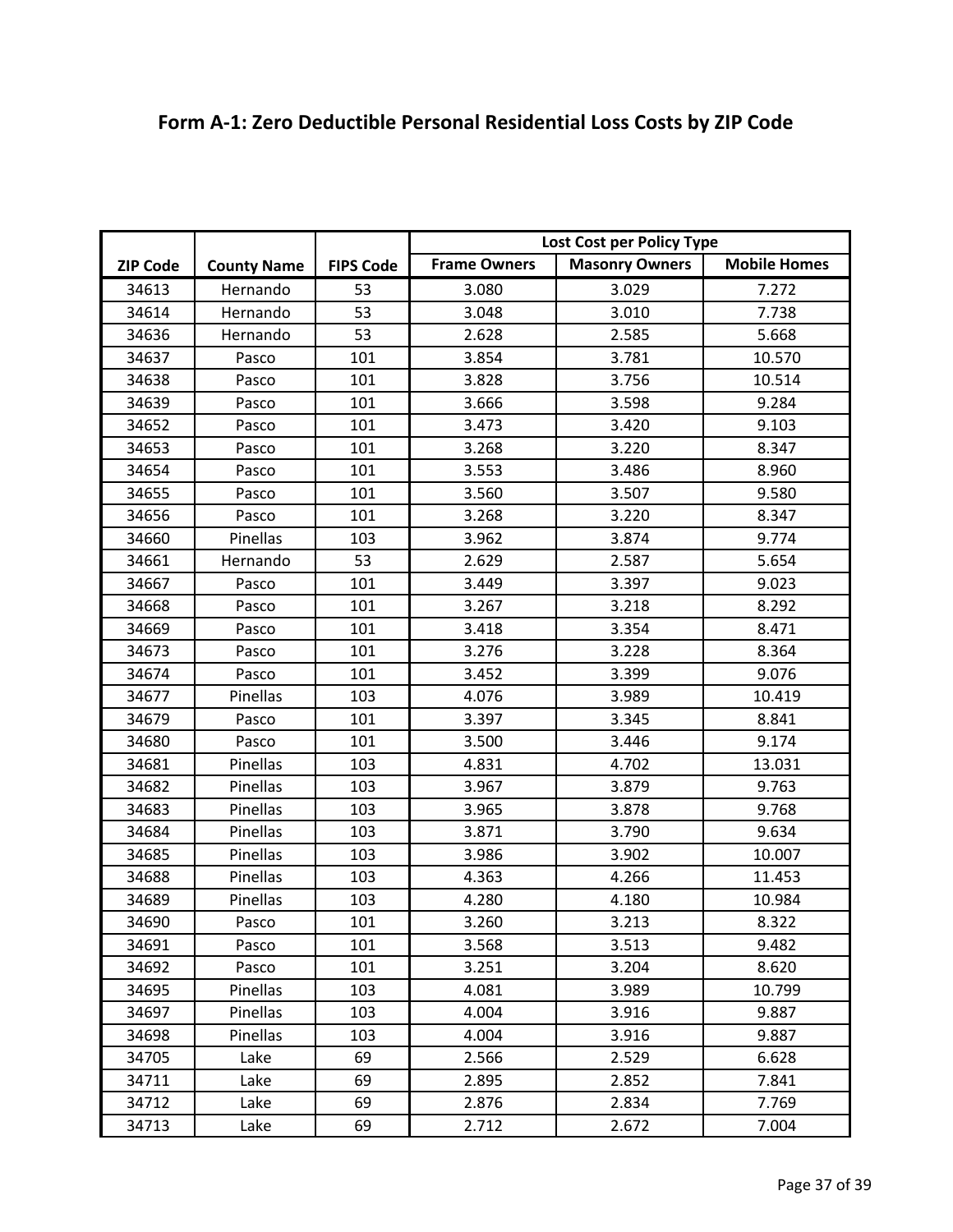|                 |                    |                  | Lost Cost per Policy Type |                       |                     |
|-----------------|--------------------|------------------|---------------------------|-----------------------|---------------------|
| <b>ZIP Code</b> | <b>County Name</b> | <b>FIPS Code</b> | <b>Frame Owners</b>       | <b>Masonry Owners</b> | <b>Mobile Homes</b> |
| 34714           | Lake               | 69               | 2.697                     | 2.659                 | 7.215               |
| 34715           | Lake               | 69               | 2.749                     | 2.709                 | 7.548               |
| 34729           | Lake               | 69               | 2.709                     | 2.669                 | 7.117               |
| 34731           | Lake               | 69               | 2.586                     | 2.548                 | 6.818               |
| 34734           |                    | 95               | 2.773                     | 2.722                 | 7.181               |
| 34736           | Orange<br>Lake     | 69               | 3.089                     | 3.043                 | 8.691               |
| 34737           | Lake               | 69               | 3.282                     | 3.228                 | 9.806               |
| 34739           | Osceola            | 97               | 2.809                     | 2.740                 | 13.487              |
| 34740           |                    | 95               | 2.772                     | 2.720                 | 7.186               |
| 34741           | Orange             | 97               |                           |                       |                     |
|                 | Osceola            | 97               | 1.909<br>1.917            | 1.865<br>1.873        | 7.064               |
| 34742           | Osceola            |                  |                           |                       | 7.109               |
| 34743           | Osceola            | 97               | 1.988                     | 1.942                 | 7.610               |
| 34744           | Osceola            | 97               | 2.129                     | 2.078                 | 8.421               |
| 34745           | Osceola            | 97               | 1.917                     | 1.873                 | 7.109               |
| 34746           | Osceola            | 97               | 2.139                     | 2.089                 | 8.495               |
| 34747           | Osceola            | 97               | 2.041                     | 1.993                 | 7.960               |
| 34748           | Lake               | 69               | 2.550                     | 2.514                 | 6.630               |
| 34749           | Lake               | 69               | 2.537                     | 2.500                 | 6.583               |
| 34753           | Lake               | 69               | 2.745                     | 2.704                 | 7.264               |
| 34755           | Lake               | 69               | 2.768                     | 2.727                 | 7.333               |
| 34756           | Lake               | 69               | 3.122                     | 3.073                 | 8.930               |
| 34758           | Osceola            | 97               | 2.063                     | 2.015                 | 7.956               |
| 34759           | Polk               | 105              | 3.291                     | 3.236                 | 8.277               |
| 34760           | Orange             | 95               | 2.703                     | 2.652                 | 7.072               |
| 34761           | Orange             | 95               | 2.651                     | 2.602                 | 6.720               |
| 34762           | Lake               | 69               | 2.497                     | 2.461                 | 6.407               |
| 34769           | Osceola            | 97               | 2.055                     | 2.008                 | 8.109               |
| 34770           | Osceola            | 97               | 2.048                     | 2.000                 | 8.061               |
| 34771           | Osceola            | 97               | 2.162                     | 2.111                 | 8.661               |
| 34772           | Osceola            | 97               | 2.180                     | 2.129                 | 8.688               |
| 34773           | Osceola            | 97               | 2.485                     | 2.424                 | 11.153              |
| 34777           | Orange             | 95               | 2.744                     | 2.693                 | 7.100               |
| 34778           | Orange             | 95               | 2.744                     | 2.693                 | 7.100               |
| 34785           | Sumter             | 119              | 2.819                     | 2.767                 | 6.878               |
| 34786           | Orange             | 95               | 3.085                     | 3.026                 | 8.423               |
| 34787           | Orange             | 95               | 2.774                     | 2.722                 | 7.213               |
| 34788           | Lake               | 69               | 2.555                     | 2.518                 | 6.651               |
| 34789           | Lake               | 69               | 2.555                     | 2.518                 | 6.650               |